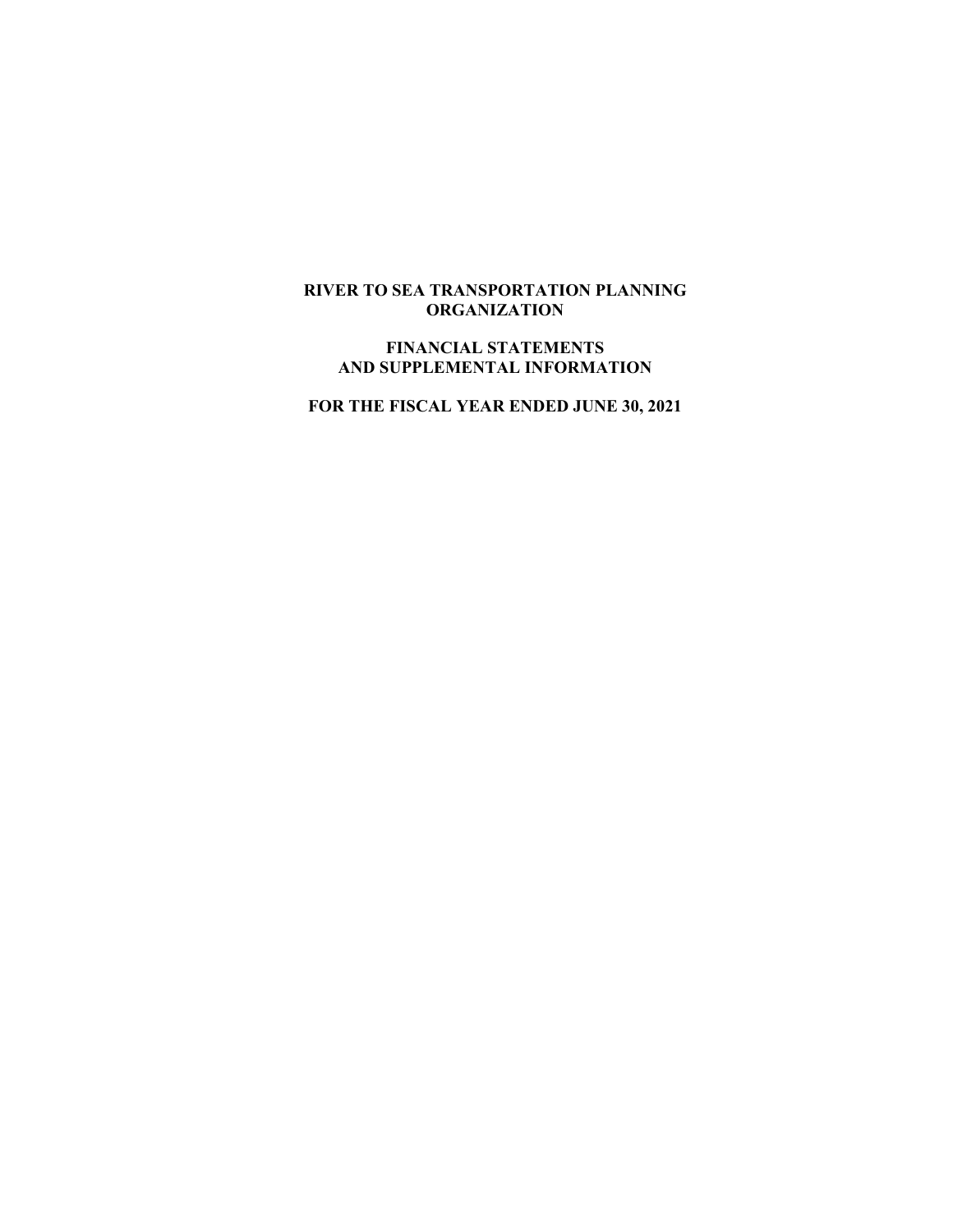# **Table of Contents**

## **Financial Section**

| <b>Basic Financial Statements</b>                                                            |
|----------------------------------------------------------------------------------------------|
| Government-wide Financial Statements                                                         |
|                                                                                              |
|                                                                                              |
| <b>Fund Financial Statements</b>                                                             |
|                                                                                              |
| Reconciliation of the Balance Sheet – Governmental Funds to the Statement of Net Position 13 |
| Statement of Revenues, Expenditures and Changes in Fund                                      |
|                                                                                              |
| Reconciliation of the Statement of Revenues, Expenditures and                                |
| Changes in Fund Balances of Governmental Funds to the Statement of Activities 15             |
| Statement of Revenues, Expenditures and Changes in Fund Balances –                           |
|                                                                                              |
| Statement of Revenues, Expenditures and Changes in Fund Balances -                           |
|                                                                                              |
|                                                                                              |
| Required Supplementary Information                                                           |
|                                                                                              |
|                                                                                              |
|                                                                                              |

# **Single Audit**

| Independent Auditors' Report on Compliance for Each Major Federal Program and Report on |  |
|-----------------------------------------------------------------------------------------|--|
| Internal Control over Compliance in Accordance with the Uniform Guidance  40 - 41       |  |

# **Other Reports**

| Independent Auditors' Report on Internal Control over Financial Reporting and On Compliance |  |
|---------------------------------------------------------------------------------------------|--|
| and Other Matters Based on an Audit of Financial Statements in Accordance with              |  |
|                                                                                             |  |
| Independent Auditors' Management Letter Required by Chapter 10.550,                         |  |
|                                                                                             |  |
|                                                                                             |  |
|                                                                                             |  |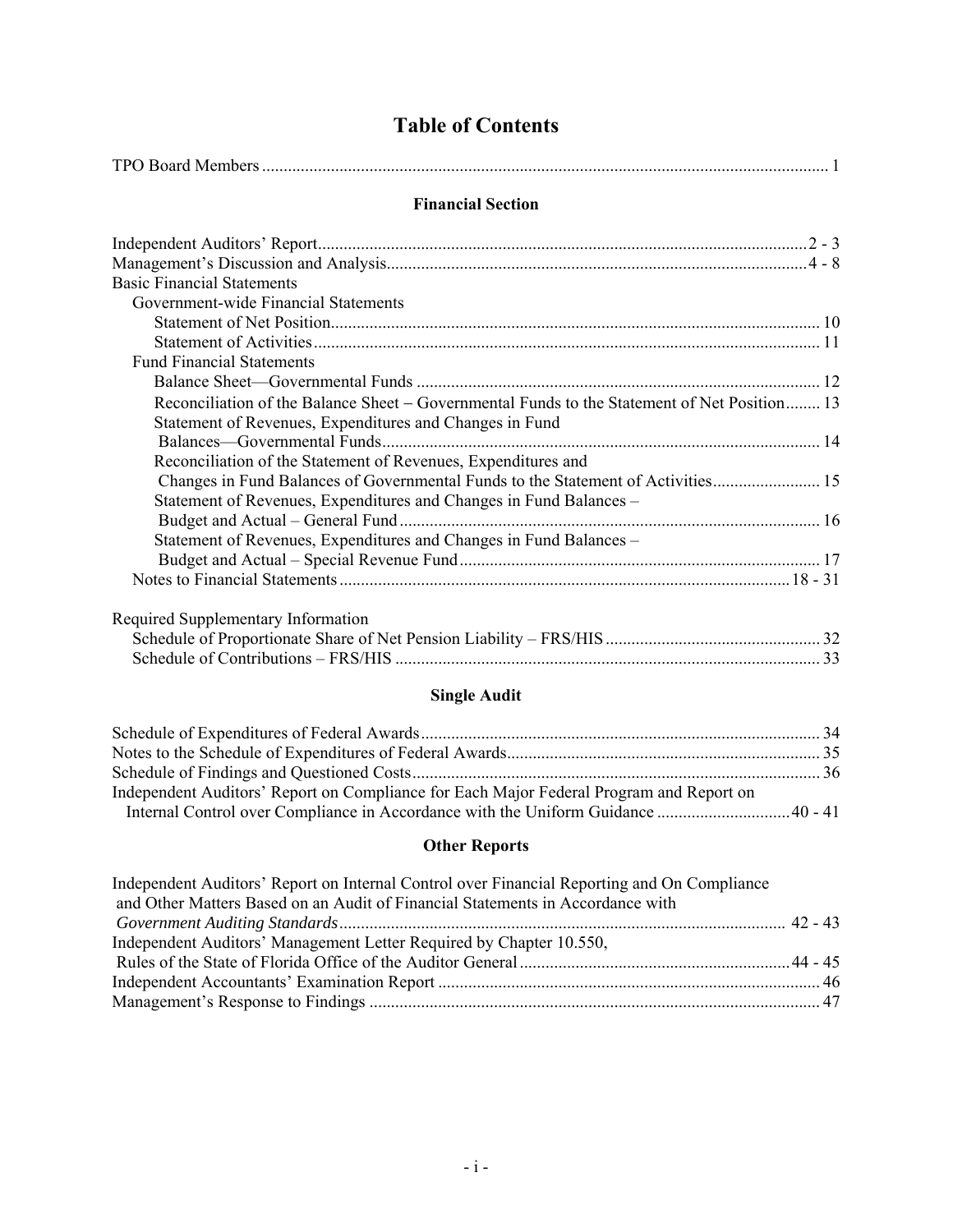## **RIVER TO SEA TRANSPORTATION PLANNING ORGANIZATION BOARD OF DIRECTORS – VOTING MEMBERS AS OF JUNE 30, 2021**

| <b>Position</b><br><b>Name</b> |                                      | Representing                 |  |  |  |  |
|--------------------------------|--------------------------------------|------------------------------|--|--|--|--|
| Chairperson                    | <b>Commissioner Jason McGuirk</b>    | City of New Smyrna Beach     |  |  |  |  |
| 1 <sup>st</sup> Vice Chair     | Council Vice Chair Billie Wheeler    | Volusia County District 2    |  |  |  |  |
| 2 <sup>nd</sup> Vice Chair     | Council Member Barbara Girtman       | Volusia County District 1    |  |  |  |  |
| Member                         | Commissioner Jeffrey Schuitema       | City of Beverly Beach        |  |  |  |  |
| Member                         | Vice Mayor John Rogers               | City of Bunnell              |  |  |  |  |
| Member                         | Commissioner Quanita May             | City of Daytona Beach        |  |  |  |  |
| Member                         | Council Member Richard Bryan         | City of Daytona Beach Shores |  |  |  |  |
| Member                         | Mayor Karen Chasez                   | City of DeBary               |  |  |  |  |
| Member                         | Commissioner Chris Cloudman          | City of DeLand               |  |  |  |  |
| Member                         | <b>Commissioner Victor Ramos</b>     | City of Deltona              |  |  |  |  |
| Member                         | Councilwoman Christine Power         | City of Edgewater            |  |  |  |  |
| Member                         | <b>Commissioner Rick Belhumeur</b>   | City of Flagler Beach        |  |  |  |  |
| Member                         | <b>Commissioner Joe Mullins</b>      | <b>Flagler County</b>        |  |  |  |  |
| Member                         | Commissioner Roy Johnson             | City of Holly Hill           |  |  |  |  |
| Member                         | <b>Commissioner Rick Basso</b>       | City of Lake Helen           |  |  |  |  |
| Member                         | Vice Mayor Bill Lindlau              | City of Oak Hill             |  |  |  |  |
| Member                         | Council Member Jeff Allebach         | City of Orange City          |  |  |  |  |
| Member                         | Mayor Bill Partington                | City of Ormond Beach         |  |  |  |  |
| Member                         | <b>Council Member Nick Klufas</b>    | City of Palm Coast           |  |  |  |  |
| Member                         | Mayor Samuel G.S. Bennett            | City of Pierson              |  |  |  |  |
| Member                         | Council Member David Israel          | City of Ponce Inlet          |  |  |  |  |
| Member                         | <b>Council Member Scott Stiltner</b> | City of Port Orange          |  |  |  |  |
| Member                         | Council Member Eric Sander           | City of South Daytona        |  |  |  |  |
| Member                         | <b>Council Member Danny Robins</b>   | Volusia County District 3    |  |  |  |  |
| Member                         | Council Chair Jeff Brower            | Volusia County Chair         |  |  |  |  |
| Member                         | <b>Council Member Heather Post</b>   | Volusia County District 4    |  |  |  |  |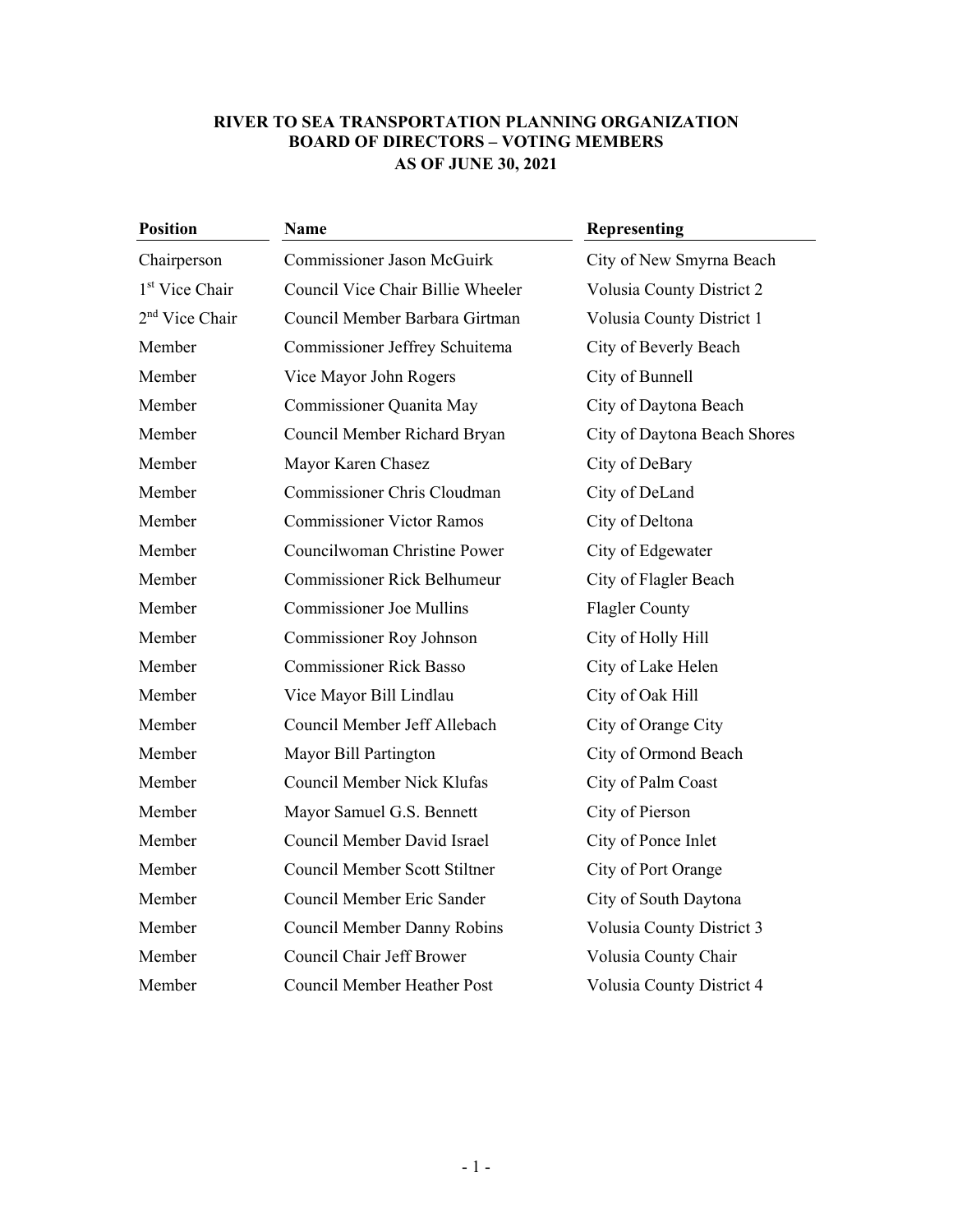

### **INDEPENDENT AUDITORS' REPORT**

To the Governing Board, River to Sea Transportation Planning Organization:

#### **Report on the Financial Statements**

We have audited the accompanying financial statements of the governmental activities and each major fund of the River to Sea Transportation Planning Organization (the Organization), as of and for the year ended June 30, 2021, and the related notes to the financial statements, which collectively comprise the Organization's basic financial statements as listed in the table of contents.

#### *Management's Responsibility for the Financial Statements*

The Organization's management is responsible for the preparation and fair presentation of these financial statements in accordance with accounting principles generally accepted in the United States of America; this includes the design, implementation, and maintenance of internal control relevant to the preparation and fair presentation of financial statements that are free from material misstatement, whether due to fraud or error.

#### *Auditors' Responsibility*

Our responsibility is to express opinions on these financial statements based on our audit. We conducted our audit in accordance with auditing standards generally accepted in the United States of America and the standards applicable to financial audits contained in *Government Auditing Standards*, issued by the Comptroller General of the United States. Those standards require that we plan and perform the audit to obtain reasonable assurance about whether the financial statements are free from material misstatement.

An audit involves performing procedures to obtain audit evidence about the amounts and disclosures in the financial statements. The procedures selected depend on the auditor's judgment, including the assessment of the risks of material misstatement of the financial statements, whether due to fraud or error. In making those risk assessments, the auditor considers internal control relevant to the entity's preparation and fair presentation of the financial statements in order to design audit procedures that are appropriate in the circumstances, but not for the purpose of expressing an opinion on the effectiveness of the entity's internal control. Accordingly, we express no such opinion. An audit also includes evaluating the appropriateness of accounting policies used and the reasonableness of significant accounting estimates made by management, as well as evaluating the overall presentation of the financial statements.

We believe that the audit evidence we have obtained is sufficient and appropriate to provide a basis for our audit opinions.

#### *Opinions*

In our opinion, the financial statements referred to above present fairly, in all material respects, the respective financial position of the governmental activities and each major fund of the Organization as of June 30, 2021, and the respective changes in financial position and the respective budgetary comparison for the year then ended in conformity with accounting principles generally accepted in the United States of America.

- 2 -

121 Executive Circle 133 East Indiana Avenue 5931 NW 1st Place 2477 Tim Gamble Place, Suite 200 Daytona Beach, FL 32114-1180 DeLand, FL 32724-4329 Gainesville, FL 32607-2063 Tallahassee, FL 32308-4386 Telephone: 386-257-4100 Telephone: 386-738-3300 Telephone: 352-378-1331 Telephone: 850-386-6184

Website: www.jmco.com | Email: info@jmco.com | Member of AGN International with offices in principal cities worldwide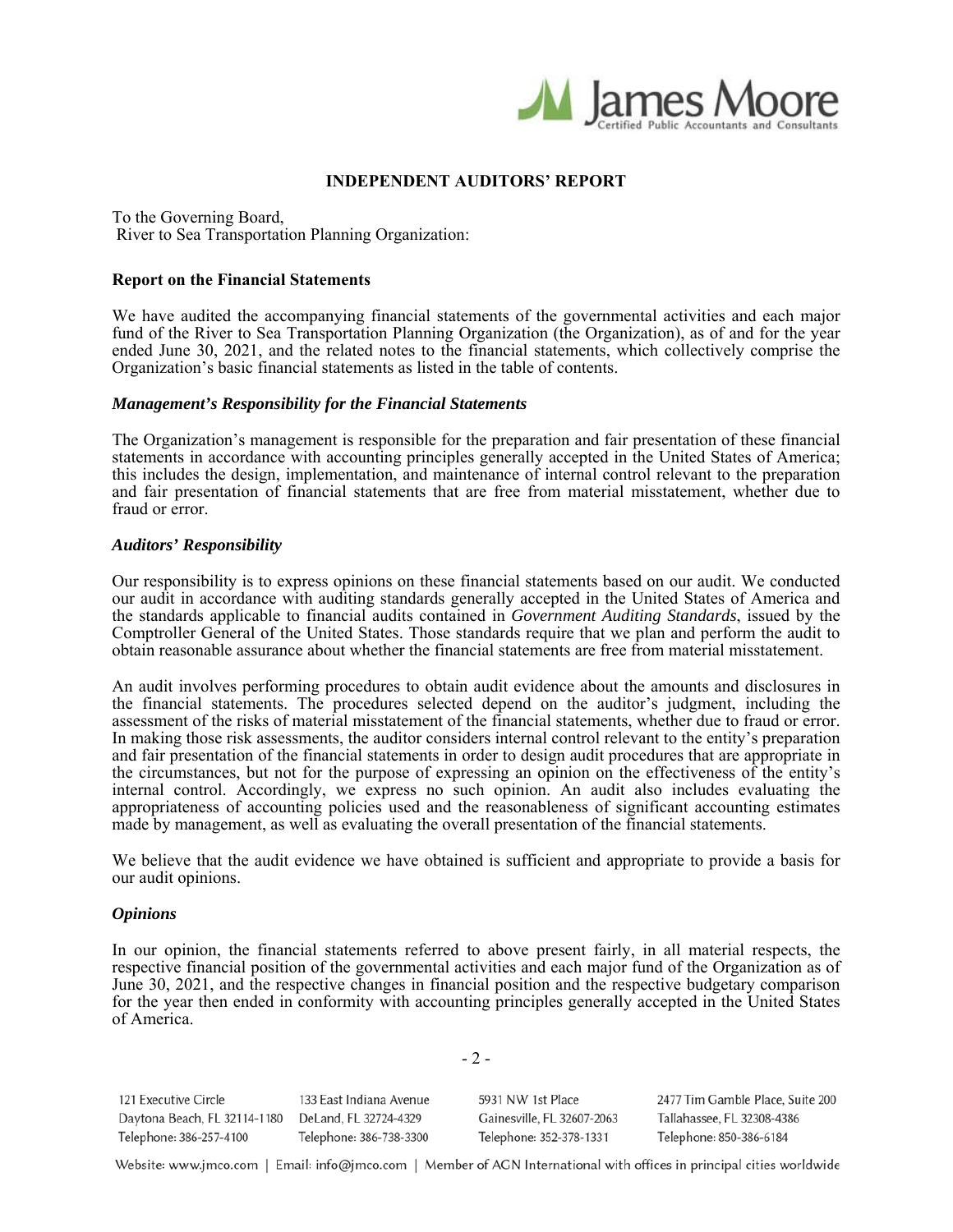### **Other Matters**

#### *Required Supplementary Information*

Accounting principles generally accepted in the United States of America require that the management's discussion and analysis and required supplementary information, as listed in the table of contents, be presented to supplement the basic financial statements. Such information, although not a part of the basic financial statements, is required by the Governmental Accounting Standards Board, who considers it to be an essential part of financial reporting for placing the basic financial statements in an appropriate operational, economic, or historical context. We have applied certain limited procedures to the required supplementary information in accordance with auditing standards generally accepted in the United States of America, which consisted of inquiries of management about the methods of preparing the information and comparing the information for consistency with management's responses to our inquiries, the basic financial statements, and other knowledge we obtained during our audit of the basic financial statements. We do not express an opinion or provide any assurance on the information because the limited procedures do not provide us with sufficient evidence to express an opinion or provide any assurance.

#### *Other Information*

Our audit was conducted for the purpose of forming opinions on the financial statements that collectively comprise the Organization's basic financial statements. The accompanying schedule of expenditures of federal awards as required by Title 2 U.S. Code of Federal Regulations (CFR) Part 200, *Uniform Administrative Requirements, Cost Principles, and Audit Requirements for Federal Awards* (Uniform Guidance) is presented for purposes of additional analysis and is not a required part of the basic financial statements.

The schedule of expenditures of federal awards is the responsibility of management and was derived from and relates directly to the underlying accounting and other records used to prepare the basic financial statements. Such information has been subjected to the auditing procedures applied in the audit of the basic financial statements and certain additional procedures, including comparing and reconciling such information directly to the underlying accounting and other records used to prepare the basic financial statements or to the financial statements themselves, and other additional procedures in accordance with auditing standards generally accepted in the United States of America. In our opinion, the information is fairly stated, in all material respects, in relation to the basic financial statements as a whole.

#### **Other Reporting Required by** *Government Auditing Standards*

In accordance with *Government Auditing Standards*, we have also issued our report dated December 22, 2021, on our consideration of the Organization's internal control over financial reporting and on our tests of its compliance with certain provisions of laws, regulations, contracts, and grant agreements and other matters. The purpose of that report is to describe the scope of our testing of internal control over financial reporting and compliance and the results of that testing, and not to provide an opinion on internal control over financial reporting or on compliance. That report is an integral part of an audit performed in accordance with *Government Auditing Standards* in considering the Organization's internal control over financial reporting and compliance.

James Masse : lo., P.L.

Daytona Beach, Florida December 22, 2021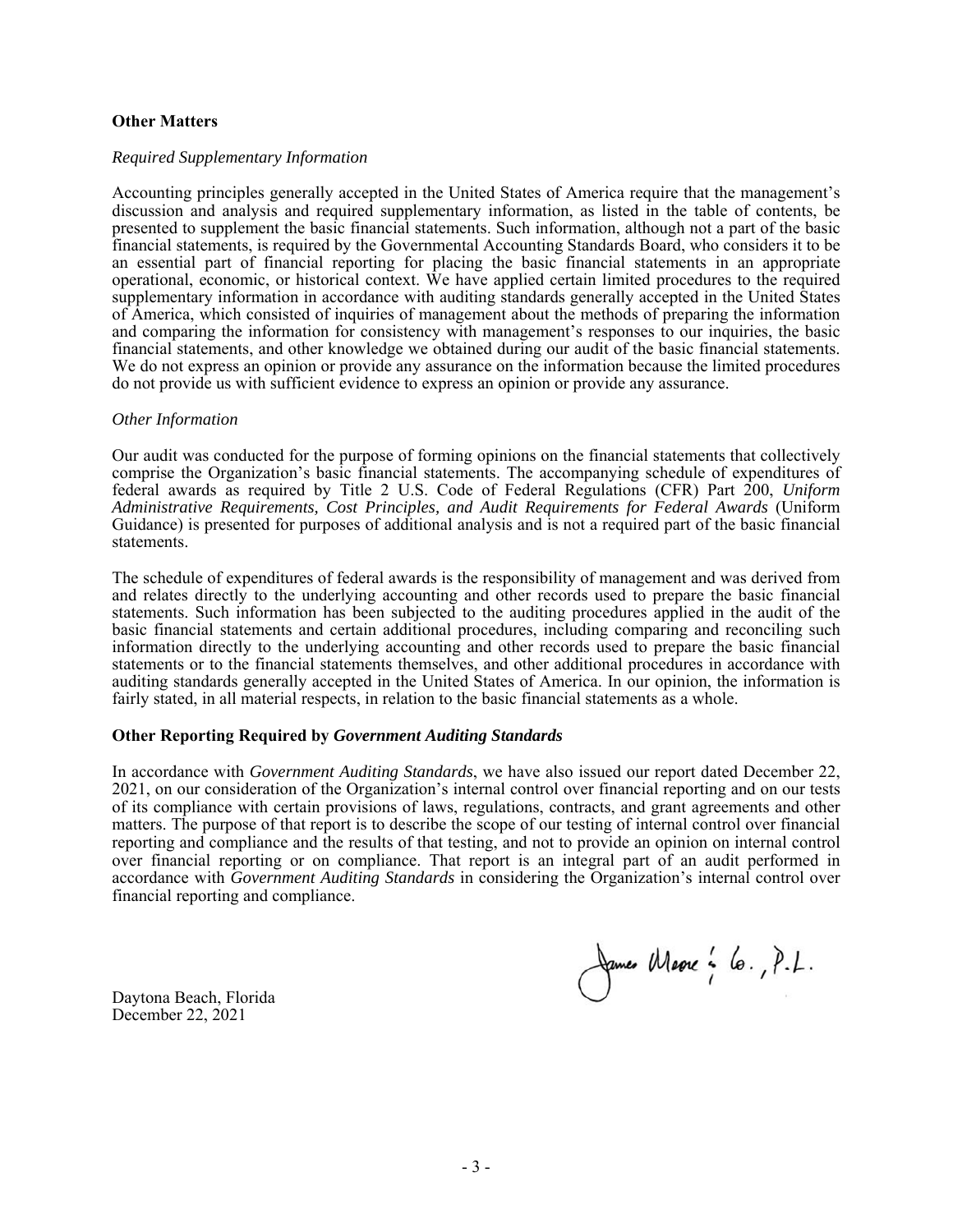## **RIVER TO SEA TRANSPORTATION PLANNING ORGANIZATION MANAGEMENT'S DISCUSSION AND ANALYSIS FOR THE FISCAL YEAR ENDED JUNE 30, 2021**

As management of the River to Sea Transportation Planning Organization, Florida (the "Organization"), we offer readers of the Organization's financial statements this narrative overview and analysis of the financial activities of the Organization for the fiscal year ended June 30, 2021. Consideration should be given to the information presented here in conjunction with the information that has been furnished in the basic financial statements and notes, as listed in the table of contents.

## **FINANCIAL HIGHLIGHTS**

- The assets and deferred outflows of resources for the government-wide financial statements of the Organization exceeded its liabilities and deferred inflows of resources at the close of the most recent fiscal year by \$341,462 (net position). Of this amount, \$43,177 is invested in capital assets and \$298,285 is unrestricted.
- The Organization's total net position on a government-wide basis reflects a change of \$(58,341) from the prior year. As of the close of the current fiscal year, the Organization's governmental funds reported a combined ending fund balance of \$532,625, a change of \$(5,260) over the previous fiscal year. Of this amount, \$526,125 is available for spending at the government's discretion (unassigned).

## **OVERVIEW OF THE FINANCIAL STATEMENTS**

This discussion and analysis is intended to serve as an introduction to the Organization's basic financial statements. The Organization's basic financial statements are comprised of three components: 1) government-wide financial statements, 2) fund financial statements, and 3) notes to the financial statements. This report also contains other supplementary information in addition to the basic financial statements themselves.

**1) Government-wide financial statements.** The government-wide financial statements are designed to provide readers with a broad overview of the Organization's finances, in a manner similar to a privatesector business.

The statement of net position presents information on all the Organization's assets, deferred outflows, liabilities and deferred inflows, with the difference reported as net position. Over time, increases or decreases in net position may serve as a useful indicator of whether the financial position of the Organization is improving or deteriorating.

The statement of activities presents information showing how the Organization's net position changed during the most recent fiscal year. All changes in net position are reported as soon as the underlying event giving rise to the change occurs, regardless of the timing of related cash flows. Thus, revenues and expenses are reported in this statement for some items that will result in cash flows in future fiscal periods.

The government-wide financial statements distinguish functions of the Organization that are principally supported by taxes and intergovernmental revenues from other functions that are intended to recover all or a significant portion of their costs through user fees and charges. The governmental activities of the Organization include transportation. The Organization has no business type activities.

The government-wide financial statements can be found on pages 10 and 11 of this report.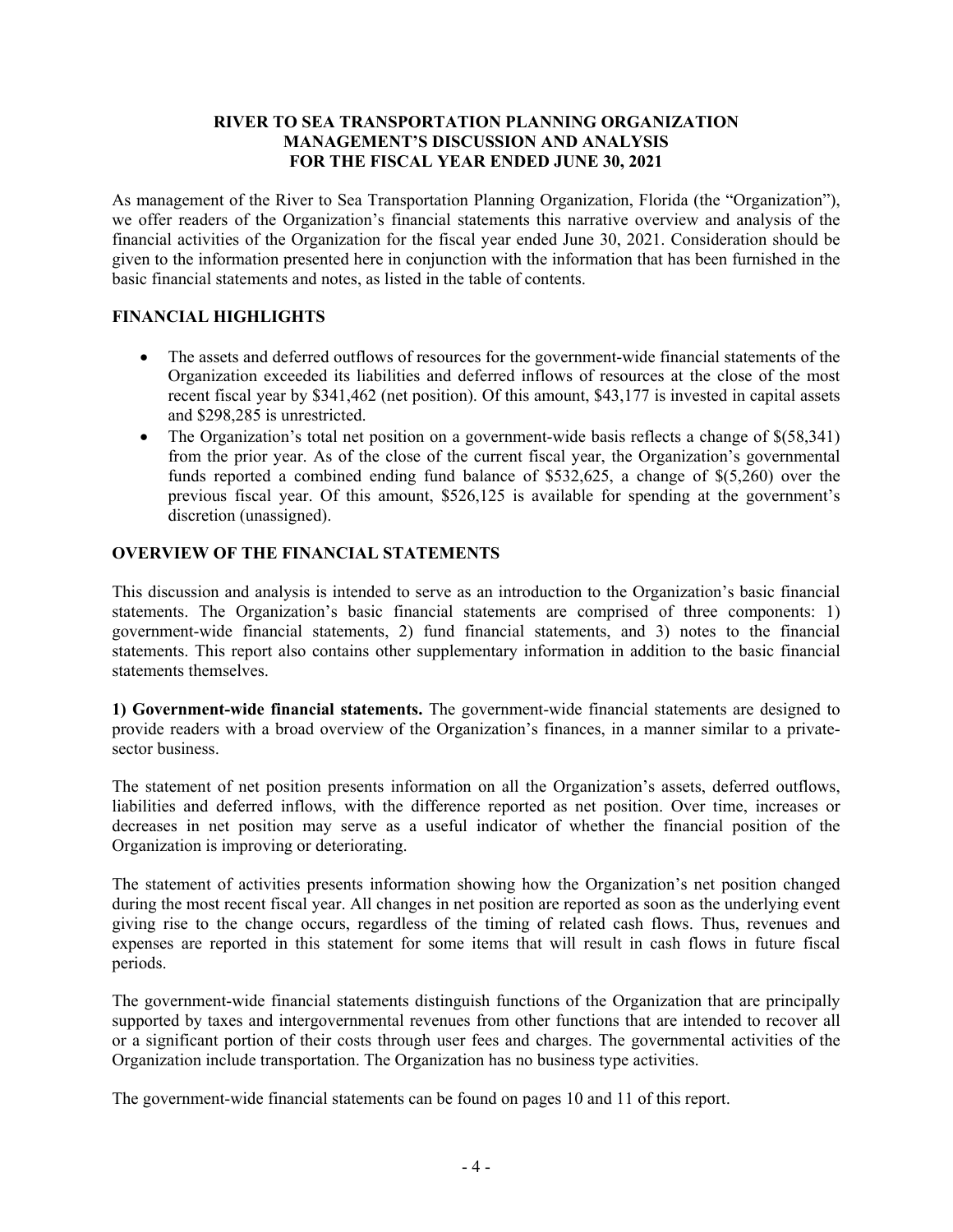## *Net Pension Liability*

The primary objective of GASB 68 is to improve accounting and financial reporting by state and local governments for pensions. Pension obligation disclosures have previously been limited to the notes of the basic financial statements and Required Supplementary Information (RSI) sections of the financial statements.

The Organization's Net Pension Liability is a cumulative total of the Organization's two pension plans. These two plans include: Florida Retirement System (FRS) and Health Insurance Subsidy (HIS). GASB 68 recognizes three different types of defined benefit employer plans and the Organization has one type:

Cost-Sharing, Multiple-Employer Plan - A plan in which the participating government employers pool their assets and their obligations to provide defined benefit pensions. The plan assets are used to pay the pensions of the retirees of any participating employer. Both the Florida Retirement System and the Health Insurance Subsidy are considered cost-sharing, multipleemployer plans.

According to GASB 68 guidelines, June 30 of the prior fiscal year was used for the Organization's measurement date based on the most recent valuation of the FRS and HIS plans. The original measurement date must be anytime within one year of the current fiscal year end, June 30, 2021. The Organization's Net Pension Liability for fiscal years ending June 30, 2021, based on a measurement date of June 30, 2020, is shown below:

| Florida Retirement System (FRS) | <b>S</b> | 195,521 |
|---------------------------------|----------|---------|
| Health Insurance Subsidy (HIS)  |          | 117,690 |
| Total net pension liability     |          | 313,211 |

**2) Fund financial statements.** A fund is a grouping of related accounts that is used to maintain control over resources that have been segregated for specific activities or objectives. The Organization, like other state and local governments, uses fund accounting to ensure and demonstrate compliance with financerelated legal requirements. The Organization has only one category of funds: governmental funds.

*Governmental funds*. Governmental funds are used to account for essentially the same functions reported as governmental activities in the government-wide financial statements. However, unlike the governmentwide financial statements, governmental fund financial statements focus on near term inflows and outflows of expendable resources, as well as on balances of expendable resources available at the end of the fiscal year. Such information may be useful in evaluating a government's near-term financing requirements.

Because the focus of governmental funds is narrower than that of the government-wide financial statements, it is useful to compare the information presented for governmental funds with similar information presented for governmental activities in the government-wide financial statements. By doing so, readers may better understand the long-term impact of the government's near-term financing decisions.

Both the governmental fund balance sheet and the governmental fund statement of revenues, expenditures, and changes in fund balances provide a reconciliation to facilitate this comparison between governmental funds and governmental activities.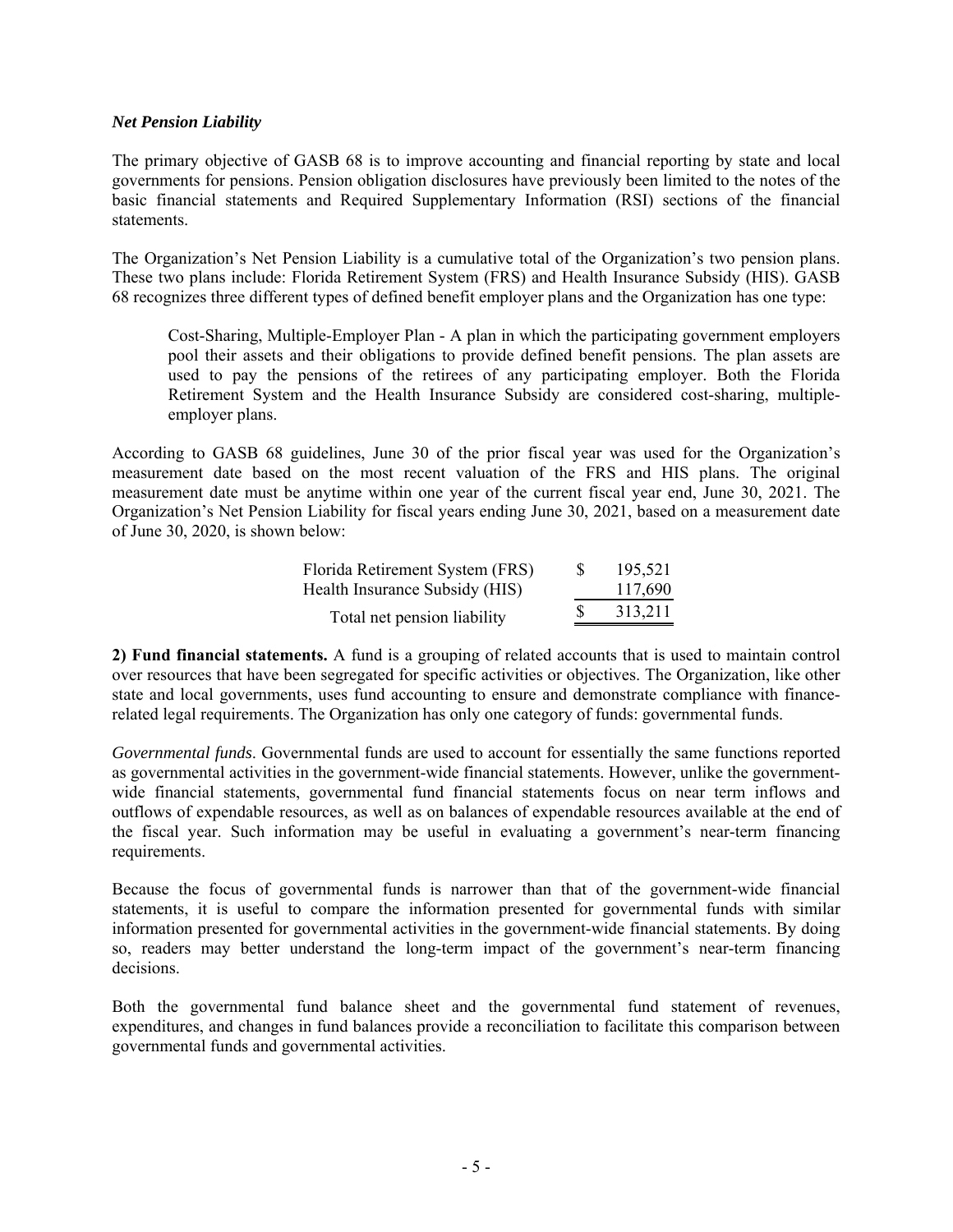The Organization maintains two governmental funds, the General fund and Special Revenue fund. The Organization adopts an annual appropriated budget organization-wide. A budgetary comparison statement has been provided for at the fund level to demonstrate compliance with the budget and can be found on page 16 of this report.

The basic governmental fund financial statements can be found on pages 12 through 15 of this report.

**3) Notes to financial statements.** The notes provide additional information essential to a full understanding of the data provided in the government-wide and fund financial statements. The notes to the financial statements can be found beginning on page 18 of this report.

### **Government-Wide Financial Analysis**

Comparative data for fiscal years ending June 30 are shown below:

|                                  | <b>Governmental Activities</b> |               |     |                   |
|----------------------------------|--------------------------------|---------------|-----|-------------------|
|                                  | 2021                           | 2020          |     | <b>Difference</b> |
| Assets                           |                                |               |     |                   |
| Current and other assets         | \$<br>616,086                  | \$<br>684,940 | \$. | (68, 854)         |
| Capital assets                   | 52,729                         | 62,908        |     | (10, 179)         |
| Total assets                     | 668,815                        | 747,848       |     | (79, 033)         |
| Deferred outflows of resources   | 145,584                        | 143,738       |     | 1,846             |
| Liabilities                      |                                |               |     |                   |
| Current liabilities              | 94,280                         | 156,886       |     | (62,606)          |
| Noncurrent liabilities           | 42,105                         | 38,199        |     | 824               |
| Net pension liability            | 313,211                        | 266,541       |     | 46,670            |
| Total liabilities                | 449,596                        | 461,626       |     | (15, 112)         |
| Deferred inflows of resources    | 23,341                         | 30,157        |     | (6,816)           |
| Net Position                     |                                |               |     |                   |
| Net investment in capital assets | 43,177                         | 62,908        |     | (19, 731)         |
| Unrestricted                     | 298,285                        | 336,895       |     | (35, 528)         |
| Total net position (deficit)     | 364,803                        | \$<br>399,803 |     | (58, 341)         |

Current assets and current liabilities experienced corresponding decreases in fiscal year 2021 due to timing related to cash inflow and outflows. Deferred outflows of \$145,584 is related to GASB 68 adjustments in the current year. Current liabilities decreased due to the timing of member assessments billings being later than in prior year, as well as more timely payment of payables and reduced expenses. The decrease in the net position are mostly related to the GASB 68 adjustments during the current year as a result of the Florida Retirement System continuing to reduce its assumed discount rate.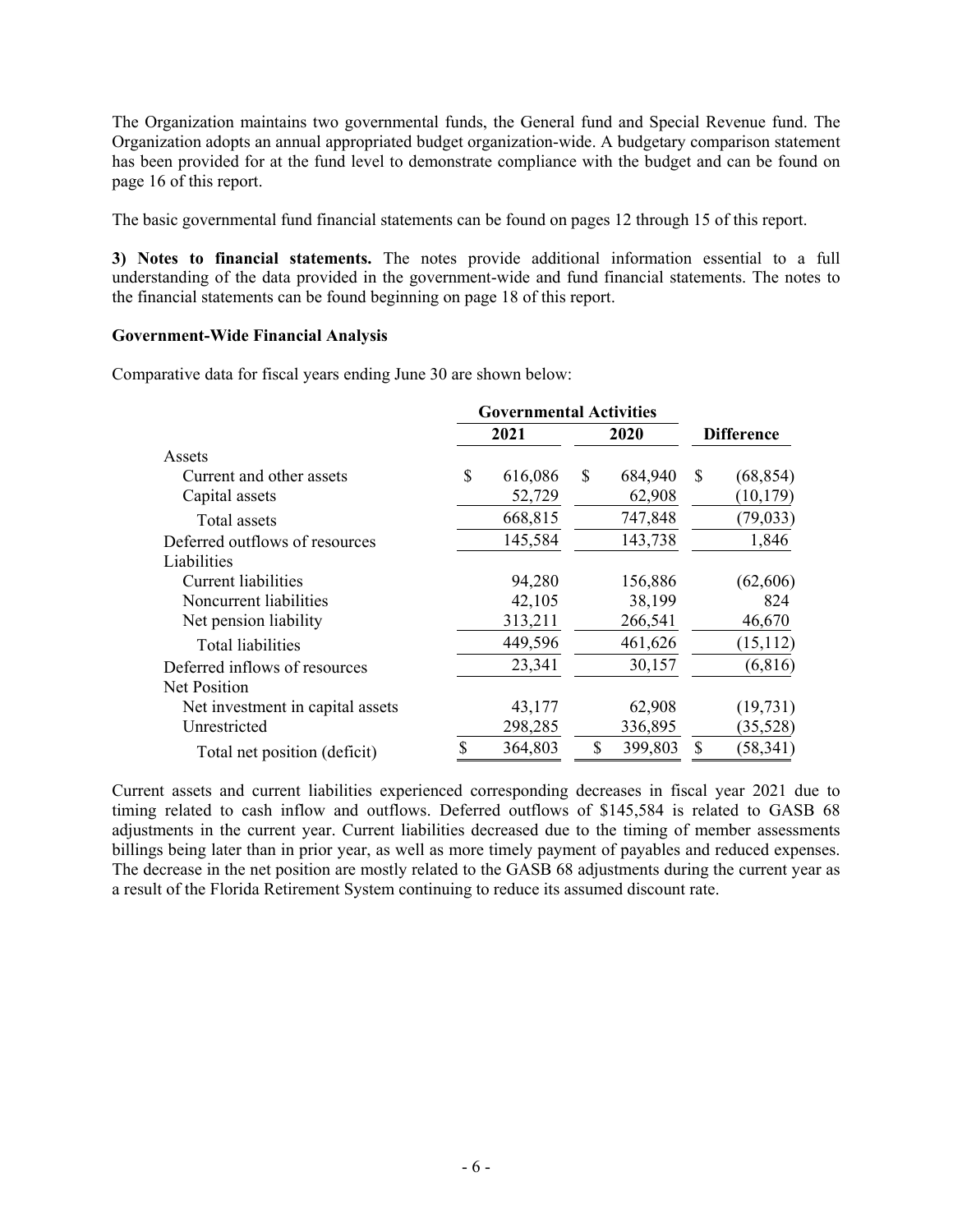## **Analysis of the Organization's Operations**

The following table provides a summary of the Organization's operations for the years ended June 30.

|                                     |    | <b>Governmental Activities</b> |                           |           |                   |            |  |
|-------------------------------------|----|--------------------------------|---------------------------|-----------|-------------------|------------|--|
|                                     |    | 2021<br>2020                   |                           |           | <b>Difference</b> |            |  |
| Revenues:                           |    |                                |                           |           |                   |            |  |
| Program Revenues:                   |    |                                |                           |           |                   |            |  |
| Charges for services                | \$ | 91,041                         | $\boldsymbol{\mathsf{S}}$ | 59,506    | \$                | 31,539     |  |
| Operating grants and contributions  |    | 1,174,477                      |                           | 1,467,630 |                   | (293, 153) |  |
| <b>General Revenues:</b>            |    |                                |                           |           |                   |            |  |
| Miscellaneous revenues              |    | 1,400                          |                           | 2,956     |                   | (1, 560)   |  |
| Total revenues                      |    | 1,266,918                      |                           | 1,530,092 |                   | (263, 174) |  |
| Expenses:                           |    |                                |                           |           |                   |            |  |
| General government                  |    | 107,289                        |                           | 98,566    |                   | 8,723      |  |
| Transportation                      |    | 1,217,970                      |                           | 1,508,234 |                   | (293, 346) |  |
| Total expenses                      |    | 1,325,259                      |                           | 1,606,800 |                   | (284, 623) |  |
| Increase (decrease) in net position |    | (58, 341)                      |                           | (76,708)  |                   | (21, 449)  |  |
| Beginning net position (deficit)    |    | 399,803                        |                           | 476,511   |                   | (76, 708)  |  |
| Ending net position (deficit)       |    | 364,803                        |                           | 399,803   |                   | (58, 341)  |  |

Program revenues and expenses decreased in 2021 primarily due to certain reductions in grant expenditures as compared to the prior year.

#### **Fund Financial Statements**

As noted earlier, the Organization uses fund accounting to ensure and demonstrate compliance with finance-related legal requirements.

Governmental Funds. The focus of the Organization's governmental funds is to provide information on near-term inflows, outflows, and balances of spendable resources. Such information is useful in assessing the Organization's financing requirements. Fund balance is composed of:

- Non-spendable Amounts that are (a) not in spendable form or (b) legally or contractually required to be maintained intact.
- Restricted Amounts that have externally enforceable limitations on use of resources either (a) externally imposed by creditors, grantors, contributors, or laws or regulations of other governments; or (b) imposed by law through constitutional provisions or enabling legislation.
- Committed Amounts that can be used only for the specific purposes determined by a formal action (resolution) of the Board, the Organization's highest level of decision-making authority.
- Assigned Amounts that are constrained by the government's intent to be used for specific purposes that are neither considered restricted or committed. The authority to assign fund balance lies with the Executive Director.
- Unassigned This classification represents fund balance that has not been assigned to other funds and that has not been restricted, committed, or assigned to specific purposes within the General Fund. Unassigned fund balance may also include negative balances for any governmental fund if expenditures exceed amounts restricted, committed, or assigned for those specific purposes.

In particular, unassigned fund balance may serve as a useful measure of a government's net resources available for spending at the end of the fiscal year.

The general fund is the chief operating fund of the Organization. At the end of the current fiscal year, fund balance of the general fund was \$532,625, and \$526,125 of which is unassigned fund balance.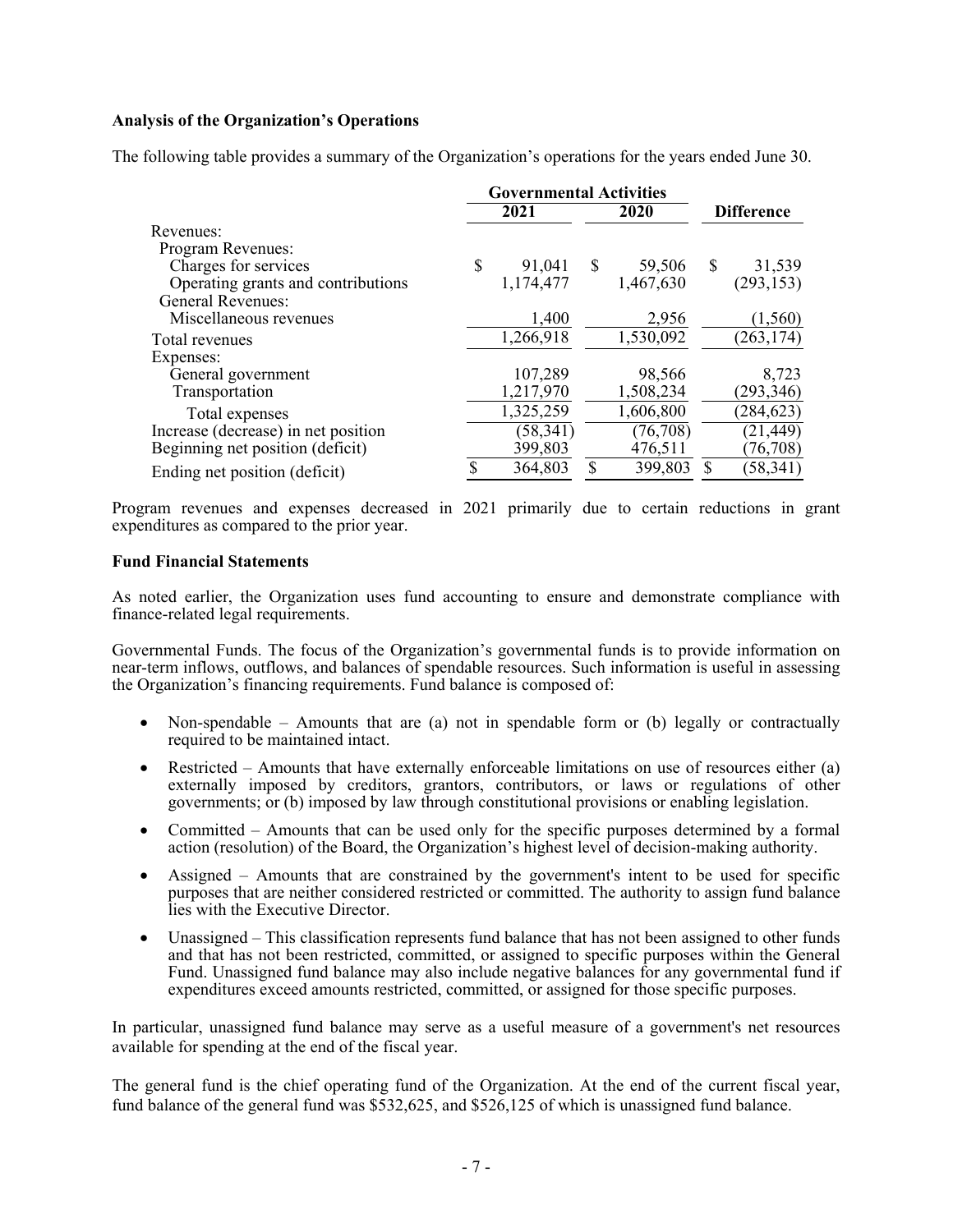## **General Fund Budgetary Highlights**

The following information is presented to assist the reader in comparing actual results with budgetary amounts. A comparison of revenue budgeted to actual produced a negative variance of \$93,679. Revenue differences were mainly due to the timing of recognition of revenue from intergovernmental grant transactions relative to the scope of the entire project as budgeted. The Organization's actual expenditures were less than the final budget by \$88,419 for similar reasons. Only minor amendments to the approved budget were made for minor revenue and expense adjustments and additional grant monies awarded during the year.

## **Capital Asset and Debt Administration**

- Capital Assets: The Organization's total investment in capital assets for its governmental activities as of June 30, 2021, amounts to \$52,729 (net of accumulated depreciation).
- Long-term Debt: At the end of the current fiscal year, the Organization owed \$9,552 related to a capital lease for copier equipment set to mature in fiscal year 2023.

Additional information on the Organization's capital assets can be found in Note (4) in the notes to the financial statements. Additional information on the Organization's long-term liabilities can be found in Note (5) in the notes to the financial statements.

## **ECONOMIC FACTORS AND NEXT YEAR'S BUDGET**

The overall financial position and results of operations for the Organization remained constant for the period ended June 30, 2021. The Organization operated within its internal budget constraints and operating reserves to help meet planned future contractual obligations.

Many factors are considered each year in the efforts to establish an operating budget, such as long-range goals, economic factors and available resources. For the upcoming year, carryover funding in the amount of \$170,855 resulted in additional operating budget to conduct planned projects and studies. Moving into 2022, expected changes in leadership and personnel will require further assessment of the organizational structure to ensure long-term resilience of the Organization.

## **REQUESTS FOR INFORMATION**

This financial report is designed to provide a general overview of the Organization's finances for all those with an interest in the government's finances. Questions concerning any of the information provided in this report or requests for additional financial information should be addressed to the management staff of the Organization.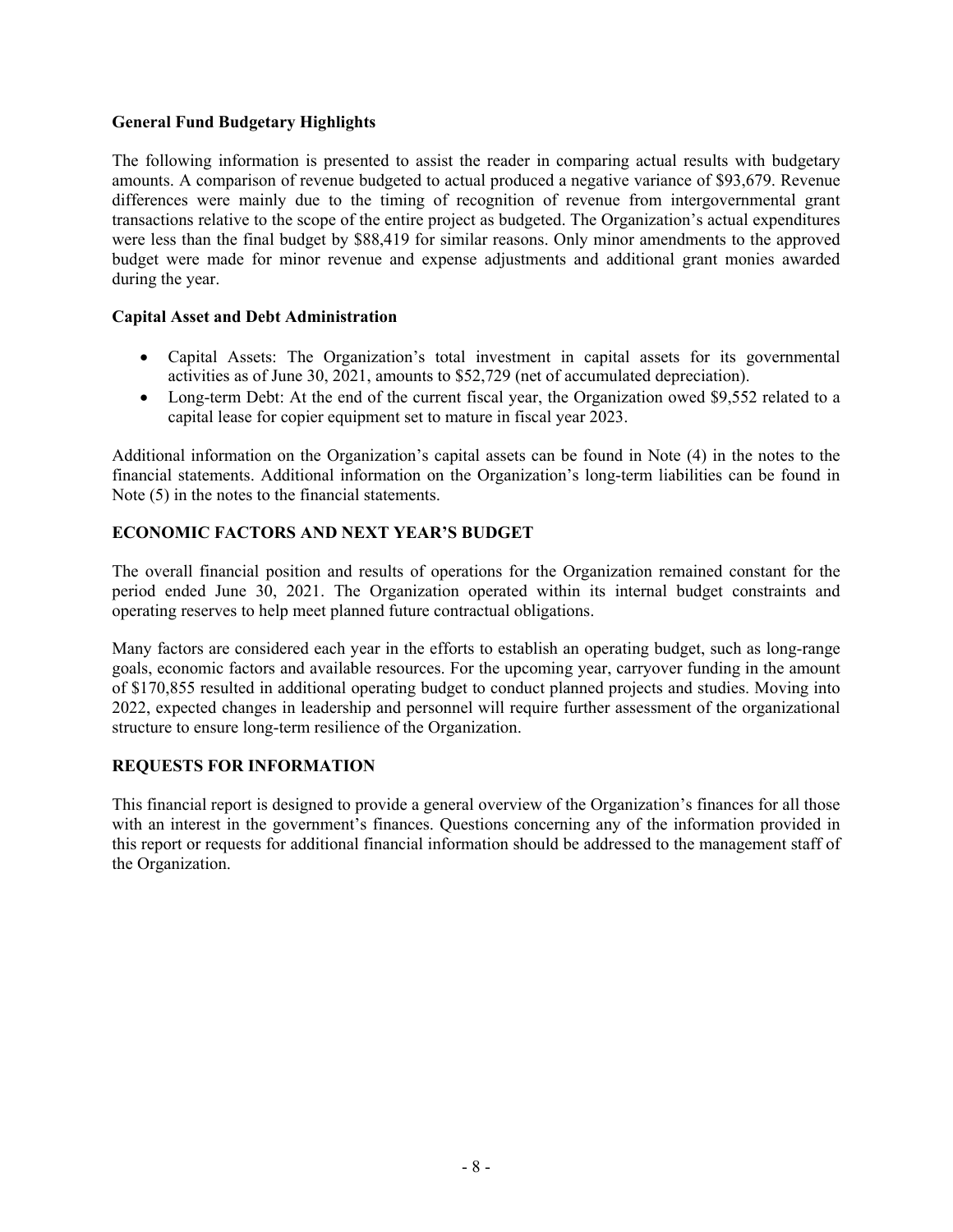### **BASIC FINANCIAL STATEMENTS**

These basic financial statements contain Government-wide Financial Statements, Fund Financial Statements and Notes to the Financial Statements.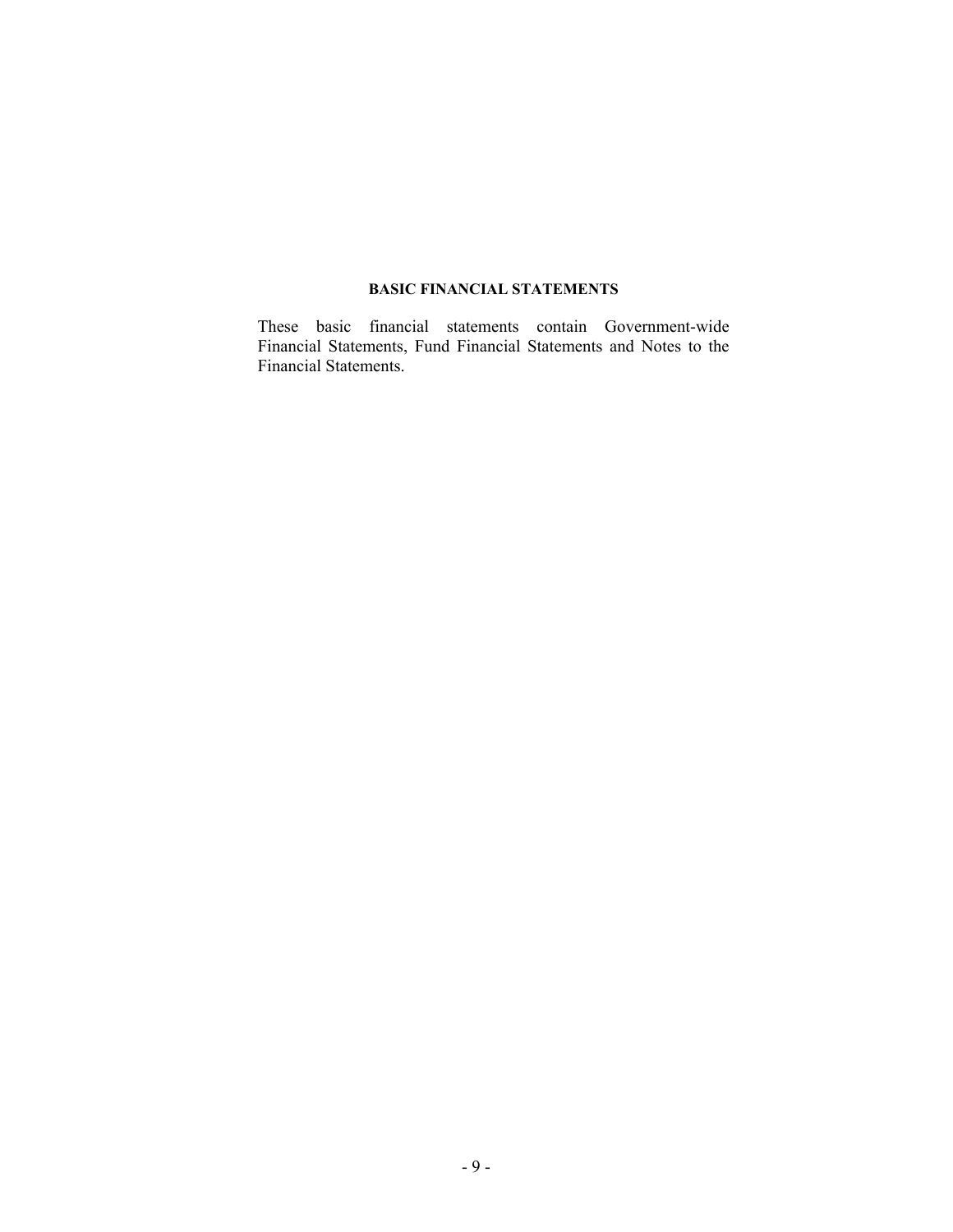## **RIVER TO SEA TRANSPORTATION PLANNING ORGANIZATION STATEMENT OF NET POSITION JUNE 30, 2021**

|                                                 |                          | Governmental<br><b>Activities</b> |
|-------------------------------------------------|--------------------------|-----------------------------------|
| <b>ASSETS</b>                                   |                          |                                   |
| Equity in pooled cash                           | \$                       | 93,938                            |
| Investments                                     |                          | 135,148                           |
| Due from other governments                      |                          | 380,500                           |
| Refundable deposit                              |                          | 6,500                             |
| Capital assets, net of accumulated depreciation |                          | 52,729                            |
| <b>Total</b> assets                             | $\overline{\mathcal{S}}$ | 668,815                           |
| <b>DEFERRED OUTFLOWS OF RESOURCES</b>           |                          |                                   |
| Deferred outflows related to pensions           | <sup>\$</sup>            | 145,584                           |
| <b>LIABILITIES</b>                              |                          |                                   |
| Accounts payable and accrued liabilities        | \$                       | 83,461                            |
| Noncurrent liabilities:                         |                          |                                   |
| Due within one year:                            |                          |                                   |
| Compensated absences                            |                          | 6,043                             |
| Capital lease payable                           |                          | 4,776                             |
| Due in more than one year:                      |                          |                                   |
| Compensated absences                            |                          | 37,329                            |
| Capital lease payable                           |                          | 4,776                             |
| Net pension liability                           |                          | 313,211                           |
| <b>Total liabilities</b>                        | $\overline{\mathcal{S}}$ | 449,596                           |
| <b>DEFERRED INFLOWS OF RESOURCES</b>            |                          |                                   |
| Deferred inflows related to pensions            | \$                       | 23,341                            |
| <b>NET POSITION</b>                             |                          |                                   |
| Net investment in capital assets                | \$                       | 43,177                            |
| Unrestricted                                    |                          | 298,285                           |
| Total net position                              | $\overline{\mathcal{S}}$ | 341,462                           |

The accompanying notes to financial statements are an integral part of this statement.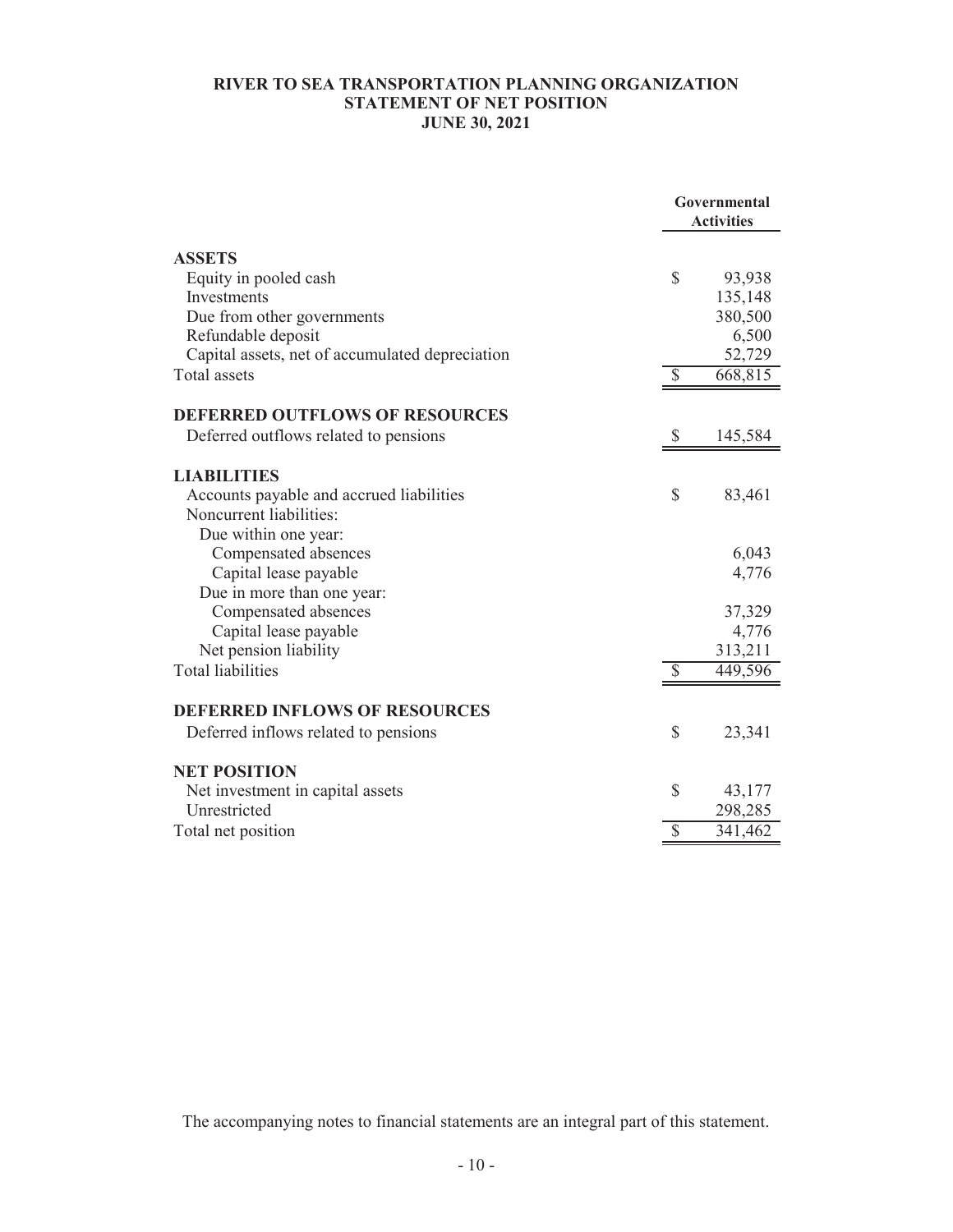#### **RIVER TO SEA TRANSPORTATION PLANNING ORGANIZATION STATEMENT OF ACTIVITIES FOR THE YEAR ENDED JUNE 30, 2021**

|                               |                                  | <b>Program Revenues</b>               |    |                                                        |   |                                                      |    | Net (Expense)                             |
|-------------------------------|----------------------------------|---------------------------------------|----|--------------------------------------------------------|---|------------------------------------------------------|----|-------------------------------------------|
| <b>Functions/Programs</b>     | <b>Expenses</b>                  | <b>Charges</b> for<br><b>Services</b> |    | Operating<br><b>Grants</b> and<br><b>Contributions</b> |   | Capital<br><b>Grants</b> and<br><b>Contributions</b> |    | Revenue<br>and Changes<br>in Net Position |
| Governmental activities:      |                                  |                                       |    |                                                        |   |                                                      |    |                                           |
| General government            | S<br>107,289                     | \$<br>91,041                          | \$ |                                                        | S |                                                      | \$ | (16,248)                                  |
| Transportation                | 1,217,970                        |                                       |    | 1,174,477                                              |   |                                                      |    | (43, 493)                                 |
| Total governmental activities | 1,325,259                        | 91,041                                | S  | 1,174,477                                              | S |                                                      |    | (59,741)                                  |
|                               | General revenues:                |                                       |    |                                                        |   |                                                      |    |                                           |
|                               | Interest income                  |                                       |    |                                                        |   |                                                      |    | 1,400                                     |
|                               | Total general revenues           |                                       |    |                                                        |   |                                                      |    | 1,400                                     |
|                               | Change in net position           |                                       |    |                                                        |   |                                                      |    | (58, 341)                                 |
|                               | Net position - beginning of year |                                       |    |                                                        |   |                                                      |    | 399,803                                   |
|                               | Net position - ending of year    |                                       |    |                                                        |   |                                                      |    | 341,462                                   |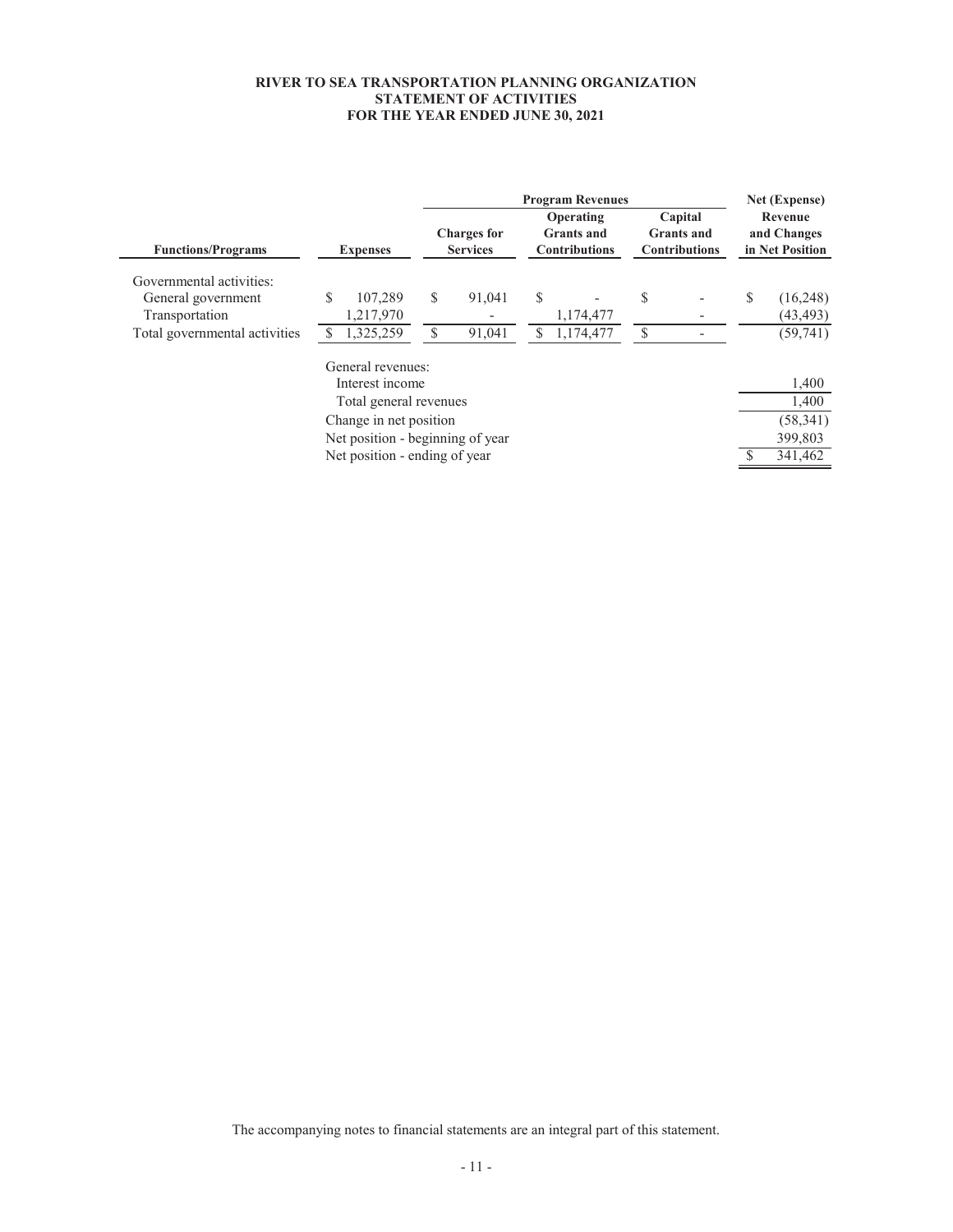## **RIVER TO SEA TRANSPORTATION PLANNING ORGANIZATION BALANCE SHEET GOVERNMENTAL FUND JUNE 30, 2021**

|                                                                                                             | General<br><b>Fund</b> |                              | <b>Special</b><br><b>Revenue</b><br><b>Fund</b> |                              |               | <b>Total</b><br>Governmental<br><b>Funds</b> |
|-------------------------------------------------------------------------------------------------------------|------------------------|------------------------------|-------------------------------------------------|------------------------------|---------------|----------------------------------------------|
| <b>ASSETS</b><br>Equity in pooled cash<br>Investments<br>Due from other governments<br>Due from other funds | $\mathcal{S}$          | 93,938<br>135,148<br>320,040 | $\mathcal{S}$                                   | 380,500                      | S             | 93,938<br>135,148<br>380,500<br>320,040      |
| Deposits<br><b>Total assets</b>                                                                             | <sup>\$</sup>          | 6,500<br>555,626             | \$                                              | 380,500                      | \$            | 6,500<br>936,126                             |
| <b>LIABILITIES</b><br>Accounts payable and accrued liabilities<br>Due to other funds<br>Total liabilities   | \$                     | 23,001<br>23,001             | \$                                              | 60,460<br>320,040<br>380,500 | $\mathcal{S}$ | 83,461<br>320,040<br>403,501                 |
| <b>FUND BALANCES</b><br>Nonspendable:<br>Deposits<br>Unassigned<br>Total fund balances                      |                        | 6,500<br>526,125<br>532,625  |                                                 |                              |               | 6,500<br>526,125<br>532,625                  |
| <b>Total liabilities and fund balances</b>                                                                  |                        | 555,626                      |                                                 | 380,500                      |               | 936,126                                      |

The accompanying notes to financial statements are an integral part of this statement.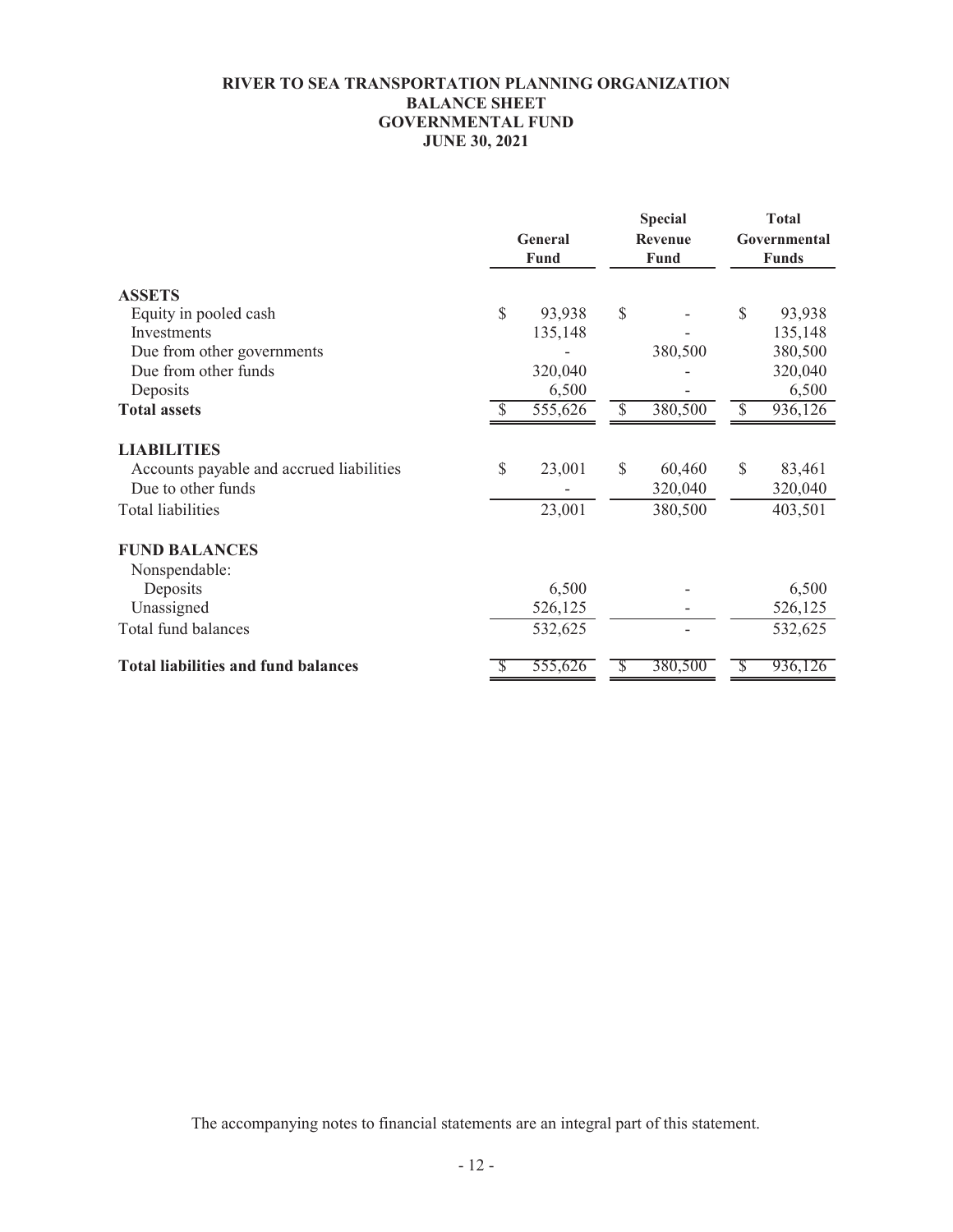#### **RIVER TO SEA TRANSPORTATION PLANNING ORGANIZATION RECONCILIATION OF THE BALANCE SHEET OF GOVERNMENTAL FUNDS TO THE STATEMENT OF NET POSITION JUNE 30, 2021**

| Fund balances - total governmental funds                                                                                                                                                                                                                                                                                                                                                                                                                                                                                                                                                                                                                    |                                   | \$<br>532,625 |
|-------------------------------------------------------------------------------------------------------------------------------------------------------------------------------------------------------------------------------------------------------------------------------------------------------------------------------------------------------------------------------------------------------------------------------------------------------------------------------------------------------------------------------------------------------------------------------------------------------------------------------------------------------------|-----------------------------------|---------------|
| Amounts reported for governmental activities in the statement of activities are<br>different because:                                                                                                                                                                                                                                                                                                                                                                                                                                                                                                                                                       |                                   |               |
| Capital assets used in governmental activities are not financial resources and,<br>therefore, are not reported in the funds                                                                                                                                                                                                                                                                                                                                                                                                                                                                                                                                 |                                   |               |
| Total governmental capital assets                                                                                                                                                                                                                                                                                                                                                                                                                                                                                                                                                                                                                           | 136,377                           |               |
| Less: accumulated depreciation                                                                                                                                                                                                                                                                                                                                                                                                                                                                                                                                                                                                                              | (83, 648)                         | 52,729        |
| On the governmental fund statements, a net pension liability is not recorded until an<br>amount is due and payable and the pension plan's fiduciary net position is not sufficient<br>for payment of those benefits (no such liability exists at the end of the current fiscal<br>year). On the Statement of Net Position, the Organization's net pension liability of the defined<br>benefit pension plans is reported as a noncurrent liability. Additionally, deferred<br>outflows and deferred inflows related to pensions are also reported.<br>Net pension liability<br>Deferred outflows related to pensions<br>Deferred inflows related to pensions | (313,211)<br>145,584<br>(23, 341) | (190,968)     |
| Long-term liabilities, including bonds payable and notes payable, are not due and payable<br>in the current period and, therefore, are not reported in the funds. These liabilities,<br>deferred outflows, and other debt-related deferred charges consist of the following:                                                                                                                                                                                                                                                                                                                                                                                |                                   |               |
| Capital lease payable                                                                                                                                                                                                                                                                                                                                                                                                                                                                                                                                                                                                                                       |                                   | (9,552)       |
| Compensated absences                                                                                                                                                                                                                                                                                                                                                                                                                                                                                                                                                                                                                                        |                                   | (43,372)      |
| Net position of governmental activities                                                                                                                                                                                                                                                                                                                                                                                                                                                                                                                                                                                                                     |                                   | 341,462       |
|                                                                                                                                                                                                                                                                                                                                                                                                                                                                                                                                                                                                                                                             |                                   |               |

The accompanying notes to financial statements are an integral part of this statement.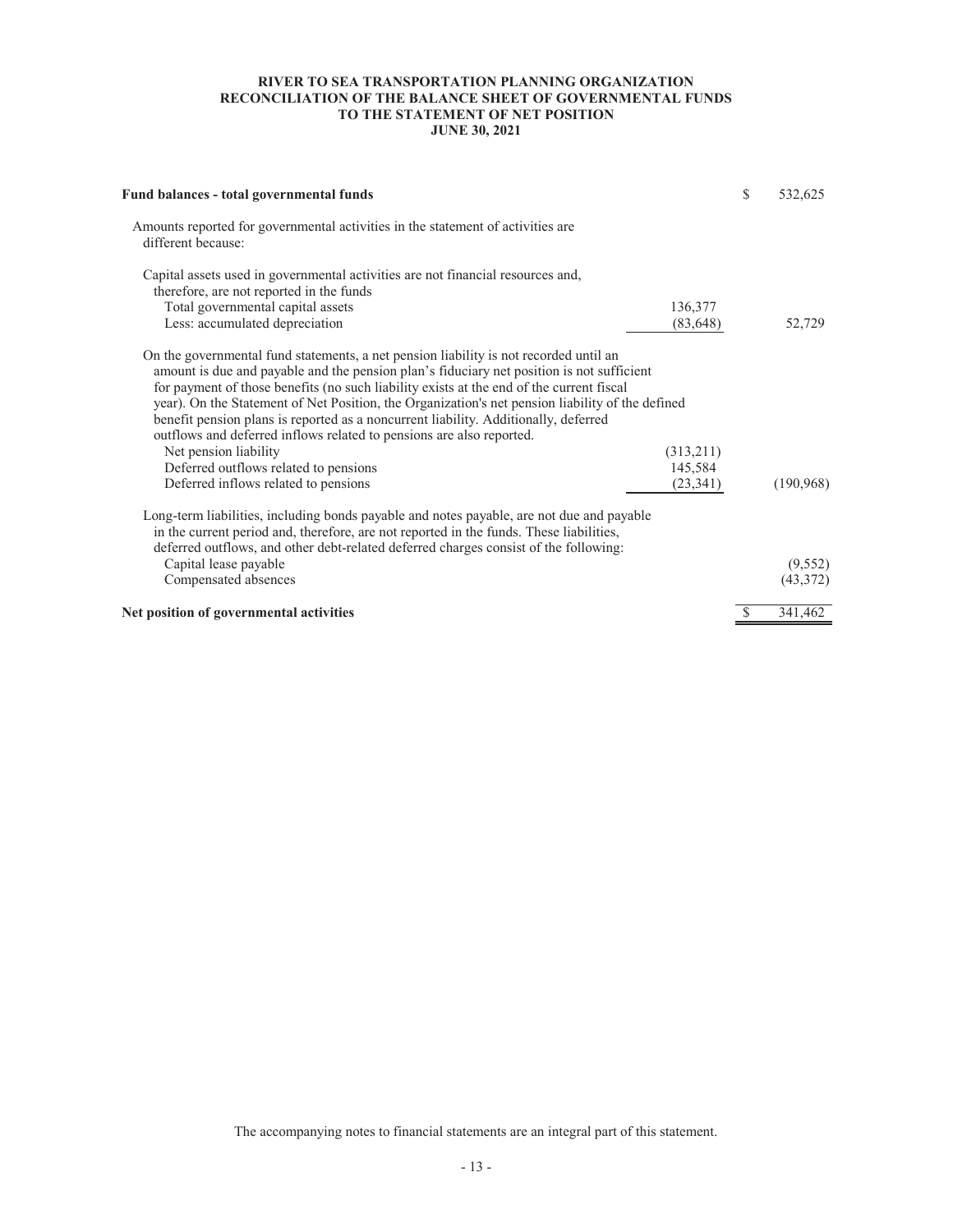## **RIVER TO SEA TRANSPORTATION PLANNING ORGANIZATION STATEMENT OF REVENUES, EXPENDITURES AND CHANGES IN FUND BALANCE GOVERNMENTAL FUND FOR THE YEAR ENDED JUNE 30, 2021**

|                                  | General<br>Fund         | <b>Special</b><br>Revenue<br>Fund | <b>Total</b><br>Governmental<br><b>Funds</b> |  |
|----------------------------------|-------------------------|-----------------------------------|----------------------------------------------|--|
| <b>Revenues</b>                  |                         |                                   |                                              |  |
| Charges for services             | $\mathcal{S}$<br>85,375 | \$<br>5,666                       | $\mathcal{S}$<br>91,041                      |  |
| Intergovernmental:               |                         |                                   |                                              |  |
| Federal                          |                         | 1,122,946                         | 1,122,946                                    |  |
| Non-federal                      |                         | 51,531                            | 51,531                                       |  |
| Investment income                | 1,400                   |                                   | 1,400                                        |  |
| Total revenues                   | 86,775                  | 1,180,143                         | 1,266,918                                    |  |
| <b>Expenditures</b>              |                         |                                   |                                              |  |
| Current:                         |                         |                                   |                                              |  |
| General government               | 92,035                  |                                   | 92,035                                       |  |
| Transportation                   |                         | 1,170,292                         | 1,170,292                                    |  |
| Capital outlay                   |                         | 5,075                             | 5,075                                        |  |
| Debt service:                    |                         |                                   |                                              |  |
| Principal                        |                         | 4,776                             | 4,776                                        |  |
| Total expenditures               | 92,035                  | 1,180,143                         | 1,272,178                                    |  |
| Net change in fund balances      | (5,260)                 |                                   | (5,260)                                      |  |
| Fund balances, beginning of year | 537,885                 |                                   | 537,885                                      |  |
| Fund balances, end of year       | 532,625<br>S            | \$                                | 532,625                                      |  |

The accompanying notes to financial statements are an integral part of this statement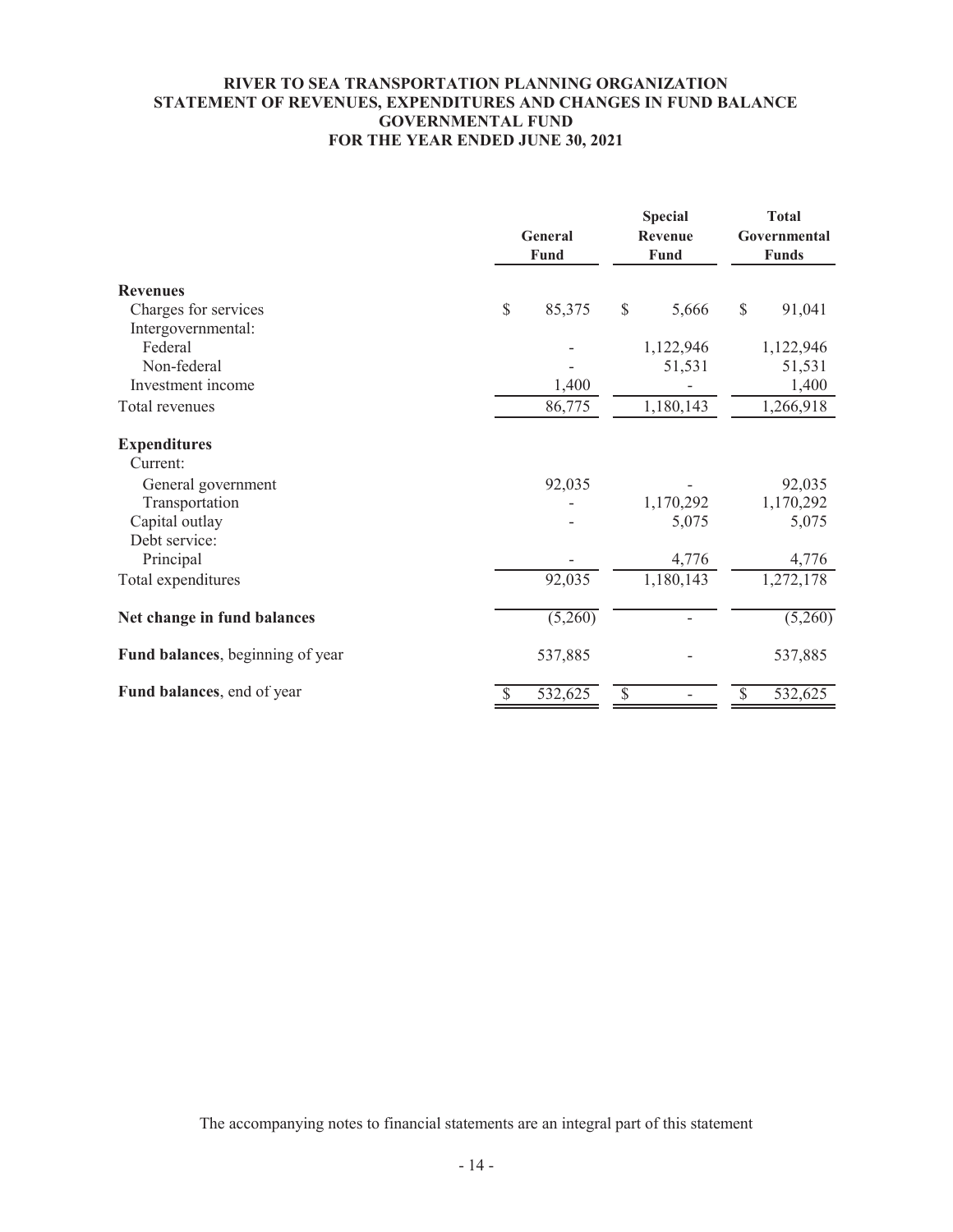#### **RIVER TO SEA TRANSPORTATION PLANNING ORGANIZATION RECONCILIATION OF THE STATEMENT OF REVENUES, EXPENDITURES, AND CHANGES IN FUND BALANCES OF GOVERNMENTAL FUNDS TO THE STATEMENT OF ACTIVITIES FOR THE YEAR ENDED JUNE 30, 2021**

| Net change in fund balances - total governmental funds                                                                                                                                                                                                                                                                                                                                                                                                                                                                                                                                  | $\mathbb{S}$ | (5,260)           |
|-----------------------------------------------------------------------------------------------------------------------------------------------------------------------------------------------------------------------------------------------------------------------------------------------------------------------------------------------------------------------------------------------------------------------------------------------------------------------------------------------------------------------------------------------------------------------------------------|--------------|-------------------|
| Differences in amounts reported for governmental activities in the statement of activities are:                                                                                                                                                                                                                                                                                                                                                                                                                                                                                         |              |                   |
| Governmental funds report capital outlays as expenditures. However, in the statement of<br>activities, the cost of those assets is depreciated over their estimated useful lives.<br>Capital outlay expenditures<br>Depreciation expense                                                                                                                                                                                                                                                                                                                                                |              | 5,075<br>(15,254) |
| Governmental funds report contributions to defined benefit pension/OPEB plans as expenditures.<br>However, in the Statement of Activities, the amount contributed to defined benefit pension plans<br>reduces future liabilities. Also included in pension/OPEB expense in the Statement of Activities<br>are amounts required to be amortized.<br>Change in net pension liability and deferred inflows/outflows related to pensions                                                                                                                                                    |              | (38,008)          |
| Under the modified accrual basis of accounting used in the governmental funds, expenditures<br>are not recognized for transactions that are not normally paid with expendable available<br>financial resources. In the statement of activities, however, which is presented on the accrual<br>basis, expenses and liabilities are reported regardless of when financial resources are available.<br>In addition, interest on long-term debt is not recognized under the modified accrual basis of<br>accounting until due, rather than as it accrues. These adjustments are as follows: |              |                   |
| Change in capital lease payable                                                                                                                                                                                                                                                                                                                                                                                                                                                                                                                                                         |              | 4,776             |
| Change in compensated absences liability                                                                                                                                                                                                                                                                                                                                                                                                                                                                                                                                                |              | (9,670)           |
| Change in net position of governmental activities                                                                                                                                                                                                                                                                                                                                                                                                                                                                                                                                       |              | (58, 341)         |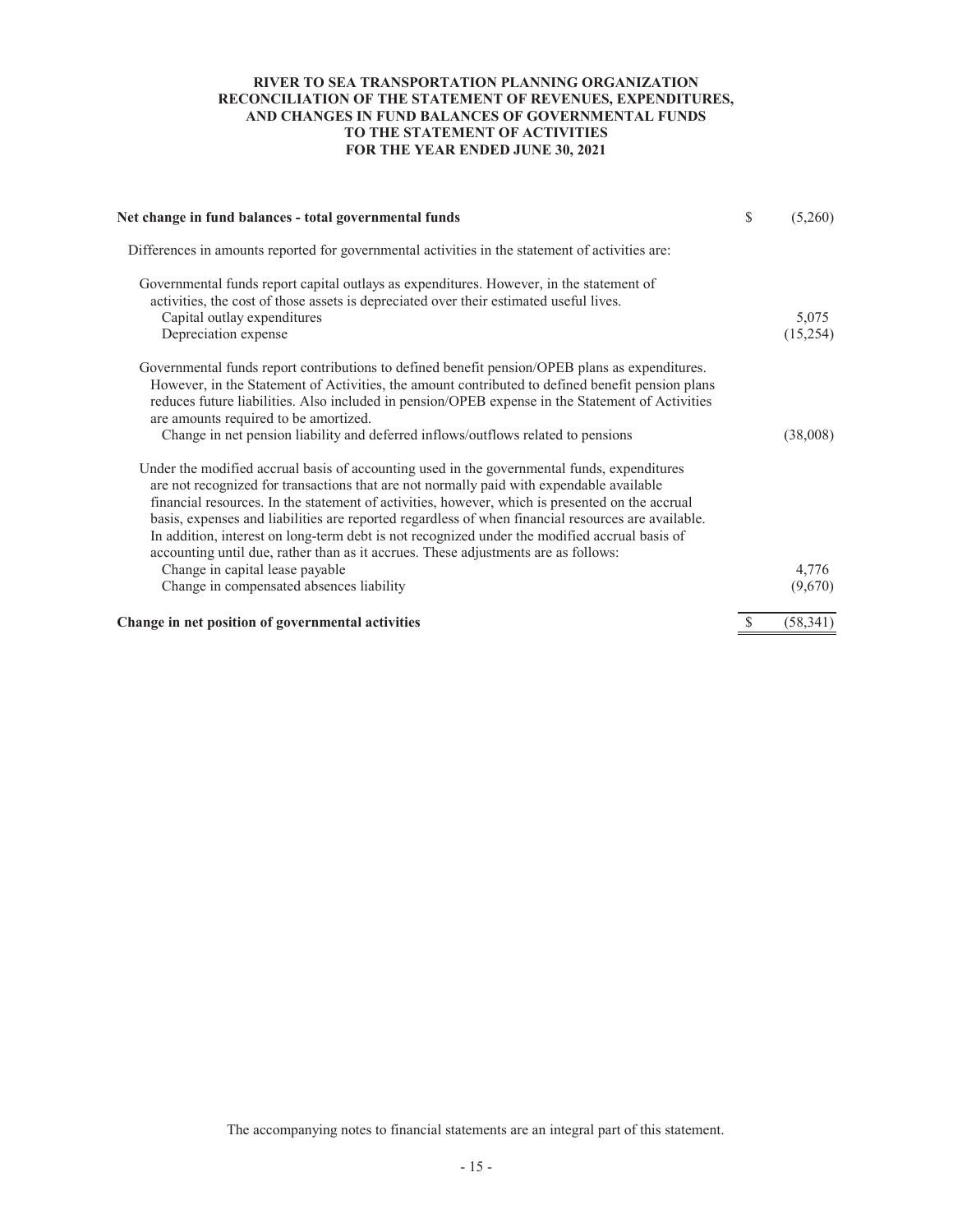#### **RIVER TO SEA TRANSPORTATION PLANNING ORGANIZATION STATEMENT OF REVENUES, EXPENDITURES AND CHANGES IN FUND BALANCE BUDGET AND ACTUAL - GENERAL FUND FOR THE YEAR ENDED JUNE 30, 2021**

|                                      | <b>Budgeted Amounts</b> |          |    |         |    | <b>Variance with</b><br><b>Final Budget -</b><br><b>Positive</b> |                  |
|--------------------------------------|-------------------------|----------|----|---------|----|------------------------------------------------------------------|------------------|
|                                      |                         | Original |    | Final   |    | Actual                                                           | (Negative)       |
| <b>Revenues</b>                      |                         |          |    |         |    |                                                                  |                  |
| Intergovernmental                    | \$                      | 179,254  | \$ | 179,254 | \$ |                                                                  | \$<br>(179, 254) |
| Charges for services                 |                         |          |    |         |    | 85,375                                                           | 85,375           |
| Investment income                    |                         | 1,200    |    | 1,200   |    | 1,400                                                            | 200              |
| Total revenues                       |                         | 180,454  |    | 180,454 |    | 86,775                                                           | (93, 679)        |
| <b>Expenditures</b>                  |                         |          |    |         |    |                                                                  |                  |
| Current:                             |                         |          |    |         |    |                                                                  |                  |
| General government                   |                         | 175,454  |    | 175,454 |    | 92,035                                                           | 83,419           |
| Capital outlay                       |                         | 5,000    |    | 5,000   |    |                                                                  | 5,000            |
| Total expenditures                   |                         | 180,454  |    | 180,454 |    | 92,035                                                           | 88,419           |
| Excess (deficiency) of revenues over |                         |          |    |         |    |                                                                  |                  |
| expenditures                         |                         |          |    |         |    | (5,260)                                                          | (5,260)          |
|                                      |                         |          |    |         |    |                                                                  |                  |
| Net change in fund balances          |                         |          |    |         |    | (5,260)                                                          | (5,260)          |
| Fund balances, beginning of year     |                         | 537,885  |    | 537,885 |    | 537,885                                                          |                  |
| Fund balances, end of year           |                         | 537,885  | \$ | 537,885 | \$ | 532,625                                                          | \$<br>(5,260)    |

The accompanying notes to financial statements are an integral part of this statement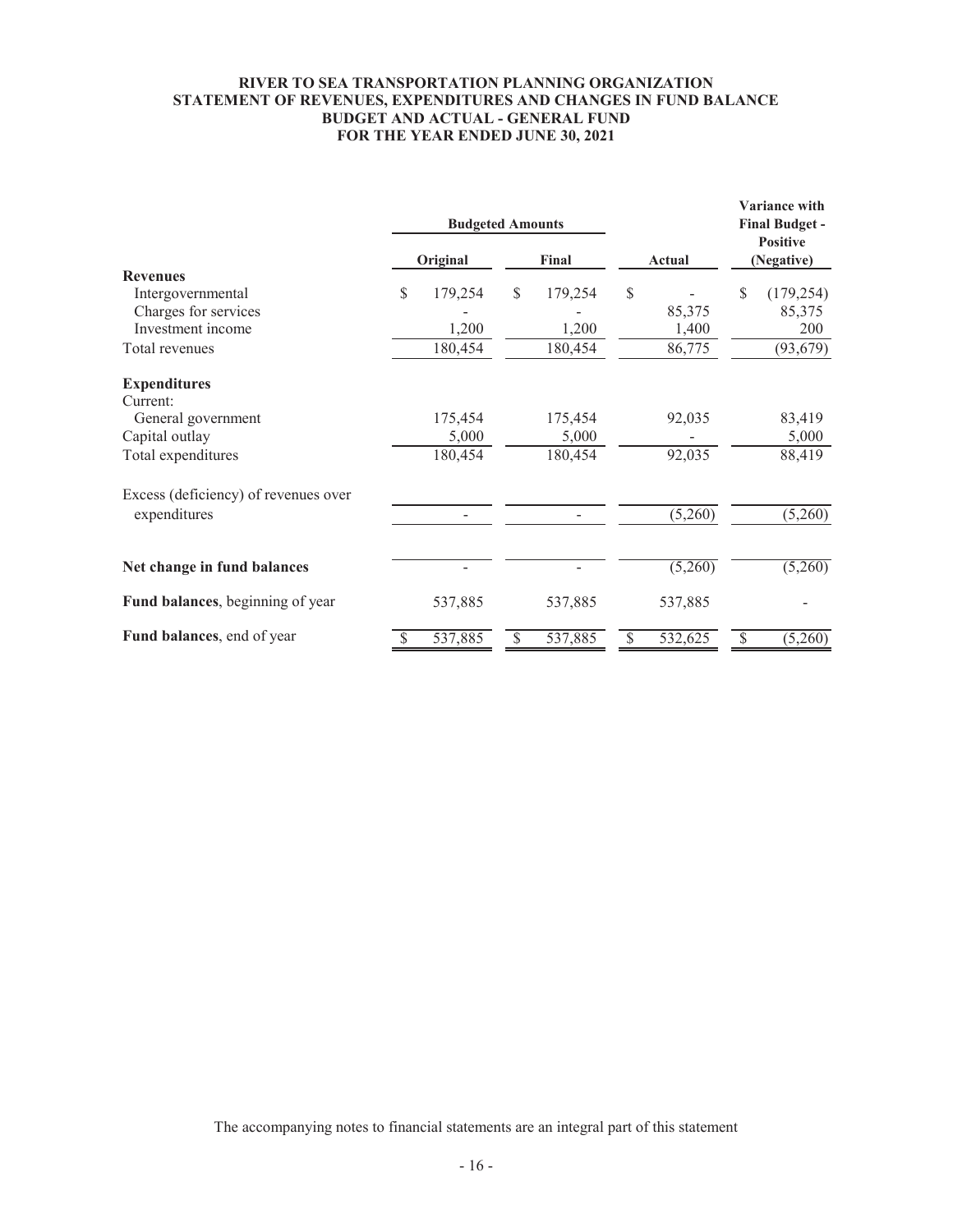#### **RIVER TO SEA TRANSPORTATION PLANNING ORGANIZATION STATEMENT OF REVENUES, EXPENDITURES AND CHANGES IN FUND BALANCE BUDGET AND ACTUAL - SPECIAL REVENUE FUND FOR THE YEAR ENDED JUNE 30, 2021**

|                                      |                | <b>Budgeted Amounts</b> |                    | <b>Variance with</b><br><b>Final Budget -</b><br><b>Positive</b> |  |
|--------------------------------------|----------------|-------------------------|--------------------|------------------------------------------------------------------|--|
|                                      | Original       | Final                   | <b>Actual</b>      | (Negative)                                                       |  |
| <b>Revenues</b>                      |                |                         |                    |                                                                  |  |
| Intergovernmental                    | 1,442,086<br>S | 1,442,086<br>S          | 1,174,477<br>S     | (267, 609)<br>\$                                                 |  |
| Charges for services                 |                |                         | 5,666              | 5,666                                                            |  |
| Total revenues                       | 1,442,086      | 1,442,086               | 1,180,143          | (261, 943)                                                       |  |
| <b>Expenditures</b>                  |                |                         |                    |                                                                  |  |
| Current:                             |                |                         |                    |                                                                  |  |
| Transportation<br>Capital outlay     | 1,442,086      | 1,442,086               | 1,170,292<br>5,075 | 271,794                                                          |  |
| Debt service:                        |                |                         |                    | (5,075)                                                          |  |
| Principal                            |                |                         | 4,776              | (4,776)                                                          |  |
| Total expenditures                   | 1,442,086      | 1,442,086               | 1,180,143          | 261,943                                                          |  |
| Excess (deficiency) of revenues over |                |                         |                    |                                                                  |  |
| expenditures                         |                |                         |                    |                                                                  |  |
|                                      |                |                         |                    |                                                                  |  |
| Net change in fund balances          |                |                         |                    |                                                                  |  |
| Fund balances, beginning of year     |                |                         |                    |                                                                  |  |
| Fund balances, end of year           |                | S                       | S                  | \$                                                               |  |

The accompanying notes to financial statements are an integral part of this statement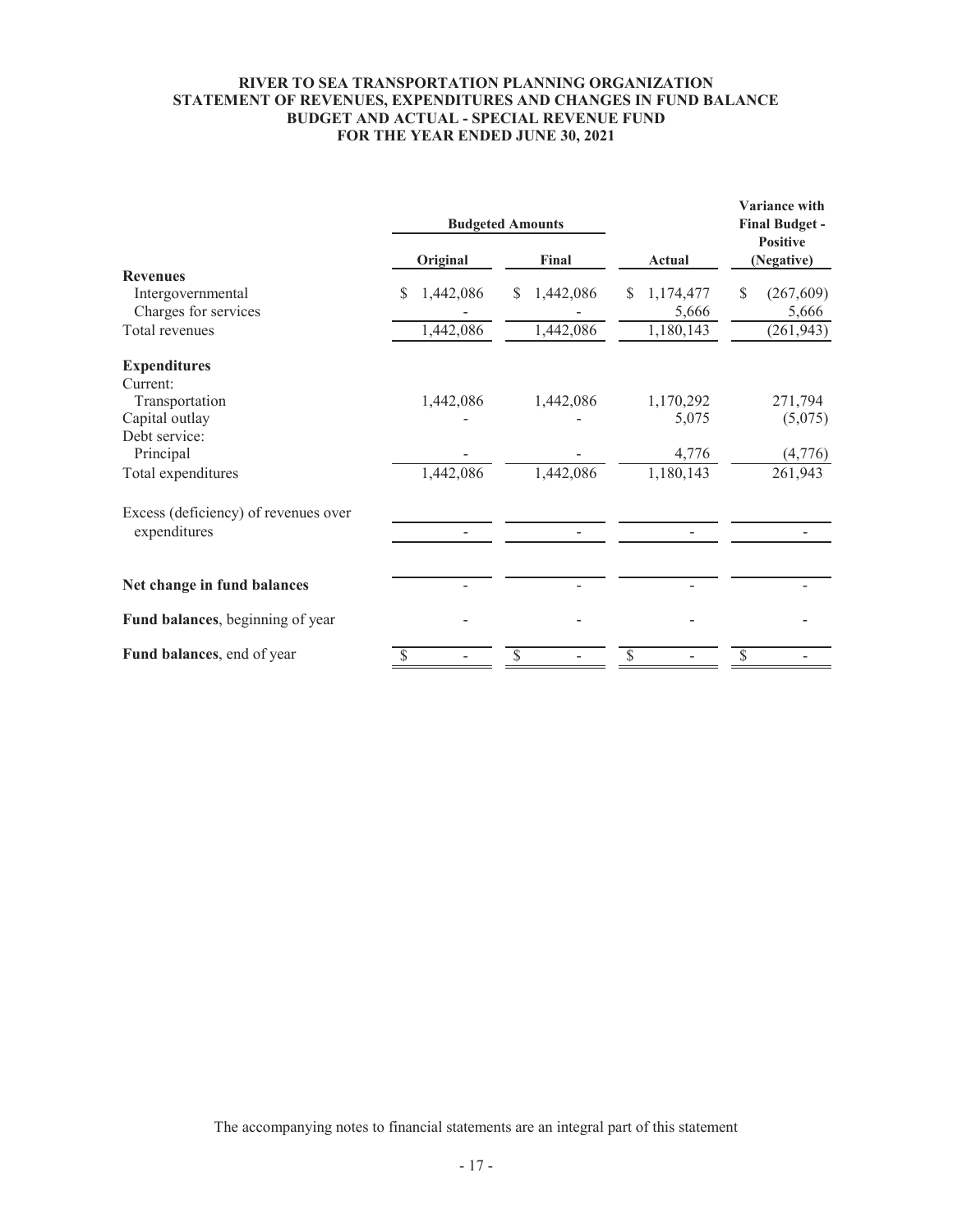## (1) **Summary of Significant Accounting Policies:**

The financial statements of the River to Sea Transportation Planning Organization (the Organization), have been prepared in conformance with accounting principles generally accepted in the United States of America (GAAP) as applicable to governmental units. The Governmental Accounting Standards Board (GASB) is the accepted body for promulgating governmental accounting and financial reporting principles. The following is a summary of the Organization's significant accounting policies:

(a) **Reporting entity—The Organization is designated as a Metropolitan Planning Organization** pursuant to Title 23 U.S.C 134, Title 49 U.S.C. 5303(d) and (e) and Title 23 C.F.R. 450.310. Its primary purpose is to provide leadership in the initiation and development of transportation plans and programs and the establishment of transportation priorities and strategies in Volusia County, Flagler Beach, Beverly Beach, and portions of Palm Coast and Bunnell, Florida. Members are appointed by the governing bodies of the participating local government units. The Organization was originally created on April 13, 1977, as the Volusia County Metropolitan Planning Organization and operates under interlocal agreements established pursuant to Chapter 163.01, Florida Statutes, among the various participating governmental entities. As of April 23, 2014, Volusia Transportation Planning Organization officially changed its name to River to Sea Transportation Planning Organization.

In evaluating how to define the Organization for financial purposes, management has considered all potential component units. The basic, but not the only, criterion for including a potential component unit within the reporting entity is the governing body's ability to exercise oversight responsibility. The most significant manifestation of this ability is financial interdependency. Other manifestations of the ability to exercise oversight responsibility include, but are not limited to, the selection of governing authority, the designation of management, the ability to significantly influence operations, and accountability for fiscal matters. A second criterion used in evaluating potential component units is the scope of public service. Application of this criterion involves considering whether the purpose and activities of the potential component unit benefit the government and/or its citizens, or whether they are conducted within the geographic boundaries of the Organization and is generally available to its citizens. A third criterion used to evaluate potential component units for inclusion or exclusion from the reporting entity is the existence of special financing relationships, regardless of whether the government is able to exercise oversight responsibilities. In evaluating the Organization as a reporting entity, management has addressed all potential component units that may or may not fall within the Organization's oversight and control, and thus, be included in the Organization's financial statements. There are no component units included.

(b) **Government-wide and fund financial statements**The government-wide financial statements consist of a statement of net position and a statement of activities. These statements report information on all of the nonfiduciary activities of the primary government as a whole. As part of the consolidation process, all interfund activities are eliminated from these statements.

Net position, the difference between assets, deferred outflows, liabilities and deferred inflows, as presented in the statement of net position, are subdivided into three categories: net investment in capital assets, unrestricted net position and restricted net position. Net position is reported as restricted when constraints are imposed on the use of the amounts either externally by creditors, grantors, contributors, or laws and regulations of other governments, or by law through constitutional provisions or enabling legislation.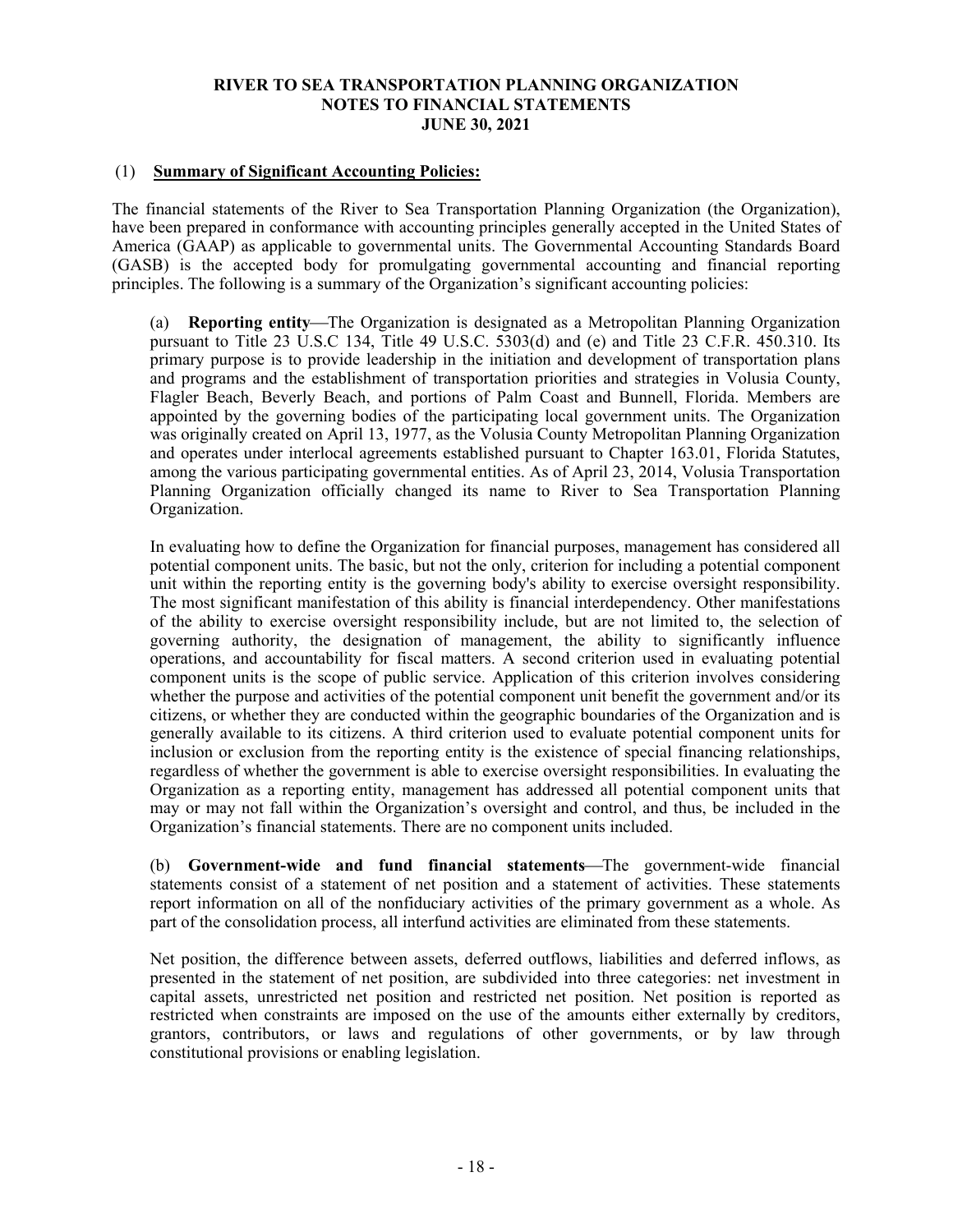## (1) **Summary of Significant Accounting Policies:** (Continued)

The statement of activities presents a comparison between the direct and indirect expenses of a given function or segment and its program revenues, and displays the extent to which each function or segment contributes to the change in net position for the fiscal year. Direct expenses are those that are clearly identifiable to a specific function or segment. Program revenues consist of charges for services, operating grants and contributions, and capital grants and contributions. Charges for services refer to amounts received from those who purchase, use, or directly benefit from goods, services, or privileges provided by a given function or segment.

Grants and contributions consist of revenues that are restricted to meeting the operational or capital requirements of a particular function or segment.

Separate fund financial statements report detailed information about the Organization's governmental funds. The focus of governmental fund financial statements is on major funds. Therefore, major funds are reported as separate columns in the fund financial statements. Reconciliations are provided that convert the results of governmental fund accounting to the government-wide presentation.

(c) **Measurement focus, basis of accounting, and financial statement presentation**The government-wide financial statements are reported using the economic resources measurement focus and the accrual basis of accounting. Revenues are recorded when earned and expenses are recorded when a liability is incurred, regardless of the timing of related cash flows. Grants and similar items are recognized as revenue as soon as all eligibility requirements imposed by the provider have been met.

Governmental fund financial statements are reported using the current financial resources measurement focus and the modified accrual basis of accounting. Revenues are recognized as soon as they are both measurable and available. Revenues are considered to be available when they are collectible within the current period or soon enough thereafter to pay liabilities of the current period. For this purpose, the Organization considers revenues to be available if they are collected within 60 days of the end of the current fiscal period. Expenditures generally are recorded when a liability is incurred, as under accrual accounting. However, expenditures related to compensated absences and claims and judgments, are recorded only when payment is due.

Charges for services associated with the current period are all considered to be susceptible to accrual and so have been recognized as revenues of the current fiscal period. All other revenue items are considered to be measurable and available only when cash is received by the government.

The Organization reports the following major governmental fund:

- General Fund: The General Fund is the general operating fund of the Organization and is used to account for all financial resources except those required to be accounted for in another fund.
- Special Revenue Fund: The Special Revenue Fund is used to account for the financial resources related to the planning and programming activities of the Organization. Funds are provided from the Florida Department of Transportation, the Federal Highway Administration, and the Federal Transit Administration.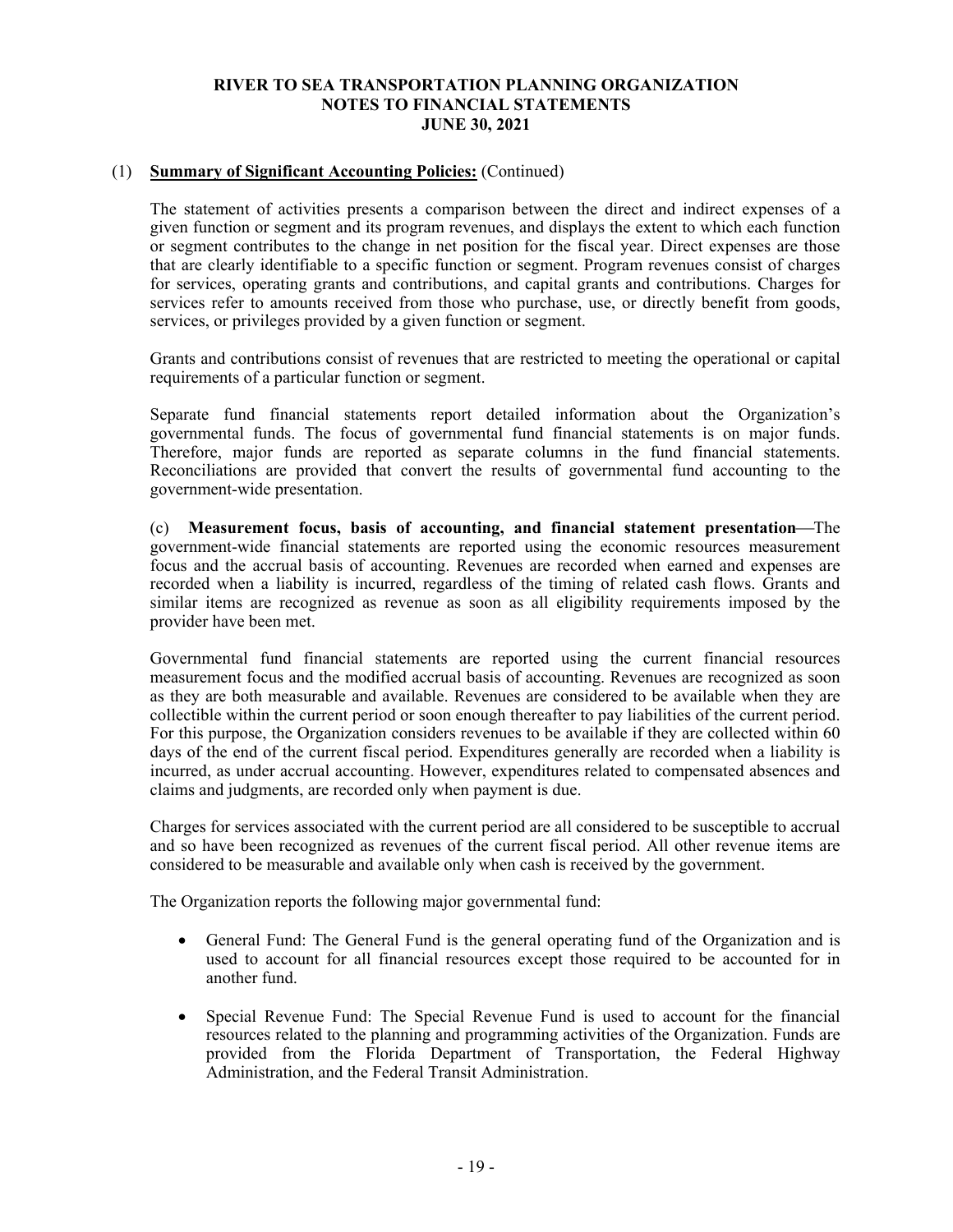## (1) **Summary of Significant Accounting Policies:** (Continued)

(d) **Budgets and budgetary accounting—Budgets are adopted on a basis consistent with GAAP.** An annual appropriated budget is adopted for the general fund and special revenue fund. The annual operating budget serves as legal authorization for expenditures and proposed means of financing them. The legal level of budgetary control is the Unified Planning Work Program (UPWP) task level. For the year ended June 30, 2021, the budget presented has been adopted according to Organization's procedures.

On or before July 1 of each year, the Organization administrator shall submit a budget in accordance with state law. It shall outline the financial policies of the Organization for the ensuing fiscal year, describe the important features of the budget, indicate any major changes from the current year in fiscal policy, summarize the Organization's fiscal position, and include any other material as the Organization administrator deems necessary.

The Organization Board shall adopt a budget for the ensuing fiscal year by resolution on or before June 30 of each year. The Organization Board shall not authorize or allow to be authorized a budget that exceeds the reasonably expected revenue for the ensuing fiscal year.

All appropriations shall lapse at the end of the budget year to the extent that such appropriations have not been expended or encumbered, and any appropriation made in one budget year shall not be valid or effective during any subsequent budget year.

(e) **Cash and cash equivalents—The Organization defines cash and cash equivalents as cash on** hand, demand deposits and short-term investments that are readily convertible to known amounts of cash. Investments with original maturities of three months or less are considered to be cash equivalents.

(f) **Due from other governments**After reviewing the individual account balances, the Organization's management has determined that 100% of receivables are fully collectible as all amounts receivable consist of grants and other governmental revenues. Therefore, no allowance for doubtful accounts has been provided.

(g) **Capital assets**—Capital assets are reported in the applicable governmental columns in the government-wide financial statements. The Organization defines capital assets as assets with an initial individual cost of more than \$1,000 and an estimated useful life in excess of two years. Such assets are recorded at cost when purchased. Contributed capital assets are capitalized at their acquisition value at the date received. The costs of normal maintenance and repairs that do not add to the value of the asset or materially extend asset lives are not capitalized.

Depreciation is provided using the straight-line method over the estimated useful lives of the various classes of depreciable assets. The estimated useful lives of equipment range from  $3 - 7$  years.

**Compensated absences—The Organization records the vested portion of accumulated unused** compensated absences, if material, at year-end based on each employee's unused hours and rate of pay, including the Organization's share of payroll taxes. All compensated absences are accrued when incurred in the government-wide financial statements as accrued liabilities. A liability for these amounts is reported in the governmental funds only if they have matured, for example, as a result of employee resignations or retirements. Estimates have been utilized to determine the amount to report as the current portion.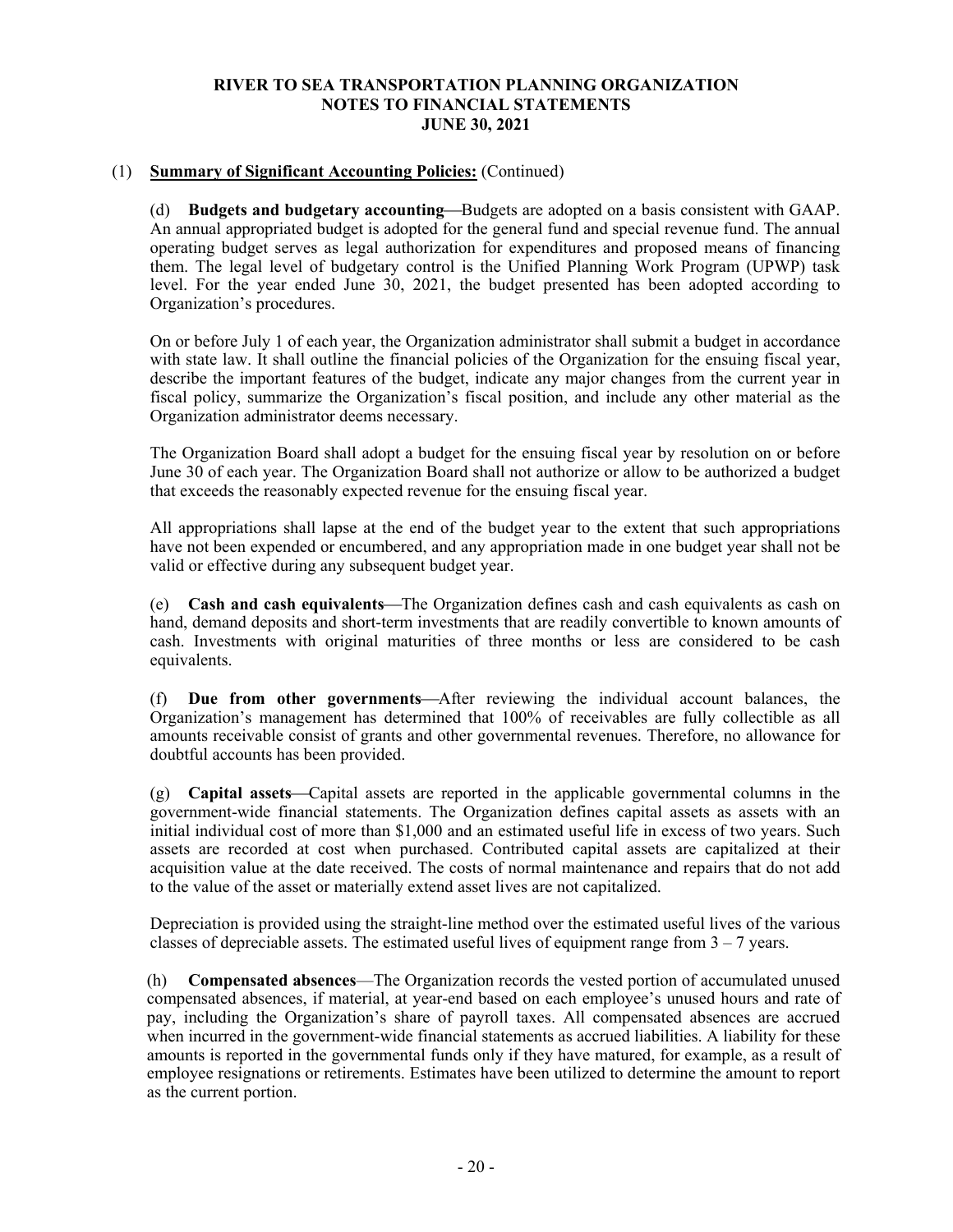## (1) **Summary of Significant Accounting Policies:** (Continued)

(i) **Fund equity—In** the fund financial statements, governmental funds report fund balance classifications that comprise a hierarchy based primarily on the extent to which the Organization is bound to honor constraints on the specific purposes for which amounts in those funds can be spent. Those classifications are as follows:

*Nonspendable* – Amounts that are (a) not in spendable form or (b) legally or contractually required to be maintained intact. "Not in spendable form" includes items that are not expected to be converted to cash (inventories, prepaid expenditures) and items such as long-term amount of loans, property acquired for resale, as well as unrealized gains.

*Restricted* – Amounts that have externally enforceable limitations on use of resources either (a) externally imposed by creditors, grantors, contributors, or laws or regulations of other governments; or (b) imposed by law through constitutional provisions or enabling legislation.

*Committed* – Amounts that can be used only for the specific purposes determined by a formal action (resolution) of the Organization Board of Directors, the Organization's highest level of decision making authority. Commitments may only be removed or changed by the Organization Board of Directors taking the same formal action (resolution) that imposed the constraint originally.

*Assigned* – Amounts that are constrained by the Organization's intent to be used for specific purposes that are neither considered restricted or committed. The authority to assign fund balance lies with the Organization Executive Director.

*Unassigned* – The residual classification for the General Fund resources. This classification represents fund balance that has not been assigned to other funds and that has not been restricted, committed, or assigned to specific purposes within the General Fund. Unassigned fund balance may also include negative balances for any governmental fund if expenditures exceed amounts restricted, committed, or assigned for those specific purposes.

The Organization would typically use restricted fund balances first, followed by committed resources, and then assigned resources, as appropriate opportunities arise, but reserves the right to selectively spend unassigned resources first to defer the use of these other classified funds. Restricted net position is also assumed to be used before unrestricted net position.

(i) **Deferred outflows/inflows of resources**—In addition to assets, the statement of financial position will sometimes report a separate section for deferred outflows of resources. This separate financial statement element represents a consumption of net position that applies to a future period(s) and so will not be recognized as an outflow of resources (expenditure) until then. The Organization has deferred outflows related to pensions in the government-wide statement of net position, which qualifies for reporting in this category. Deferred outflows related to pensions are discussed further in Note (9).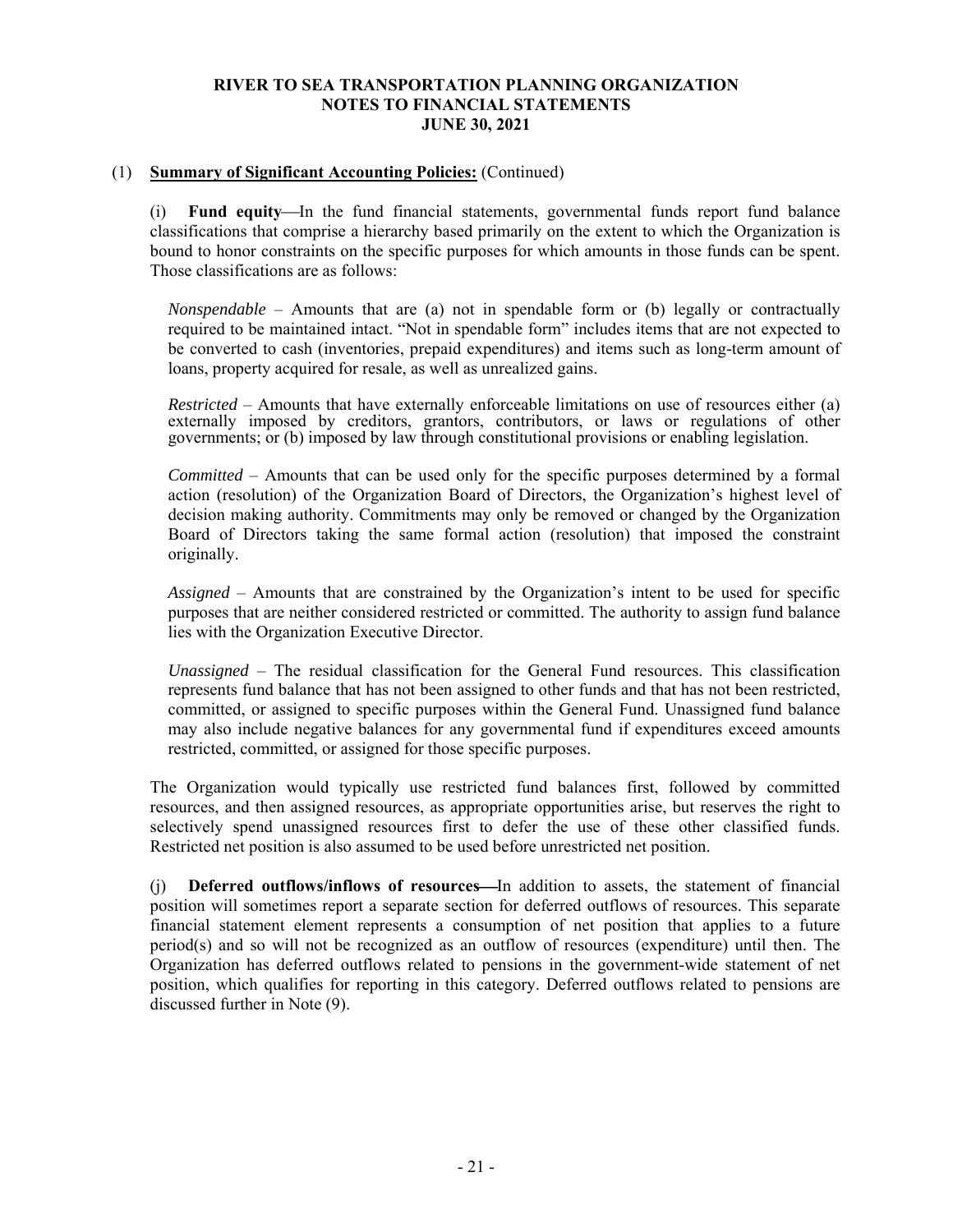## (1) **Summary of Significant Accounting Policies:** (Continued)

In addition to liabilities, the statement of financial position will sometimes report a separate section for *deferred inflows of resources*. This separate financial statement element represents an acquisition of net position that applies to a future period and will not be recognized as an inflow of resources (revenue) until that time. The Organization has deferred inflows related to pensions in the government-wide statement of net position, which qualifies for reporting in this category. Deferred inflows related to pensions are discussed further in Note (9).

(k) **Use of estimates**Management uses estimates and assumptions in preparing financial statements in accordance with GAAP. Those estimates and assumptions affect the reported amounts of assets and liabilities, the disclosure of contingent assets and liabilities, and the reported revenue and expenses. Actual results could vary from the estimates assumed in preparing the financial statements.

## (2) **Reconciliation of Government-Wide and Fund Financial Statement:**

(a) **Explanation of certain differences between the governmental fund balance sheet and the government-wide statement of net position—Following the governmental fund balance sheet is a** reconciliation between fund balance – total governmental funds and net position – governmental activities as reported in the government-wide statement of net position. A detailed explanation of these differences is provided in this reconciliation.

(b) **Explanation of certain differences between the governmental fund statement of revenues, expenditures, and changes in fund balances and the government-wide statement of activities** Following the governmental fund statement of revenues, expenditures, and changes in fund balances, there is a reconciliation between net changes in fund balances - total governmental funds and changes in net position of governmental activities as reported in the government-wide statement of activities. A detailed explanation of these differences is provided in this reconciliation.

## (3) **Cash Deposits and Investments:**

At June 30, 2021, the Organization's cash on deposit in its bank accounts was placed on deposit with financial institutions in the form of demand deposit accounts, time deposit accounts, and certificates of deposit, and is defined as public deposits.

The Organization's public deposits are held in qualified public depositories pursuant to Florida Statues, Chapter 280, "Florida Security of Public Deposits Act", and are covered by federal depository insurance and, for the amount in excess of such federal depository insurance, by the Act. Under the Act, all qualified public depositories are required to pledge eligible collateral having a market value equal to or greater than the average daily or monthly balance of all public deposits, times the depository's collateral pledging level.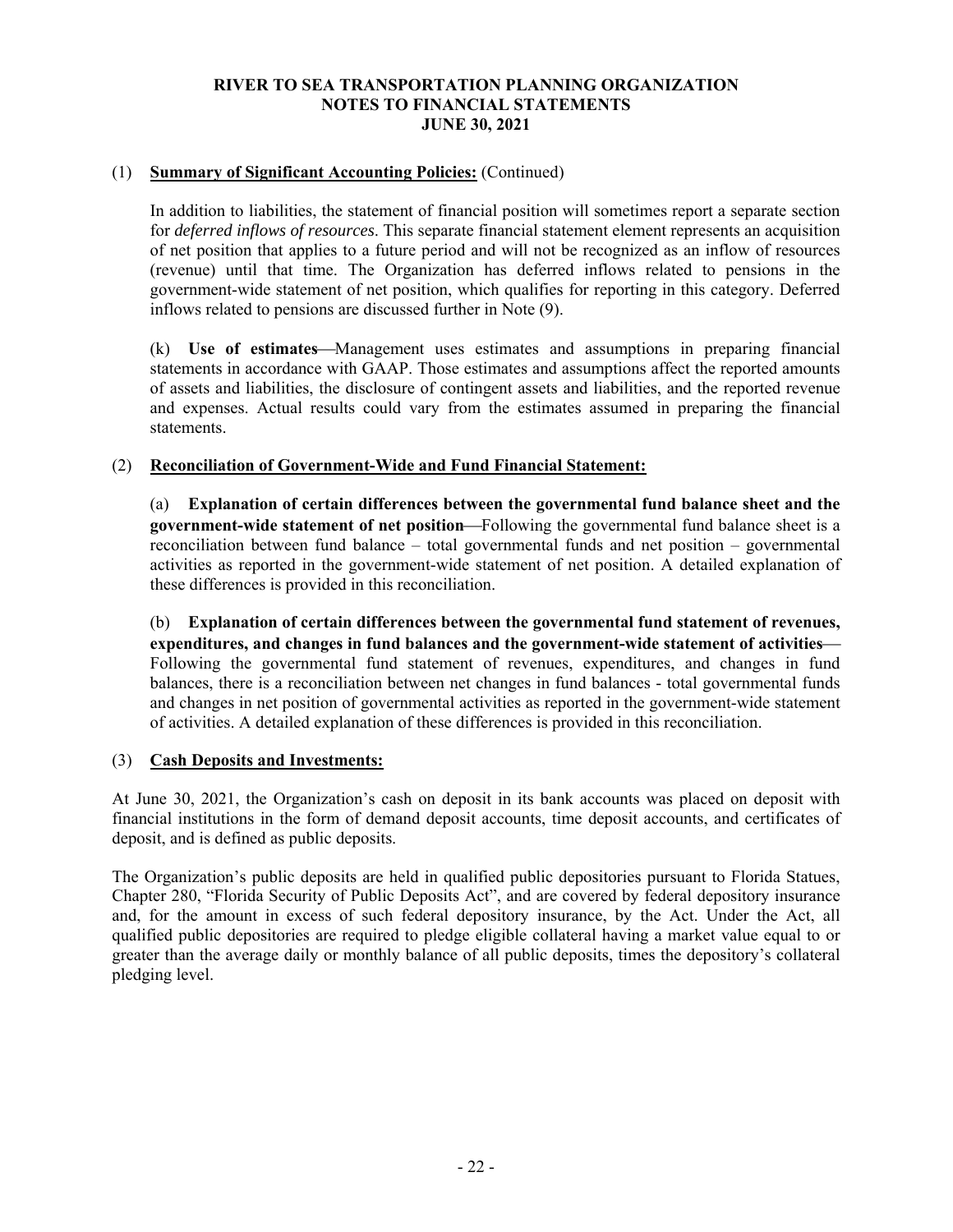## (3) **Cash Deposits and Investments:** (Continued)

The pledging level may range from 50% to 125% depending upon the depository's financial condition and establishment period. The Public Deposit Security Trust Fund has a procedure to allocate and recover losses in the event of a default or insolvency. When public deposits are made in accordance with Chapter 280, no public depositor shall be liable for any loss thereof. Any losses to the public depositors are covered by applicable deposit insurance, sale of securities pledge as collateral and, if necessary, assessments against other qualified public depositories of the same type as the deposit in default.

The Organization invests temporarily idle resources in the Florida PRIME Investment Pool (Florida PRIME) that is administered by the Florida State Board of Administration (SBA), who provides regulatory oversight. Florida PRIME is similar to money market funds in which units are owned in the fund rather than the underlying investments. These investments are reported at amortized cost and meet the requirements of GASB Statement No. 79, *Certain External Investment Pools and Pool Participants*, which establishes criteria for an external investment pool to qualify for making the election to measure all of its investments at amortized cost for financial reporting purposes. There is no limitation or restrictions on withdrawals from Florida PRIME; although in the occurrence of an event that has a material impact on liquidity or operations of the trust fund, the funds' executive director may limit contributions to or withdrawals from the trust fund for a period of 48 hours.

As of June 30, 2021, the investment pool had a weighted average maturity of 50 days, was rated AAAm by Standard & Poor's (S&P), and had a carrying value of \$135,148. The Organization held no assets or investments carried at fair value at June 30, 2021, and subject to the required disclosures of GASB 72.

*Interest Rate Risk:* The Organization does not have a formal investment policy that limits investment maturities as a means of managing its exposure to fair value loses arising from interest rates. Instead, all investments are governed by state statutes. Generally, the Organization's surplus funds are invested in the Local Government Surplus Trust Fund.

*Credit Risk:* Credit risk is the risk that a debt issuer or other counter-party to an investment will not fulfill its obligations. The Organization's entire portfolio is invested in SBA funds, as described above.

*Concentration of Credit Risk:* The Organization has adopted no formal investment policy and follows the investment policies set forth in Florida Statutes, Chapter 218.

*Custodial Credit Risk*: All demand deposits are held with qualified public depositories, as defined above. In the case of investments, this is the risk that, in the event of the failure of the counterparty, the Organization will not be able to recover the value of its investments or collateral securities that are in the possession of an outside party. As of June 30, 2021, the Organization's investment of \$135,148 in SBA funds are backed by the full faith and credit of the State of Florida, or explicitly guaranteed by the State of Florida.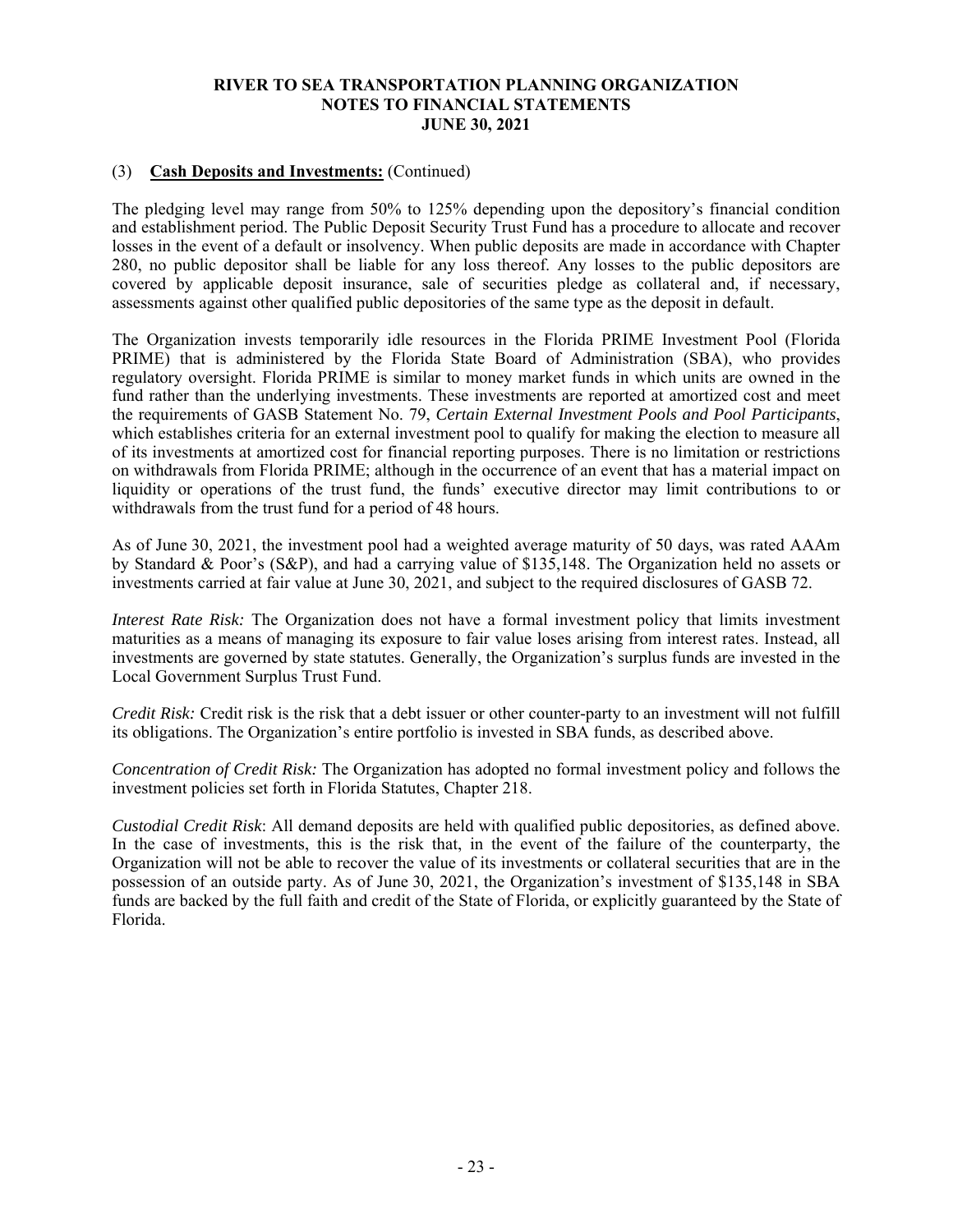### (4) **Capital Assets:**

Capital asset activity for the fiscal year ended June 30, 2021 is as follows:

|                                             | <b>Beginning</b><br><b>Balance</b> | Increases | <b>Decreases</b>         | Ending<br><b>Balance</b> |
|---------------------------------------------|------------------------------------|-----------|--------------------------|--------------------------|
| Governmental activities:                    |                                    |           |                          |                          |
| Capital assets, being depreciated -         |                                    |           |                          |                          |
| Furniture, fixtures, and equipment          | 132,902                            | 5,075 \$  | $(1,600)$ \$             | 136,377                  |
| Less accumulated depreciation               | (69, 994)                          | (15,254)  | 1,600                    | (83, 648)                |
| Governmental activities capital assets, net | 62,908                             | (10, 179) | $\overline{\phantom{a}}$ | 52,729                   |

During the year ended June 30, 2021, depreciation expense of \$15,254 was charged to the general government function of the Organization.

#### (5) **Long-Term Liabilities:**

For the year ended June 30, 2021, long-term liability activity was as follows:

|                                                                           | <b>Beginning</b><br><b>Balance</b> | <b>Additions</b>                   | <b>Deletions</b>     | Ending<br><b>Balance</b> | Due Within One<br>Year |
|---------------------------------------------------------------------------|------------------------------------|------------------------------------|----------------------|--------------------------|------------------------|
| Governmental activities:<br>Capital lease payable<br>Compensated absences | 14.328<br>33,702                   | $\overline{\phantom{a}}$<br>72,399 | (4.776)<br>(62, 729) | 9.552<br>43,372          | 4,776<br>6,043         |
| Total long-term liabilities                                               | 48,030                             | 72,399                             | (67.505)             | 52,924                   | 10.819                 |

The Organization has a capital lease for office equipment dated June 28, 2018, payable in monthly installments of \$398 through June 2023, with no interest, secured with office equipment with a book value of \$9,552 at June 30, 2021. Future minimum capital lease payments are as follows:

| <b>Year Ending</b><br><b>June 30,</b> |   | <b>Total</b> |
|---------------------------------------|---|--------------|
| 2022                                  | S | 4,776        |
| 2023                                  |   | 4,776        |
| Total                                 | К | 9,552        |

#### (6) **Operating Leases:**

The Organization leases building and office facilities under a non-cancelable operating lease that was originally signed on July 1, 2010. This lease was amended on March 28, 2018. The amended lease provides for current monthly bare rent payments of \$6,192. In addition to the monthly base rent, the lease provides that the lessee will reimburse the lessor for their pro-rata share of contingent charges (specified common area maintenance and taxes) which based on the amended lease are currently billed at \$2,381 per month. At the end of each annual rental year, all actual contingent facilities common area costs are recalculated by the lessor to determine a pro-rata true-up adjustment which is will (or refunded) to the Organization at the start of each annual rental cycle.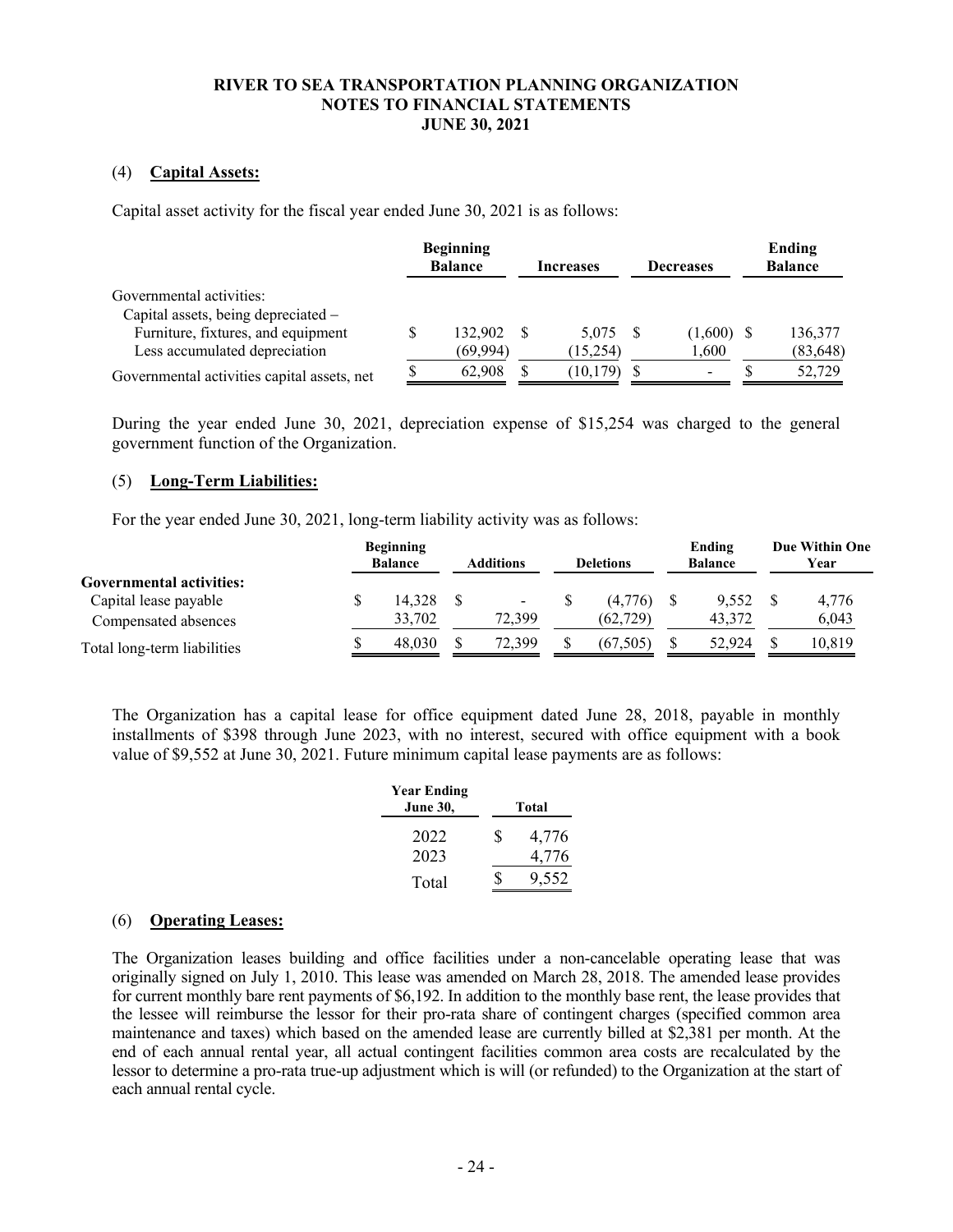## (6) **Operating Leases:** (Continued)

This lease is accounted for as an operating lease and contains an option to be cancelled in the even annual appropriations are not authorized. This lease expires April 1, 2028. For the year ended June 30, 2021, total costs for the office space was \$105,193. The following is a schedule of future minimum operating lease payments for each of the next five years and in the aggregate:

| <b>Year Ending</b><br>June 30, | <b>Total</b> |
|--------------------------------|--------------|
| 2022                           | \$<br>74,951 |
| 2023                           | 76,907       |
| 2024                           | 77,558       |
| 2025                           | 79,514       |
| 2026                           | 80,165       |
| Thereafter                     | 143,711      |
| Total                          | 532,806      |

## (7) **Risk Management:**

The Organization is exposed to various risks of loss related to torts; theft of, damage to, and destruction of assets; errors and omissions; and natural disasters. In order to limit its exposure to these risks, the Organization is a participant in the Florida Municipal Insurance Trust for general and auto liability and workers compensation. The insurance program purchases excess and specific coverages from third party carriers. Participants in the program are billed annually for their portion of the cost of the program adjusted for actual experience during the period of coverage. Participants are not assessed for unanticipated losses incurred by the program. There have been no significant reductions in insurance coverage during fiscal year 2021. Settled claims resulting from the risks described above have not exceeded the insurance coverage for the past three years.

## (8) **Commitments and Contingencies:**

During the ordinary course of its operations, the Organization is party to various claims, legal actions and complaints. Some of these matters are covered by the Organization insurance program. While the ultimate effect of any litigation cannot be ascertained at this time, management believes, based on the advice of legal counsel, that there will be no material effect on the Organization's financial position and/or that the Organization has sufficient insurance coverage to cover any claims.

During the year ended June 30, 2021, local, U.S., and world governments have encouraged self-isolation to curtail the spread of the global pandemic, coronavirus disease (COVID-19), by mandating temporary work stoppage in many sectors and imposing limitations on travel and size and duration of group meetings. Most industries are experiencing disruption to business operations and the impact of reduced consumer spending. There is unprecedented uncertainty surrounding the duration of the pandemic, its potential economic ramifications, and any government actions to mitigate them. Accordingly, while management cannot quantify the financial and other impact to the Council as of December 22, 2021, management believes that an impact on the Council's financial position and results of future operations is reasonably possible.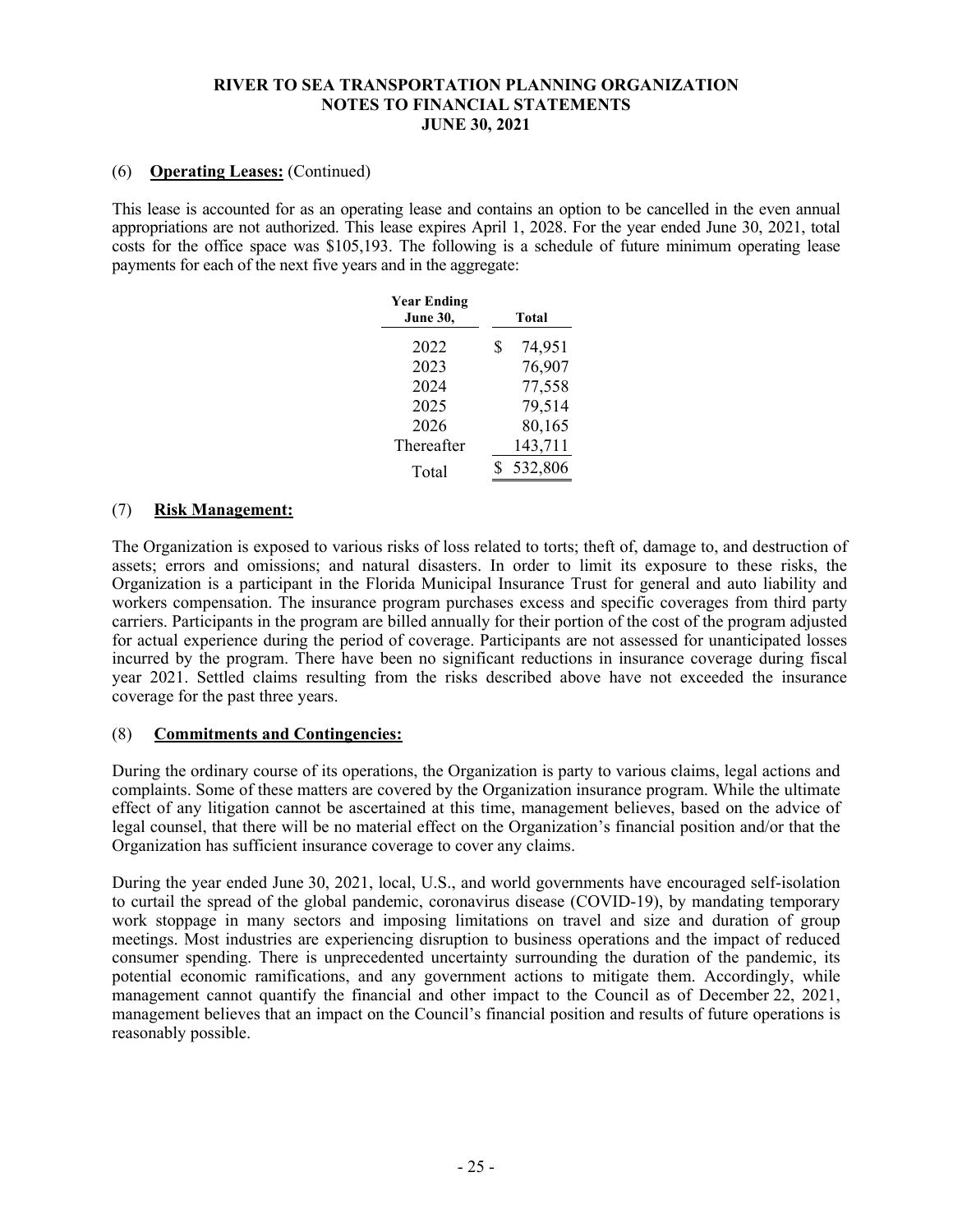## (9) **Employee Pension Plans:**

### **A. Defined Contribution Plan**

The Organization contributes to a defined contribution pension plan for all full-time employees who were employed prior to July 1, 2009, which is fully administered by the Principal Financial Group under a plan originally established by the Board of Directors in October 1980.

On June 23, 2009, the Board approved Resolution 2009-13, amending the pension plan to allow for the conversion to the Florida Retirement System, effective July 1, 2009. As a result of these actions, only one employee remains in the original plan. New employees are only eligible to enroll into the Florida Retirement System.

Plan provisions, benefit terms, and contribution requirements are established and may be amended by the Board. Employer and plan member contributions are recognized in the period that contributions are due. For each participating employee in the pension plan, the Organization is required to contribute 9.85% of employees' earnings to an individual employee account. Employees are permitted to make contributions to the pension plan, up to the application Internal Revenue code limits. During the year ended June 30, 2021, there were no employee contributions. The employer recognized pension expense of \$17,177. Each employee participating in the Principal purchase pension plan will become 100% vested after one year of employment with the Organization. If the employee becomes separated from the employment with the Organization prior to achieving one year of service, the employer's contribution to that employee's account is forfeited by that employee. All employee forfeitures remain in the account for the Organization's use in offsetting its next contribution. An additional deferred compensation plan is also offered that allows all employees to contribution additional funds for retirement on a voluntary basis through payroll deductions.

## **B. Florida Retirement System**

#### **Plan Description and Administration**

The Organization participates in the Florida Retirement System (FRS), a multiple-employer, cost sharing defined public employee retirement system which covers all of the Organization's full-time employees. The System is a retirement plan, administered by the State of Florida, Department of Administration, Division of Retirement to provide retirement and survivor benefits to participating public employees. Provisions relating to the FRS are established by Chapters 121 and 122, Florida Statutes; Chapter 112,

Part IV, Florida Statutes; Chapter 238, Florida Statutes; and FRS Rules, Chapter 60S, Florida Administrative Code; wherein eligibility, contributions, and benefits are defined and described in detail. The FRS is a single retirement system administered by the Department of Management Services, Division of Retirement, and consists of two cost-sharing, multiple-employer retirement plans and other nonintegrated programs. These include a defined-benefit pension plan (Plan), with a Deferred Retirement Option Program (DROP), and a defined-contribution plan, referred to as the FRS Investment Plan (Investment Plan).

In addition, all regular employees of the Organization are eligible to enroll as members of the Retiree Health Insurance Subsidy (HIS) Program. The HIS is a cost-sharing, multiple-employer defined benefit pension plan established and administered in accordance with section 112.363, Florida Statutes. The benefit is a monthly payment to assist retirees of the state-administered retirement systems in paying their health insurance costs. For the fiscal year ended June 30, 2021, eligible retirees and beneficiaries received a monthly HIS payment equal to the number of years of service credited at retirement multiplied by \$5.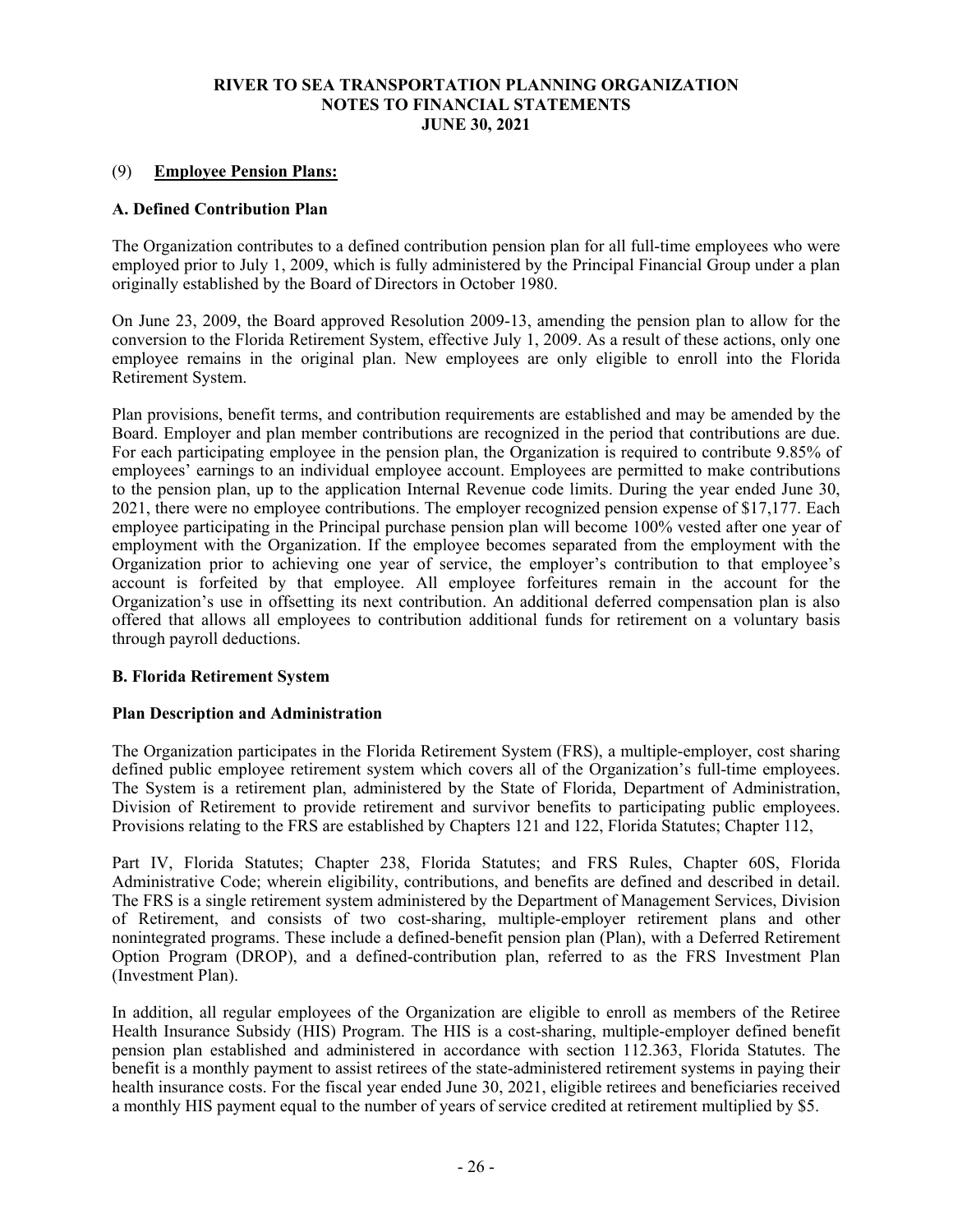## (9) **Employee Pension Plans:** (Continued)

The minimum payment is \$30 and the maximum payment is \$150 per month, pursuant to section 112.363, Florida Statutes. To be eligible to receive a HIS benefit, a retiree under one of the state-administered retirement systems must provide proof of eligible health insurance coverage, which can include Medicare.

## **Benefits Provided and Employees Covered**

Employees enrolled in the Plan prior to July 1, 2011, vest at six years of creditable service and employees enrolled in the Plan on or after July 1, 2011, vest at eight years of creditable service. All vested members, enrolled prior to July 1, 2011, are eligible for normal retirement benefits at age 62 or at any age after 30 years of service. All members enrolled in the Plan on or after July 1, 2011, once vested, are eligible for normal retirement benefits at age 65 or any time after 33 years of creditable service. Members of both Plans may include up to four years of credit for military service toward creditable service. The Plan also includes an early retirement provision; however, there is a benefit reduction for each year a member retires before his or her normal retirement date. The Plan provides retirement, disability, death benefits, and annual cost-of-living adjustments. Benefits under the Plan are computed on the basis of age and/or years of service, average final compensation, and service credit. Credit for each year of service is expressed as a percentage of the average final compensation. For members initially enrolled before July 1, 2011, the average final compensation is the average of the five highest fiscal years' earnings; for members initially enrolled on or after July 1, 2011, the average final compensation is the average of the eight highest fiscal years' earnings. The total percentage value of the benefit received is determined by calculating the total value of all service, which is based on the retirement plan and/or class to which the member belonged when the service credit was earned.

DROP, subject to provisions of Section 121.091, Florida Statutes, permits employees eligible for normal retirement under the Plan to defer receipt of monthly benefit payments while continuing employment with an FRS employer. An employee may participate in DROP for a period not to exceed 60 months after electing to participate, except that certain instructional personnel may participate for up to 96 months. During the period of DROP participation, deferred monthly benefits are held in the FRS Trust Fund and accrue interest.

Employees may elect to participate in the Investment Plan in lieu of the FRS defined-benefit plan. Employer and employee contributions are defined by law, but the ultimate benefit depends in part on the performance of investment funds. The Investment Plan is funded by employer and employee contributions that are based on salary and membership class (Regular, DROP, etc.).

Contributions are directed to individual member accounts, and the individual members allocate contributions and account balances among various approved investment choices. Employees in the Investment Plan vest at one year of service.

## **Financial Statements**

Financial statements and other supplementary information of the FRS are included in the State's Comprehensive Annual Financial Report, which is available from the Florida Department of Financial Services, Bureau of Financial Reporting Statewide Financial Reporting Section by mail at 200 E. Gaines Street, Tallahassee, Florida 32399-0364; by telephone at (850) 413-5511; or at the Department's Web site (www.myfloridacfo.com).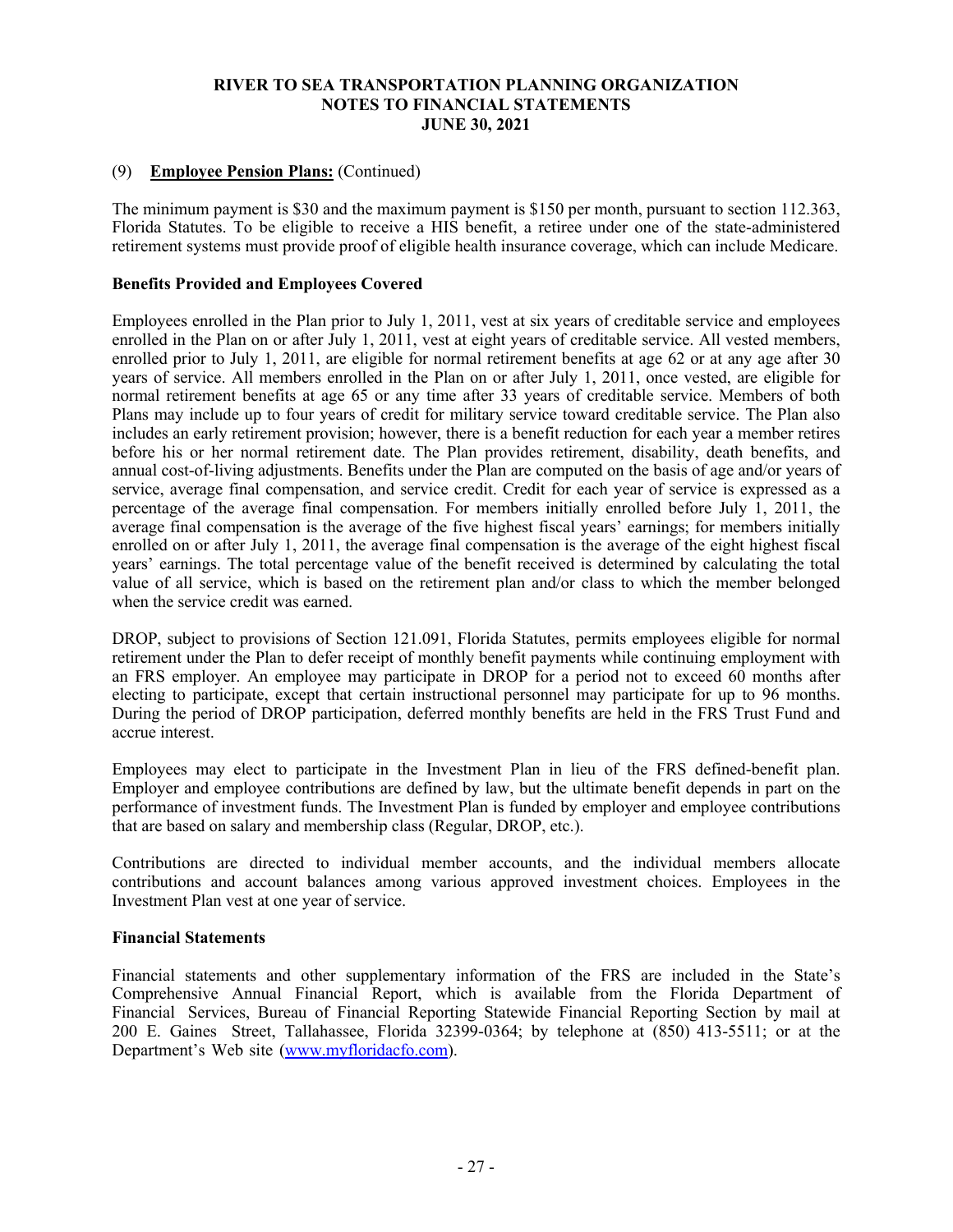### (9) **Employee Pension Plans:** (Continued)

An annual report on the FRS, which includes its financial statements, required supplementary information, actuarial report, and other relevant information, is available from:

Florida Department of Management Services Division of Retirement, Research and Education Services P.O. Box 9000 Tallahassee, FL 32315-9000 850-488-5706 or toll free at 877-377-1737

#### **Contributions**

The Organization participates in certain classes of FRS membership. Each class has descriptions and contribution rates in effect at June 30, 2021, as follows (contribution rates are in agreement with the actuarially determined rates):

| <b>FRS Membership Plan &amp; Class</b> | Through<br><b>June 30, 2021</b> |
|----------------------------------------|---------------------------------|
| Regular Class                          | 10.00%                          |

Current-year employer HIS contributions were made at a rate of 1.66% of covered payroll.

For the plan year ended June 30, 2021, actual contributions made for Organization employees participating in FRS and HIS were as follows:

| Organization Contributions – FRS | 15,870 |
|----------------------------------|--------|
| Organization Contributions – HIS | 4,528  |
| Employee Contributions – FRS     | 5,778  |

#### **Net Pension Liability, Pension Expense, and Deferred Outflows and Inflows of Resources Related to Pensions**

At June 30, 2021, the Organization reported a liability related to FRS and HIS as follows:

| Plan       | <b>Net Pension</b><br>Liability |
|------------|---------------------------------|
| <b>FRS</b> | 195,521                         |
| <b>HIS</b> | 117,690                         |
| Total      | 313,211                         |

The net pension liability was measured as of June 30, 2020, and the total pension liability used to calculate the net pension liability was determined by an actuarial valuation as of that date. The Organization's proportion of the net pension liability was based on a projection of the Organization's long-term share of contributions to the pension plan relative to the projected contributions of all participating governmental entities, as actuarially determined. At June 30, 2020 and June 30, 2019, the Organization's proportionate share of the FRS and HIS net pension liabilities were as follows: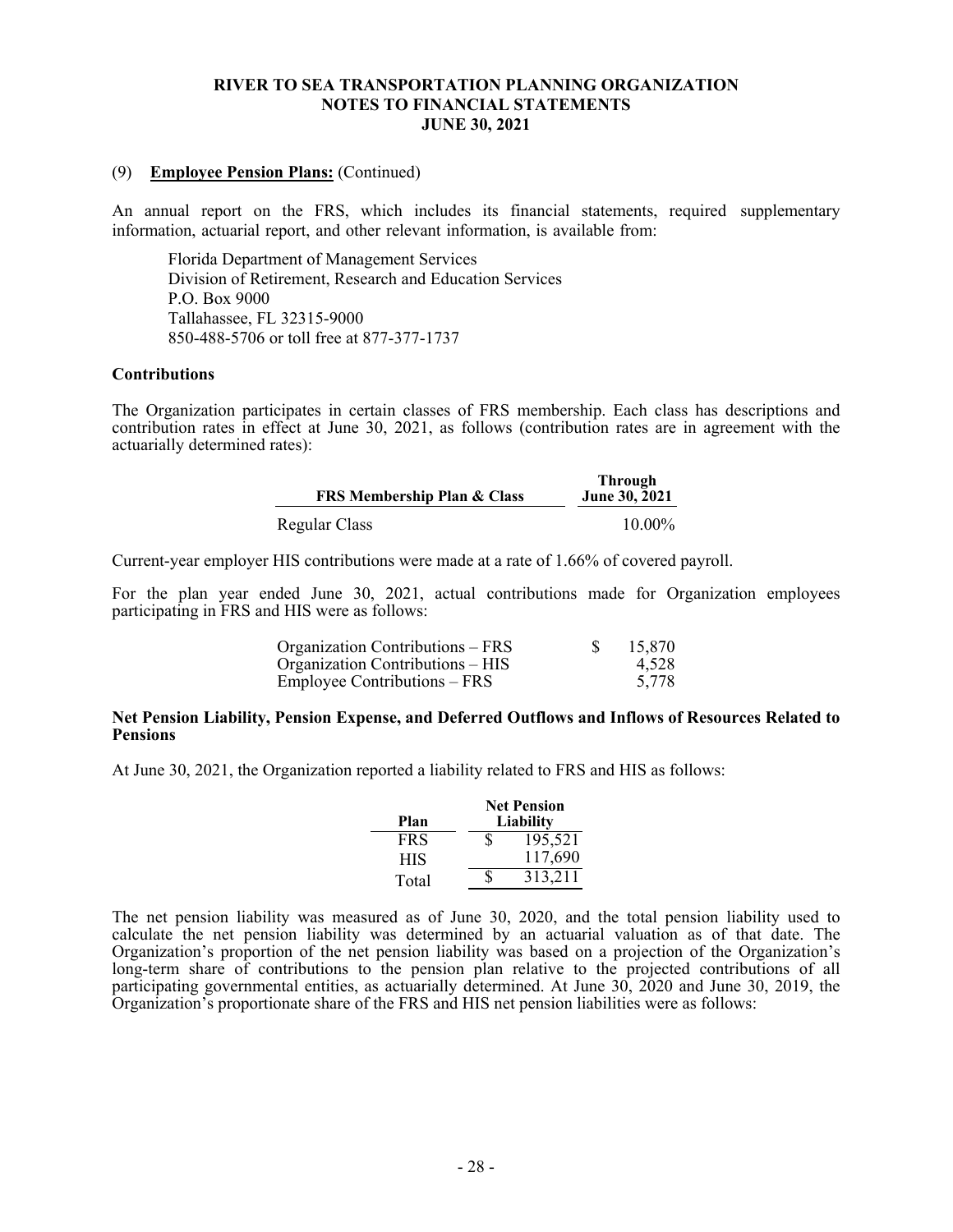## (9) **Employee Pension Plans:** (Continued)

| Plan       | 2020            | 2019            |
|------------|-----------------|-----------------|
| FR S       | $0.000451190\%$ | $0.000487411\%$ |
| <b>HIS</b> | 0.000963896%    | 0.000881963%    |

For the plan year ended June 30, 2021, pension expense was recognized related to the FRS and HIS plans as follows:

| <b>FRS</b> | 42,371 |
|------------|--------|
| <b>HIS</b> | 16,042 |
| Total      | 58,413 |

*Deferred outflows/inflows related to pensions:* 

At June 30, 2021, the Organization reported deferred outflows of resources and deferred inflows of resources related to pensions from the following sources:

|                                                                                | <b>FRS</b> |                                                           |   |                                                   | <b>HIS</b> |                                                           |                                                          |           |  |  |  |
|--------------------------------------------------------------------------------|------------|-----------------------------------------------------------|---|---------------------------------------------------|------------|-----------------------------------------------------------|----------------------------------------------------------|-----------|--|--|--|
|                                                                                |            | <b>Deferred</b><br><b>Outflows of</b><br><b>Resources</b> |   | <b>Deferred</b><br>Inflows of<br><b>Resources</b> |            | <b>Deferred</b><br><b>Outflows of</b><br><b>Resources</b> | <b>Deferred</b><br><b>Inflows of</b><br><b>Resources</b> |           |  |  |  |
| Differences between expected and actual experience                             | S          | 7,483                                                     | S | $\qquad \qquad \blacksquare$                      |            | 4,814                                                     |                                                          | (91)      |  |  |  |
| Changes of assumptions                                                         |            | 35,396                                                    |   |                                                   |            | 12,655                                                    |                                                          | (6, 843)  |  |  |  |
| Net<br>difference between<br>projected<br>actual<br>and<br>investment earnings |            | 11,642                                                    |   |                                                   |            | 94                                                        |                                                          |           |  |  |  |
| Change in Organization's proportionate share                                   |            | 19,701                                                    |   | (12, 192)                                         |            | 33,401                                                    |                                                          | (4,215)   |  |  |  |
| Contributions subsequent to measurement date                                   |            | 15,870                                                    |   |                                                   |            | 4,528                                                     |                                                          |           |  |  |  |
|                                                                                |            | 90.092                                                    |   | (12,192)                                          |            | 55.492                                                    |                                                          | (11, 149) |  |  |  |

The above amounts for deferred outflows of resources for contributions related to pensions resulting from Organization contributions subsequent to the measurement date and will be recognized as a reduction of the net pension liability in the year ended June 30, 2022. Other amounts reported as deferred outflows and deferred inflows of resources related to pensions being amortized for a period of greater than one year will be recognized in pension expense in succeeding years as follows:

| 2022       | \$<br>22,290 |
|------------|--------------|
| 2023       | 28,040       |
| 2024       | 24,025       |
| 2025       | 18,030       |
| 2026       | 6,167        |
| Thereafter | 3,293        |
| Total      | 101,845      |

#### *Actuarial assumptions:*

The Actuarial assumptions for both defined benefit plans are reviewed annually by the Florida Retirement System Actuarial Assumptions Conference. The FRS has a valuation performed annually. The HIS Program has a valuation performed biennially that is updated for GASB reporting in the year a valuation is not performed. The most recent experience study for the FRS was completed in 2019 for the period July 1, 2013, through June 30, 2018. Because HIS is funded on a pay-as-you-go basis, no experience study has been completed.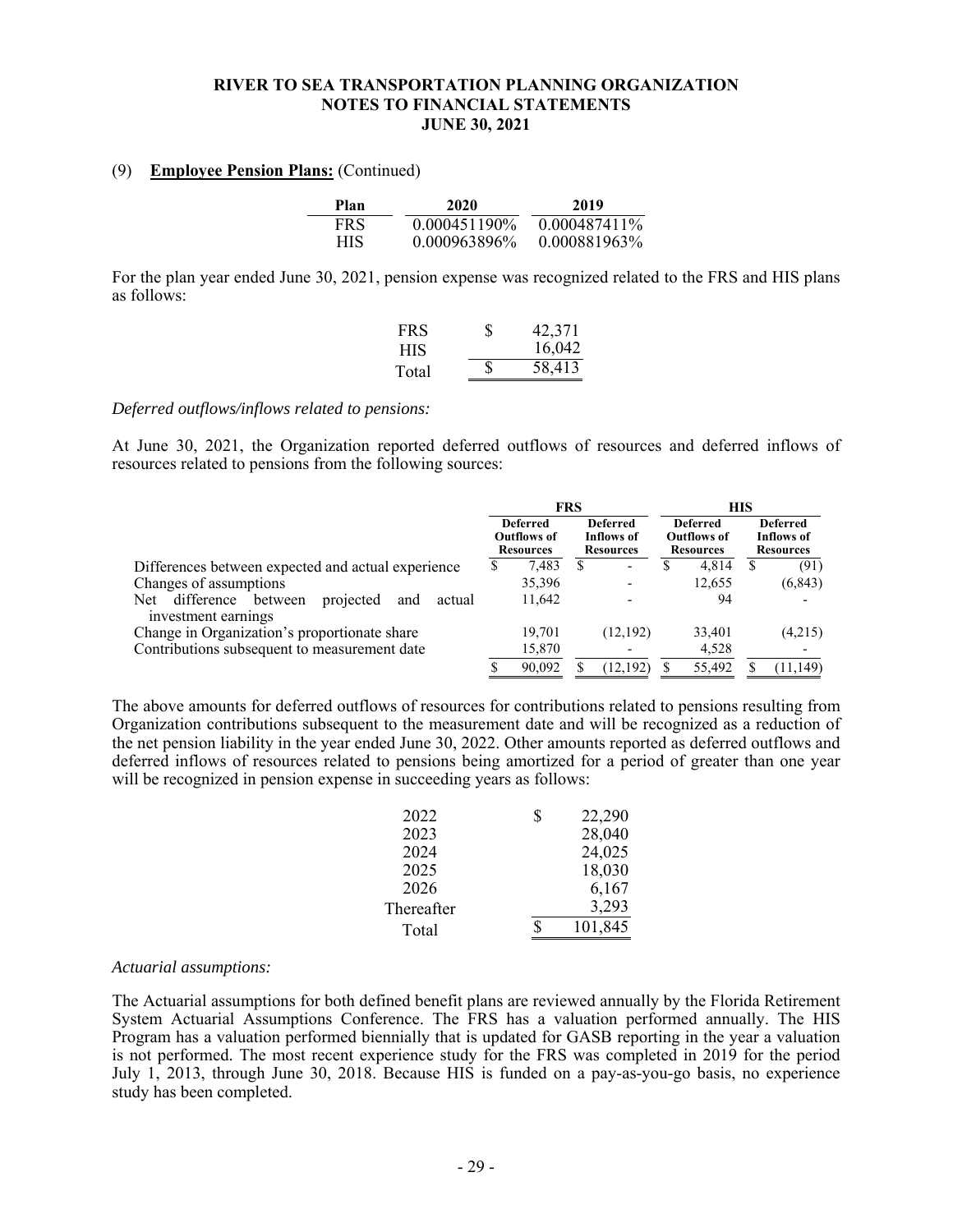## (9) **Employee Pension Plans:** (Continued)

The total pension liability for each of the defined benefit plans was determined by an actuarial valuation, using the entry age normal actuarial cost method. Inflation increases for both plans is assumed at 2.40%. Payroll growth, including inflation, for both plans is assumed at 3.25%. Both the discount rate and the long-term expected rate of return used for FRS investments is 6.80%.

This rate decreased from the prior year rate, which was 6.90%. The plan's fiduciary net position was projected to be available to make all projected future benefit payments of current active and inactive employees. Therefore, the discount rate for calculating the total pension liability is equal to the long-term expected rate of return.

Because HIS Program uses a pay-as-you-go funding structure, a municipal bond rate of 2.21% was used to determine the total pension for the program. This rate decreased from the prior year rate, which was 3.50%. Mortality assumptions for both plans were based on the PUB-2010 base table varies by member category and sex, projected generationally with Scale MP-2018 details.

### *Long-term expected rate of return:*

To develop an analytical basis for the selection of the long-term expected rate of return assumption, in October 2021, the FRS Actuarial Assumptions conference reviewed long-term assumptions developed by both Milliman's capital market assumptions team and by a capital market assumptions team from Aon Hewitt Investment Consulting, which consults to the Florida State Board of Administration. The table below shows Milliman's assumptions for each of the asset classes in which the plan was invested at that time based on the long-term target asset allocation. The allocation policy's description of each asset class was used to map the target allocation to the asset classes shown below. Each asset class assumption is based on a consistent set of underlying assumptions, and includes an adjustment for the inflation assumption. These assumptions are not based on historical returns, but instead are based on a forwardlooking capital market economic model.

| <b>Asset Class</b>    | <b>Target</b><br><b>Allocation</b> | Long-Term<br><b>Arithmetic</b><br><b>Expected</b><br>Rate of<br>Return |
|-----------------------|------------------------------------|------------------------------------------------------------------------|
| Cash                  | $1.0\%$                            | $2.2\%$                                                                |
| Fixed income          | 19.0%                              | $3.0\%$                                                                |
| Global equities       | 54.2%                              | $8.0\%$                                                                |
| Real estate           | 10.3%                              | $6.4\%$                                                                |
| Private equity        | 11.1%                              | 10.8%                                                                  |
| Strategic investments | 4.4%                               | 5.5%                                                                   |
| Total                 | 100.0%                             |                                                                        |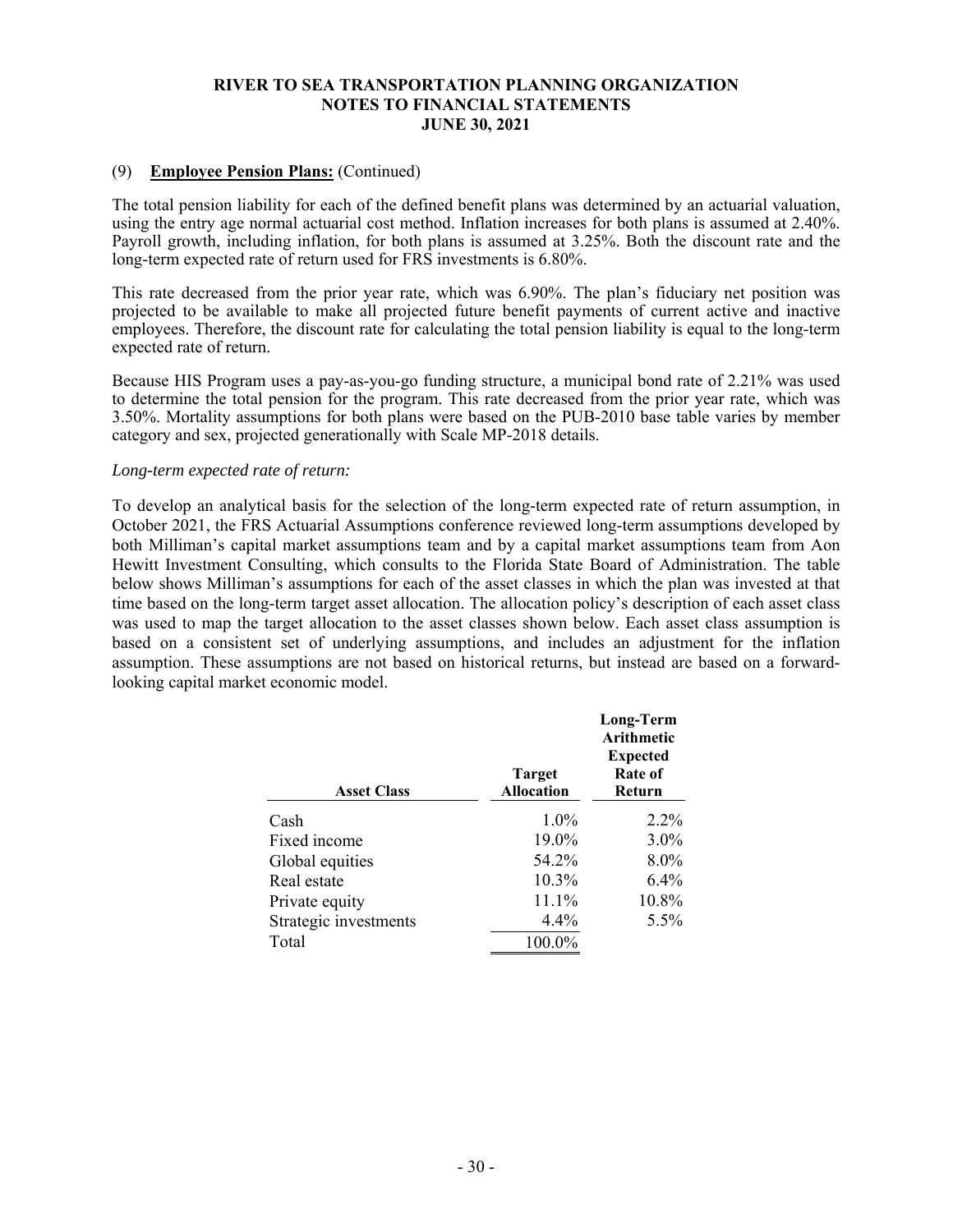### (9) **Employee Pension Plans:** (Continued)

### *Sensitivity of the net pension liability to changes in the discount rate:*

The following presents the proportionate shares of the FRS and HIS net pension liability of the Organization calculated using the current discount rates, as well as what the Organization's net pension liability would be if it were calculated using a discount rate that is 1% lower or 1% higher than the current rate:

| Plan                     | Current<br><b>Discount Rate</b> | <b>NPL</b> with<br>1% Decrease |                    |               | <b>NPL</b> at<br><b>Current</b><br><b>Discount Rate</b> | <b>NPL</b> with<br>1% Increase |                   |  |  |
|--------------------------|---------------------------------|--------------------------------|--------------------|---------------|---------------------------------------------------------|--------------------------------|-------------------|--|--|
| <b>FRS</b><br><b>HIS</b> | $6.80\%$<br>$2.21\%$            | S.                             | 312,215<br>136,045 | $\mathcal{S}$ | 195,521<br>117,690                                      |                                | 98,059<br>102,667 |  |  |

## (10) **Recent Accounting Pronouncements:**

The Governmental Accounting Standards Board (GASB) has issued several pronouncements that have effective dates that may impact future financial statements. Listed below are pronouncements with required implementation dates effective for fiscal years subsequent to June 30, 2021, that have not yet been implemented. Management has not currently determined what, if any, impact implementation of the following will have on the Organization's financial statements:

(a) GASB issued Statement No. 87, *Leases*, in June 2017. GASB 87 increases the usefulness of governments' financial statements by requiring recognition of certain lease assets and liabilities for leases that previously were classified as operating leases and recognized as inflows of resources or outflows of resources based on the payment provisions of the contract. It establishes a single model for lease accounting based on the foundational principle that leases are financings of the right to use an underlying asset. The provisions in GASB 87 are effective for periods beginning after June 15, 2021.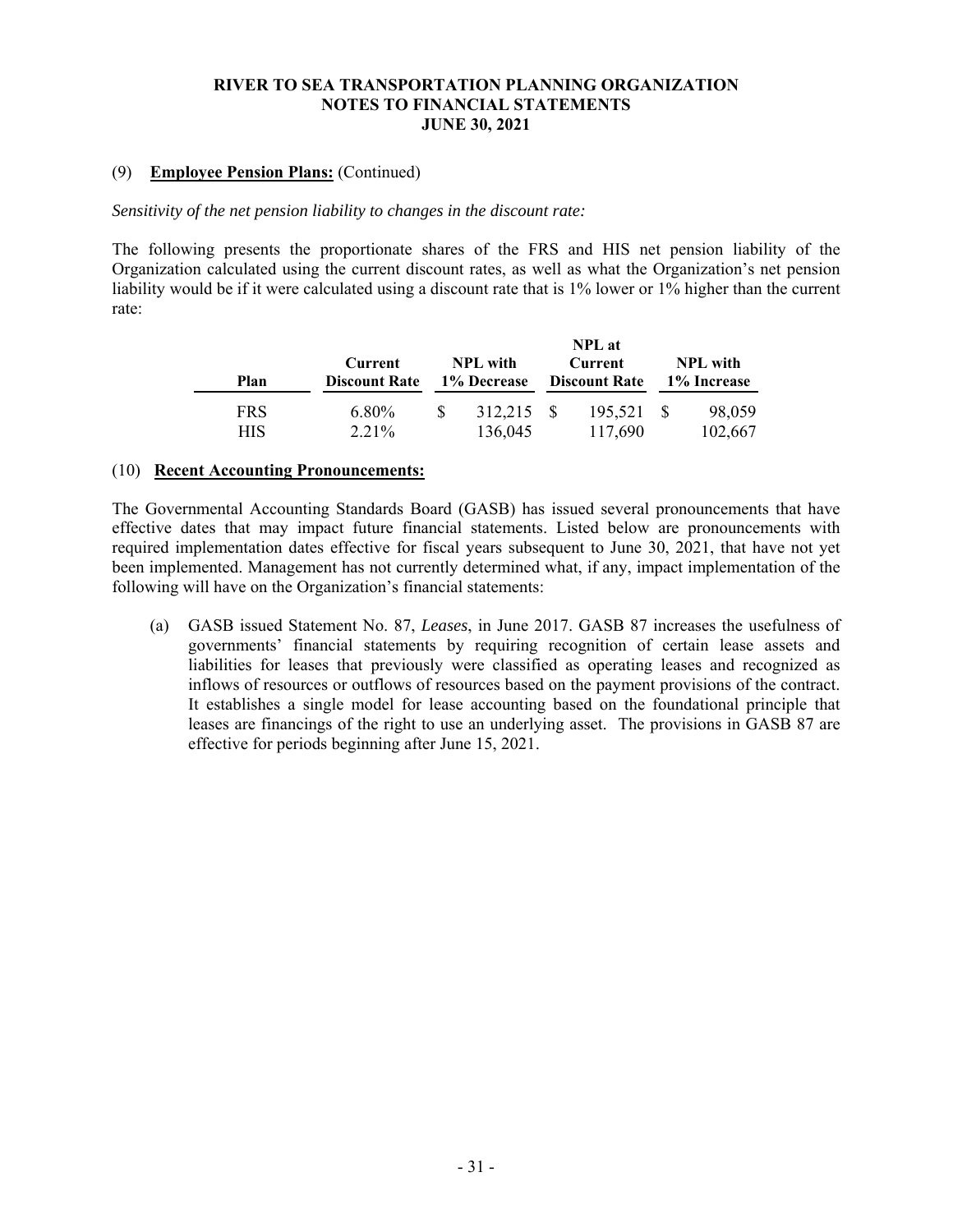#### **RIVER TO SEA TRANSPORTATION PLANNING ORGANIZATIONSCHEDULE OF PROPORTIONATE SHARE OF NET PENSION LIABILITY LAST 10 FISCAL YEARS(UNAUDITED)**

|                                                                                        | As of the Plan Year Ended June 30. |              |   |              |    |              |  |              |    |              |              |   |              |    |              |
|----------------------------------------------------------------------------------------|------------------------------------|--------------|---|--------------|----|--------------|--|--------------|----|--------------|--------------|---|--------------|----|--------------|
|                                                                                        |                                    | 2020         |   | 2019         |    | 2018         |  | 2017         |    | 2016         | 2015         |   | 2014         |    | 2013         |
| <b>Florida Retirement System (FRS)</b>                                                 |                                    |              |   |              |    |              |  |              |    |              |              |   |              |    |              |
| Proportion of the net pension liability                                                |                                    | 0.000451190% |   | 0.000487411% |    | 0.000438377% |  | 0.000302097% |    | 0.000373827% | 0.000384098% |   | 0.000387873% |    | 0.000437583% |
| Proportionate share of the net pension liability                                       |                                    | 195,521      | S | 167,853      |    | 132,041      |  | 89,389       | S. | 94,392       | 49,611       | S | 23,666       | D. | 75,328       |
| Covered payroll                                                                        |                                    | 272,782      |   | 127,144      |    | 168,312      |  | 161,627      |    | 185,334      | 154,275      |   | 153,730      |    | 149,526      |
| Proportionate share of the net pension liability as a percentage of covered<br>payroll |                                    | 71.68%       |   | 132.02%      |    | 78.45%       |  | 55.31%       |    | 50.93%       | 32.16%       |   | 15.39%       |    | 50.38%       |
| Plan fiduciary net position as a percentage of the total pension liability             |                                    | 78.85%       |   | 82.61%       |    | 84.26%       |  | 83.89%       |    | 84.88%       | 92.00%       |   | 96.09%       |    | 88.54%       |
| <b>Health Insurance Subsidy Program (HIS)</b>                                          |                                    |              |   |              |    |              |  |              |    |              |              |   |              |    |              |
| Proportion of the net pension liability                                                |                                    | 0.000963896% |   | 0.000881963% |    | 0.000008143% |  | 0.000507082% |    | 0.000600356% | 0.000508502% |   | 0.000517389% |    | 0.000514725% |
| Proportionate share of the net pension liability                                       |                                    | 117,690      | S | 98,683       | -S | 86,190       |  | 54,220       | S. | 69,969       | 51,859       | S | 48,377       | -S | 44,814       |
| Covered payroll                                                                        |                                    | 272,782      |   | 127,144      |    | 168,312      |  | 161,627      |    | 185,334      | 154,275      |   | 153,730      |    | 149,526      |
| Proportionate share of the net pension liability as a percentage of covered<br>payroll |                                    | 43.14%       |   | 77.62%       |    | 51.21%       |  | 33.55%       |    | 37.75%       | 33.61%       |   | 31.47%       |    | 29.97%       |
| Plan fiduciary net position as a percentage of the total pension liability             |                                    | 3.00%        |   | 2.63%        |    | 2.15%        |  | 1.64%        |    | 97.00%       | 50.00%       |   | $0.99\%$     |    | 1.78%        |

Note 1: GASB 68 requires information for 10 years. However, until a full 10-year trend is compiled, information is presented for only those years for which information is available.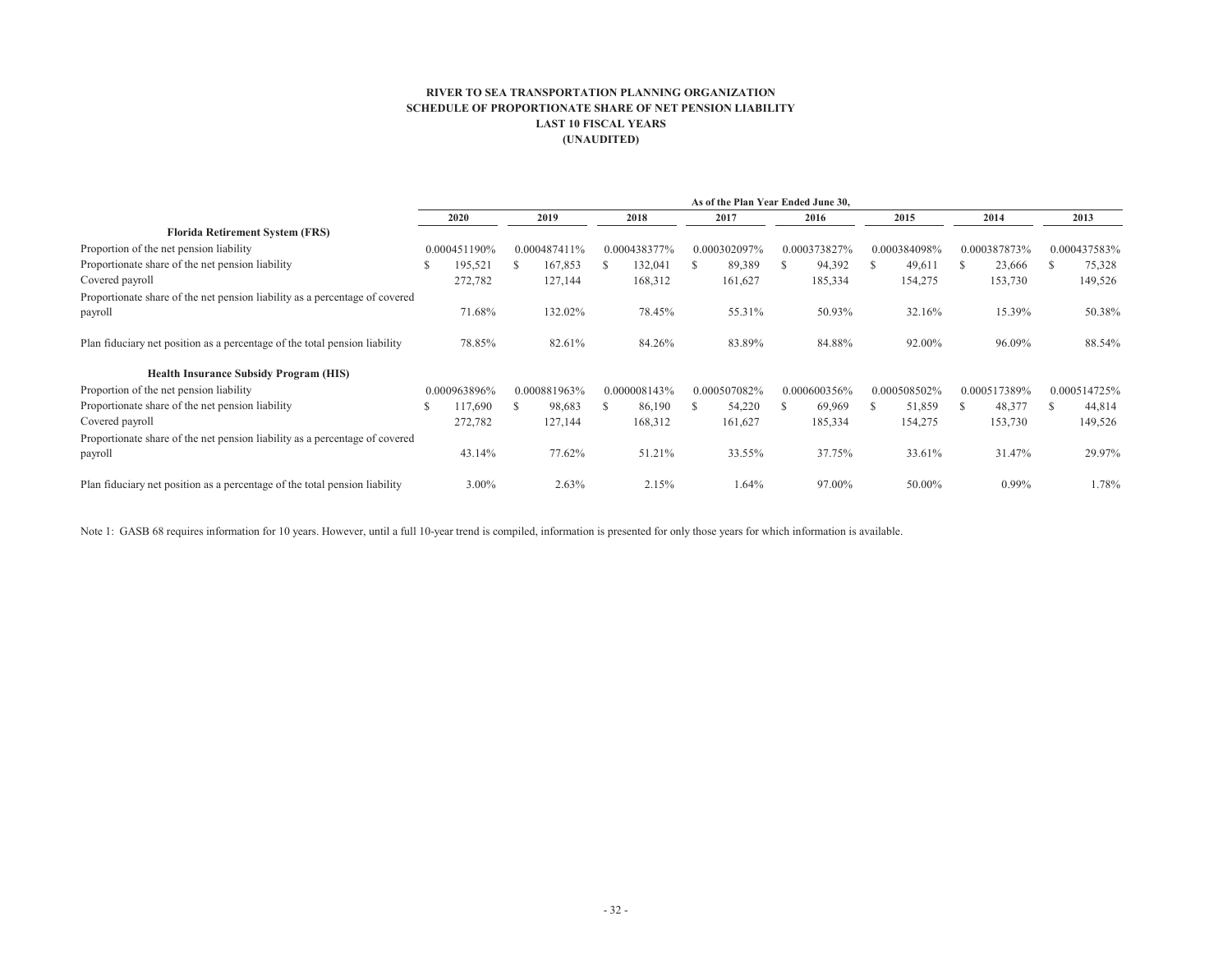#### **RIVER TO SEA TRANSPORTATION PLANNING ORGANIZATION SCHEDULE OF CONTRIBUTIONS LAST 10 FISCAL YEARS(UNAUDITED)**

|                                                                      | As of the Plan Year Ended June 30, |         |  |         |  |          |         |    |         |    |          |         |  |         |
|----------------------------------------------------------------------|------------------------------------|---------|--|---------|--|----------|---------|----|---------|----|----------|---------|--|---------|
|                                                                      |                                    | 2020    |  | 2019    |  | 2018     | 2017    |    | 2016    |    | 2015     | 2014    |  | 2013    |
| <b>Florida Retirement System (FRS)</b>                               |                                    |         |  |         |  |          |         |    |         |    |          |         |  |         |
| Contractually required contribution                                  |                                    | 15,870  |  | 7,895   |  | 11,109   | 7,864   | S. | 9,116   | S  | 9,365    | 8,496   |  | 5,889   |
| Contributions in relation to the contractually required contribution |                                    | 15,870  |  | 7,895   |  | 11,109   | 7,864   |    | 9,116   |    | 9,365    | 8,496   |  | 5,889   |
| Contribution deficiency (excess)                                     |                                    |         |  |         |  |          |         |    |         |    |          |         |  |         |
| Covered payroll                                                      |                                    | 272,782 |  | 127,144 |  | 168,312  | 161,627 |    | 185,334 |    | 154,275  | 53,730  |  | 149,526 |
| Contributions as a percentage of covered payroll                     |                                    | 5.82%   |  | 6.21%   |  | $6.60\%$ | 4.87%   |    | 4.92%   |    | $6.07\%$ | 5.53%   |  | 3.94%   |
| <b>Health Insurance Subsidy Program (HIS)</b>                        |                                    |         |  |         |  |          |         |    |         |    |          |         |  |         |
| Contractually required contribution                                  |                                    | 4,528   |  | 5,553   |  | 4,896    | 2,684   | S. | 3,077   | £. | 1.944    | 1.772   |  | 1,686   |
| Contributions in relation to the contractually required contribution |                                    | 4,528   |  | 5,553   |  | 4,896    | 2,684   |    | 3,077   |    | 1,944    | 1,772   |  | 1,686   |
| Contribution deficiency (excess)                                     |                                    |         |  |         |  |          |         |    |         |    |          |         |  |         |
| Covered payroll                                                      |                                    | 272.782 |  | 127.144 |  | 168,312  | 161,627 | S. | 185,334 |    | 154.275  | 153,730 |  | 149,526 |
| Contributions as a percentage of covered payroll                     |                                    | 1.66%   |  | 4.37%   |  | 2.91%    | 1.66%   |    | 1.66%   |    | .26%     | 1.15%   |  | 1.13%   |

Note 1: GASB 68 requires information for 10 years. However, until a full 10-year trend is compiled, information is presented for only those years for which information is available.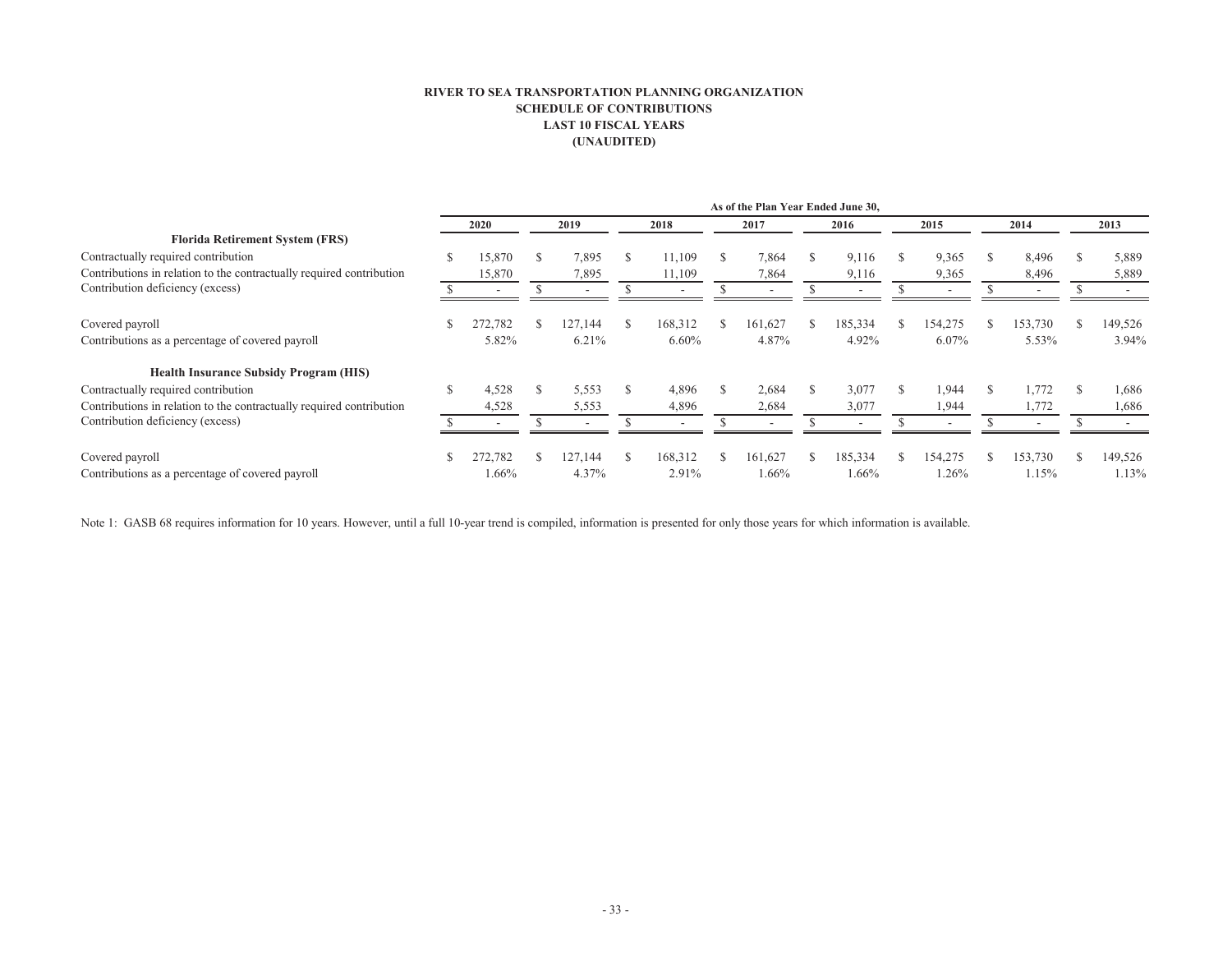## **RIVER TO SEA TRANSPORTATION PLANNING ORGANIZATION SCHEDULE OF EXPENDITURES OF FEDERAL AWARDS FOR THE YEAR ENDED JUNE 30, 2021**

| <b>Federal Grantor / Pass-Through Grantor</b><br>Program or Cluster Title, Contract No. | <b>Grant</b> or<br><b>Contract Number</b> | <b>CFDA</b><br><b>Number</b> | Federal<br><b>Expenditures</b> |  |  |  |
|-----------------------------------------------------------------------------------------|-------------------------------------------|------------------------------|--------------------------------|--|--|--|
| Department of Transportation                                                            |                                           |                              |                                |  |  |  |
| Passed through the Florida Department of Transportation                                 |                                           |                              |                                |  |  |  |
| Highway Planning and Construction                                                       | FMN 439333-3-14-01                        | 20.205                       | <sup>\$</sup><br>695,685       |  |  |  |
| Highway Planning and Construction                                                       | FPN 439333-3-14-02                        | 20.205                       | 107,476                        |  |  |  |
| Highway Planning and Construction                                                       | FPN 439333-2-14-02                        | 20.205                       | 95,226                         |  |  |  |
| Highway Planning and Construction                                                       | FPN 439333-2-14-02                        | 20.205                       | 75,264                         |  |  |  |
| Total Highway Planning and Construction Cluster                                         |                                           |                              | 973,651                        |  |  |  |
|                                                                                         |                                           | 20.505                       |                                |  |  |  |
| Metropolitan Transportation Planning                                                    | FPN 431403-1-14-27                        |                              | 4,127                          |  |  |  |
| Metropolitan Transportation Planning                                                    | FPN 431403-1-14-28                        | 20.505                       | 2,137                          |  |  |  |
| Metropolitan Transportation Planning                                                    | FPN 431403-1-14-29                        | 20.505                       | 39,066                         |  |  |  |
| Metropolitan Transportation Planning                                                    | FPN 431403-1-14-30                        | 20.505                       | 108,361                        |  |  |  |
| <b>Total Metropolitan Transportation Planning</b>                                       |                                           |                              | 153,691                        |  |  |  |
| <b>Total Expenditures of Federal Awards</b>                                             |                                           |                              |                                |  |  |  |
|                                                                                         |                                           |                              | 1,127,342                      |  |  |  |

The accompanying notes to schedule of expenditures of federal awards are an integral part of this schedule.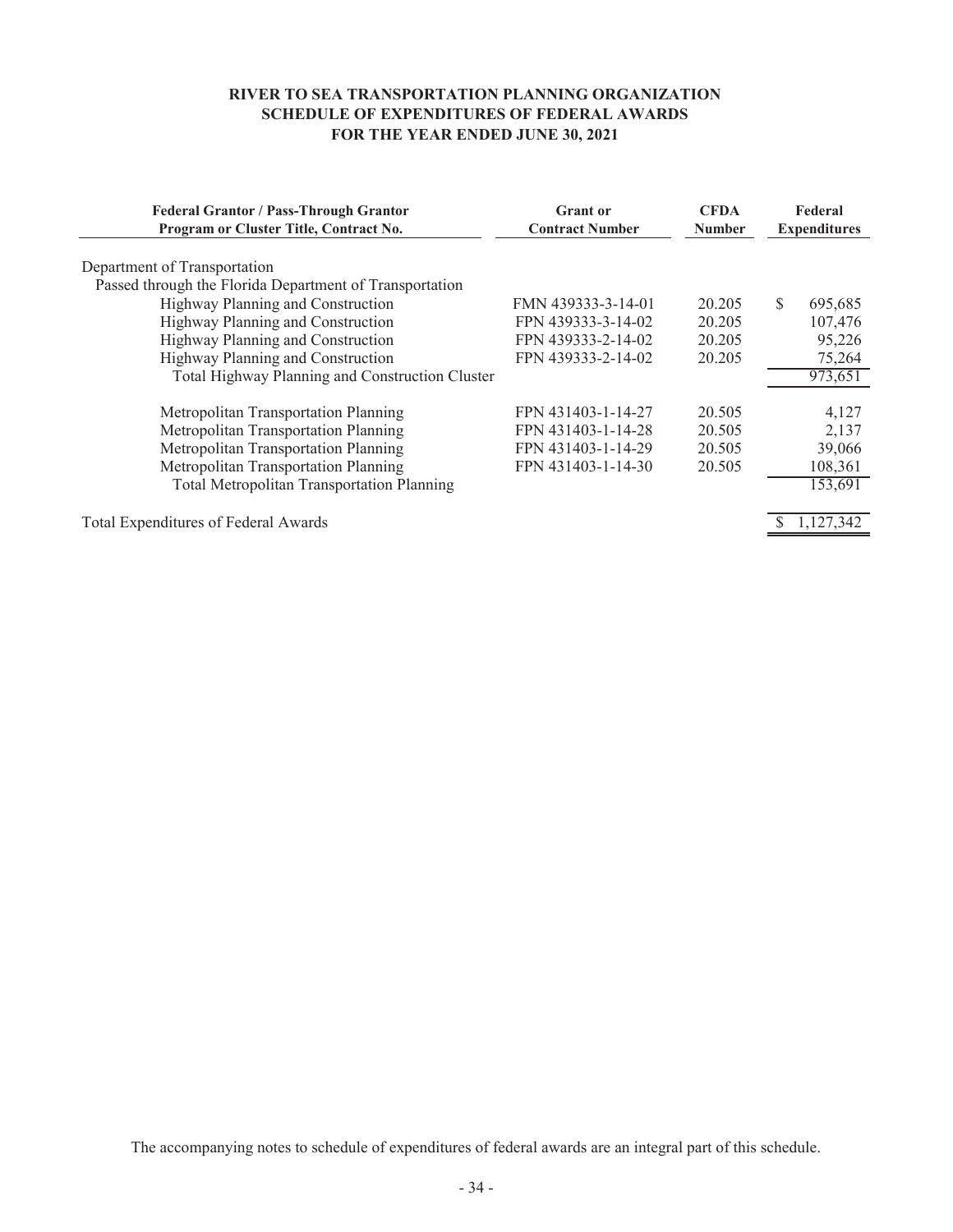## **RIVER TO SEA TRANSPORTATION PLANNING ORGANIZATION NOTES TO THE SCHEDULE OF EXPENDITURES OF FEDERAL AWARDS FOR THE YEAR ENDED JUNE 30, 2021**

## (1) **Basis of Presentation:**

The accompanying schedule of expenditures of federal awards includes the federal grant activity of the River to Sea Transportation Planning Organization (the Organization), and is presented on the modified accrual basis of accounting. The information in this schedule is presented in accordance with the requirements of Title 2 U.S. Code of Federal Regulations Part 200, *Uniform Administrative Requirements, Cost Principles, and Audit Requirements for Federal Awards* (Uniform Guidance). Because the Schedule presents only a selected portion of the operations of the Organization, it is not intended to and does not present the financial position, changes in net position, or cash flows of the Organization.

## (2) **Summary of Significant Accounting Policies:**

Expenditures reported on the schedule are reported on the accrual basis of accounting. Such expenditures are recognized following, as applicable, either the cost principles in OMB Circular A-87, or the cost principles contained in the Uniform Guidance, wherein certain types of expenditures are not allowable or are limited as to reimbursement.

Pass-through entity identifying numbers are presented where available.

## (3) **Subrecipients:**

During the fiscal year ended June 30, 2021, no amounts were passed through to subrecipients.

## (4) **De Minimis Indirect Cost Rate Election:**

The Organization did not elect to use the 10% de minimis indirect cost rate as covered in §200.414, *Indirect (F&A) costs*, of the Uniform Guidance.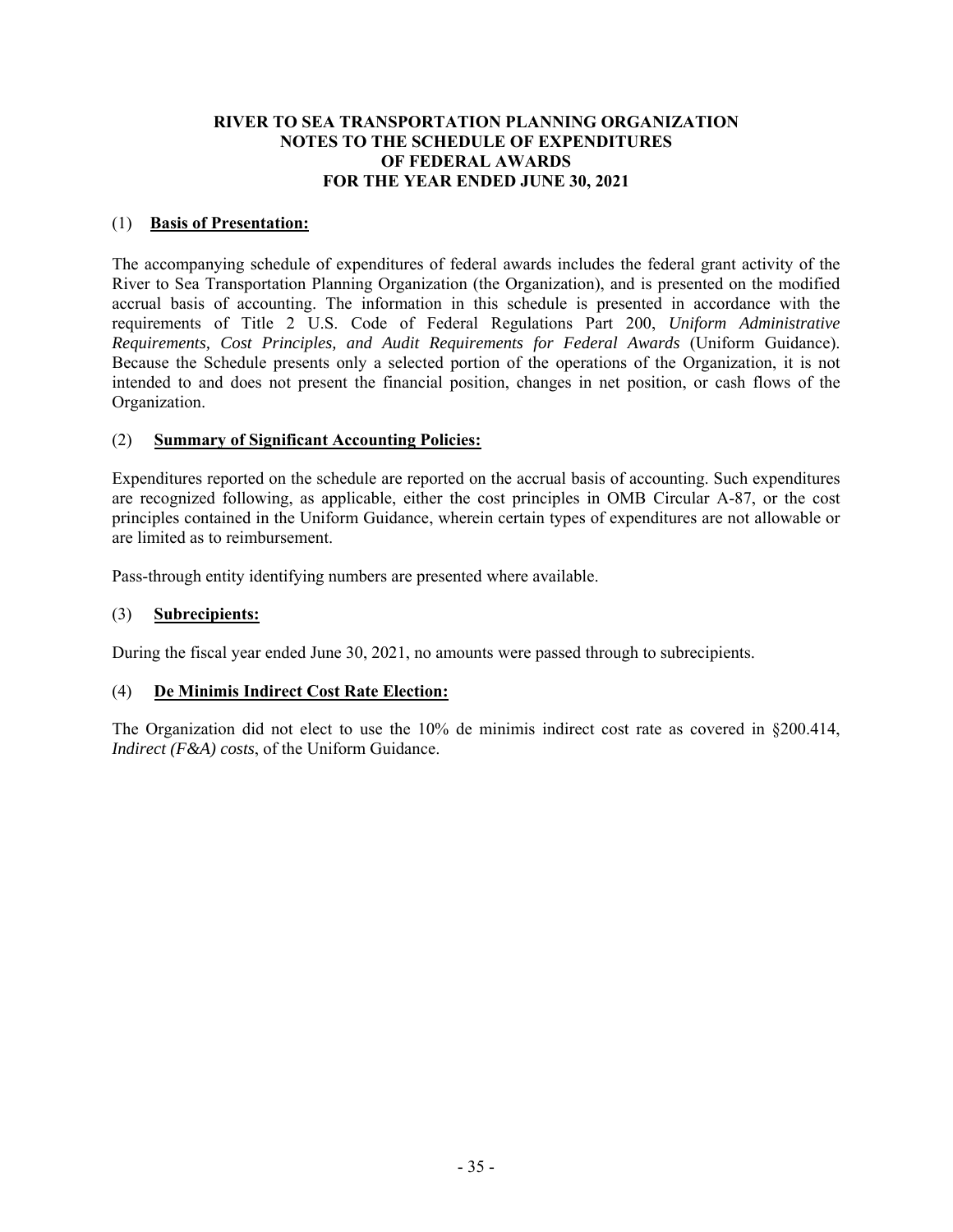#### **RIVER TO SEA TRANSPORTATION PLANNING ORGANIZATION SCHEDULE OF FINDINGS AND QUESTIONED COSTS FOR THE YEAR ENDED JUNE 30, 2021**

## A. **Summary of Auditors' Results:**

### *Financial Statements:*

Type of audit report issued on the basic financial statements: *Unmodified.* 

Internal Control over Financial Reporting:

| <b>CFDA</b> Number<br><b>Program Name</b>                                                                |                    |                                               |  |  |  |  |  |  |  |
|----------------------------------------------------------------------------------------------------------|--------------------|-----------------------------------------------|--|--|--|--|--|--|--|
| Major program identification:                                                                            |                    |                                               |  |  |  |  |  |  |  |
| Dollar threshold used to distinguish between type A and type<br>B programs:                              |                    | \$750,000                                     |  |  |  |  |  |  |  |
| Auditee qualified as a low-risk auditee?                                                                 |                    | $X$ yes no                                    |  |  |  |  |  |  |  |
| Any audit findings disclosed that are required to be<br>reported in accordance with 2 CFR $200.516(a)$ ? |                    | $\frac{1}{1}$ yes $\frac{X}{1}$ none reported |  |  |  |  |  |  |  |
| Type of report issued on compliance for each major federal program: Unmodified.                          |                    |                                               |  |  |  |  |  |  |  |
| Significant deficiency(ies) identified?                                                                  | yes                | $X$ none reported                             |  |  |  |  |  |  |  |
| Material weakness(es) identified?                                                                        | $\frac{\ }{2}$ yes | $X$ no                                        |  |  |  |  |  |  |  |
| Internal Control over Major Programs:                                                                    |                    |                                               |  |  |  |  |  |  |  |
| <b>Federal Awards:</b>                                                                                   |                    |                                               |  |  |  |  |  |  |  |
| Noncompliance material to financial statements noted?                                                    | yes                | $X$ no                                        |  |  |  |  |  |  |  |
| Significant deficiency (ies) identified?                                                                 |                    | $X$ yes _______ none reported                 |  |  |  |  |  |  |  |
| Material weakness(es) identified?                                                                        | $X$ yes no         |                                               |  |  |  |  |  |  |  |

20.205 Highway Planning and Construction Cluster

## B. **Financial Statement Findings:**

## **2021-001 Preparation of Financial Statements**

*Criteria:* Professional standards promulgated by the American Institute of Certified Public Accountants (AICPA) provide a system of internal control over financial reporting should allow the Organization to prepare financial statements, including note disclosures, in accordance with generally accepted accounting principles (GAAP).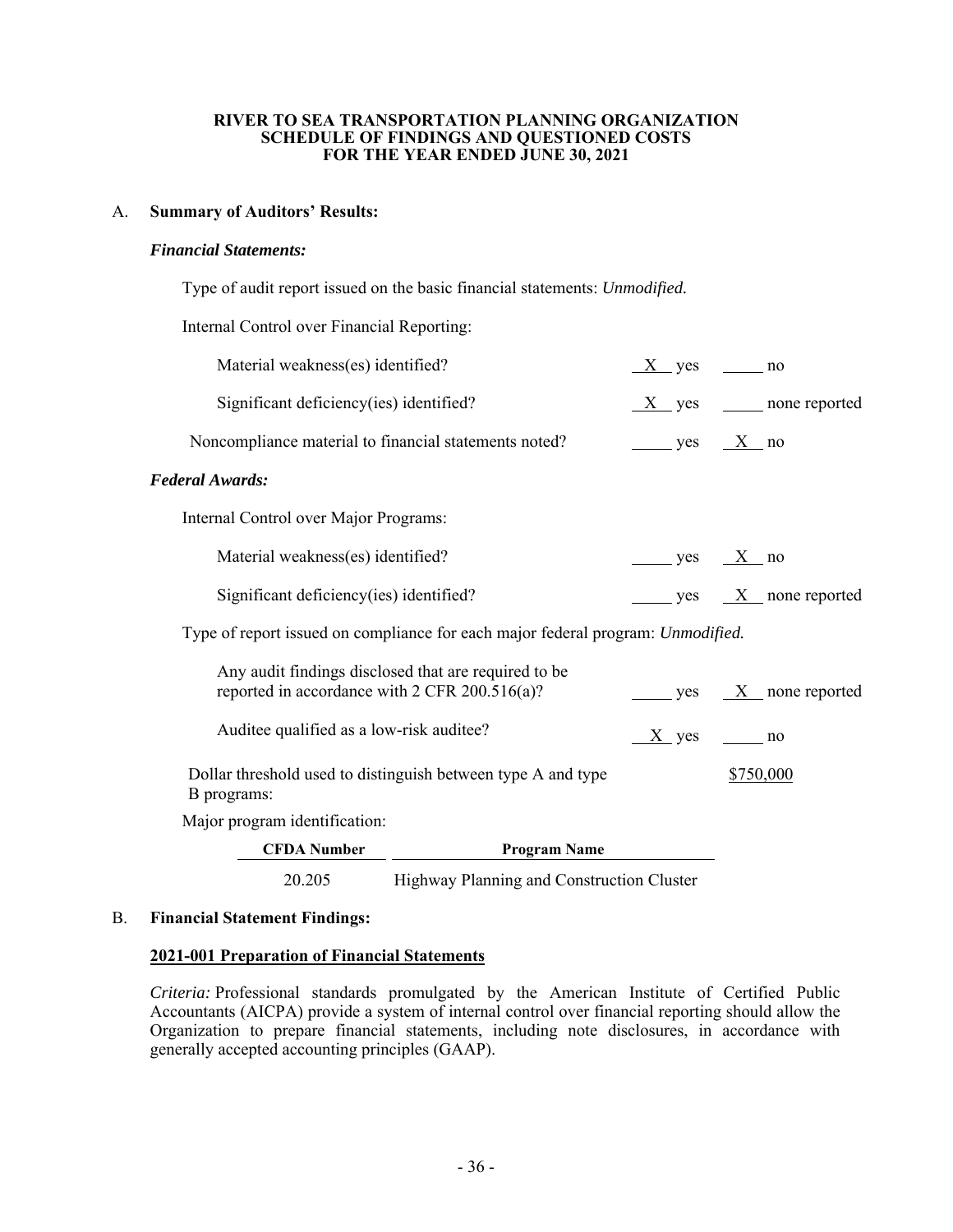*Condition:* Management was unable to generate a trial balance or other reports on a GAAP basis, and the accounting procedures in place did not demonstrate the ability to generate accurate GAAPbasis financial statements, whether through a manual or system-generated process.

*Cause:* Certain deficiencies exist in either 1) the design and structure of the accounting system implementation and/or 2) management's understanding of the operational accounting procedures to generate GAAP-basis accounting data from the new accounting system. The Organization presents multiple governmental funds, however, the accounting system does not run the trial balance or reporting features using multiple funds.

*Effect:* Management decisions based on financial reporting, such as budgetary matters, could be based on incomplete or incorrect information.

*Recommendation:* We recommend management perform the following steps to enhance the overall understanding and ability to generate financial reports out of the new accounting system: 1) assess the accounting system current structure and identify areas for improvement; 2) establish a methodology to internally generate GAAP-basis financial data, whether in the form of full financial statements, a trial balance, or similar report; and 3) ensure proper training and review procedures are implemented related to the financial statement preparation process. Management may also want to consider reporting all activity in one governmental fund, a general fund, that accounts for and presents all activity of the Organization to ensure that the balances from the accounting system are accurately presented to the users of the financial statements.

## **2021-002 Material Audit Adjustments**

*Criteria:* Internal controls over financial reporting should include year-end reconciliations of all significant account balances, with such reconciliations to also include procedures related to the proper cutoff of significant revenue and expense activities. These reconciliations should be performed on a timely and regular basis to help prevent misappropriation and ensure timely identification of errors or other issues.

*Condition:* Various material audit adjustments were required to correct certain financial statement balances.

*Cause:* Based on our audit procedures, certain adjustments were required to be made to the accounting records subsequent to the start of the audit process related to year-end accrual entries, capital assets, and other activity.

*Effect:* Financial statements would be materially misstated if significant adjustments were not made. Errors or improper activity may not be detected on a timely basis if reconciliations are not performed timely. Many of the adjustments identified were related to the systems inability to record transactions within separate funds and the manual input needed to produce multiple fund statements.

*Recommendation:* We recommend management select and apply the appropriate accounting principles to prepare the financial statements in accordance with generally accepted accounting principles.

## **2021-003 Authorized Bank Signors**

*Criteria:* Only current authorized employees should be responsible for check signing and wire processing for cash disbursements.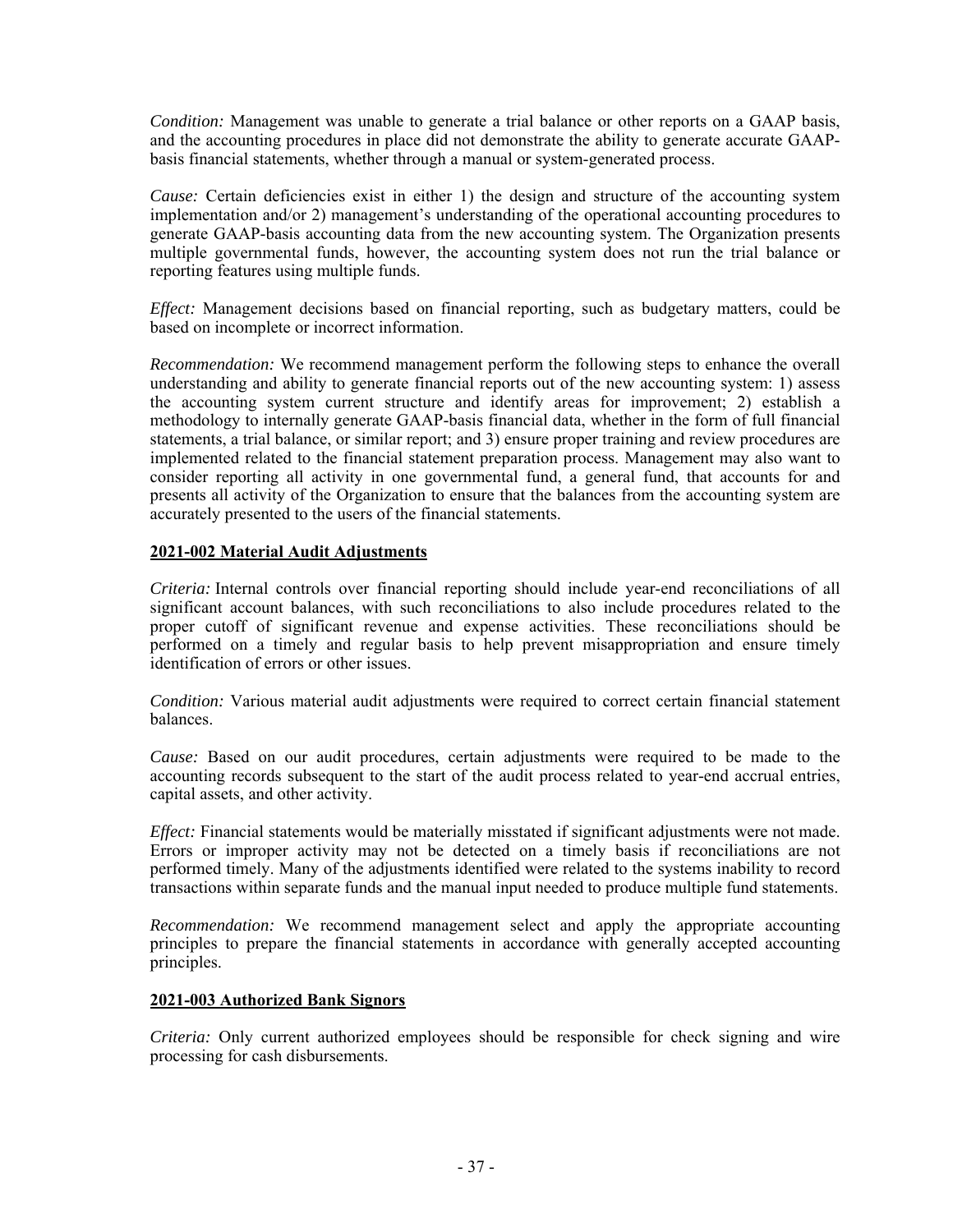*Condition:* During audit discussions, we noted that bank accounts were not updated in a timely manner to reflect changes in authorized signers. It was also noted that a credit card was still open under the name of a former employee.

*Cause:* The former Executive Director resigned in July 2021 and the bank was not contacted in a timely manner to remove former employee as a signer and to close a credit card in former employee's name.

*Effect:* Assets could potentially be misappropriated or accounting records could be misstated, with such issues not being identified on a timely basis, if at all.

*Recommendation:* We recommend management annually, or more frequently, review the authorized check signers on record with the bank, as well as make any necessary updates as soon as possible. We also recommend an assessment be made as part of any personnel changes as to the need for immediate action with regard to banking authority, system access rights, etc.

## **2021-004 Bank Statement Review and Approval**

*Criteria:* Bank reconciliations should be reviewed and approved by an individual independent of cash receipt and disbursement activities to help prevent the possibility of fraudulent activities due to the lack of adequate segregation of duties.

*Condition:* During audit discussions, we noted that there is no review process over bank reconciliations.

*Cause:* The Organization has a limited staff, typically with only one individual responsible for processing the financial activities of the Organization.

*Effect:* Assets could potentially be misappropriated or accounting records could be misstated, with such issues not being identified on a timely basis, if at all.

*Recommendation:* We recommend that management implement a policy that the bank statements be opened and reviewed prior to the bank reconciliation process by the Executive Director. We further recommend that the completed bank reconciliations be reviewed and approved on a timely basis by the Executive Director.

## **2021-005 Payroll Report Review**

*Criteria:* Payroll duties should be segregated between multiple individuals to prevent and detect errors or fraud.

*Condition:* During audit discussions, we noted that there is no review of the payroll processing after the initial review of timesheets.

*Cause:* The Organization has a limited staff, typically with only one individual responsible for processing the financial activities of the Organization.

*Effect:* Assets could potentially be misappropriated or payroll records could be misstated, with such issues not being identified on a timely basis, if at all.

*Recommendation:* We recommend that management review the payroll report prepared and processed by the Organization for each payroll period. We also suggest that documentation of the review of these reports be made on the reports and maintained.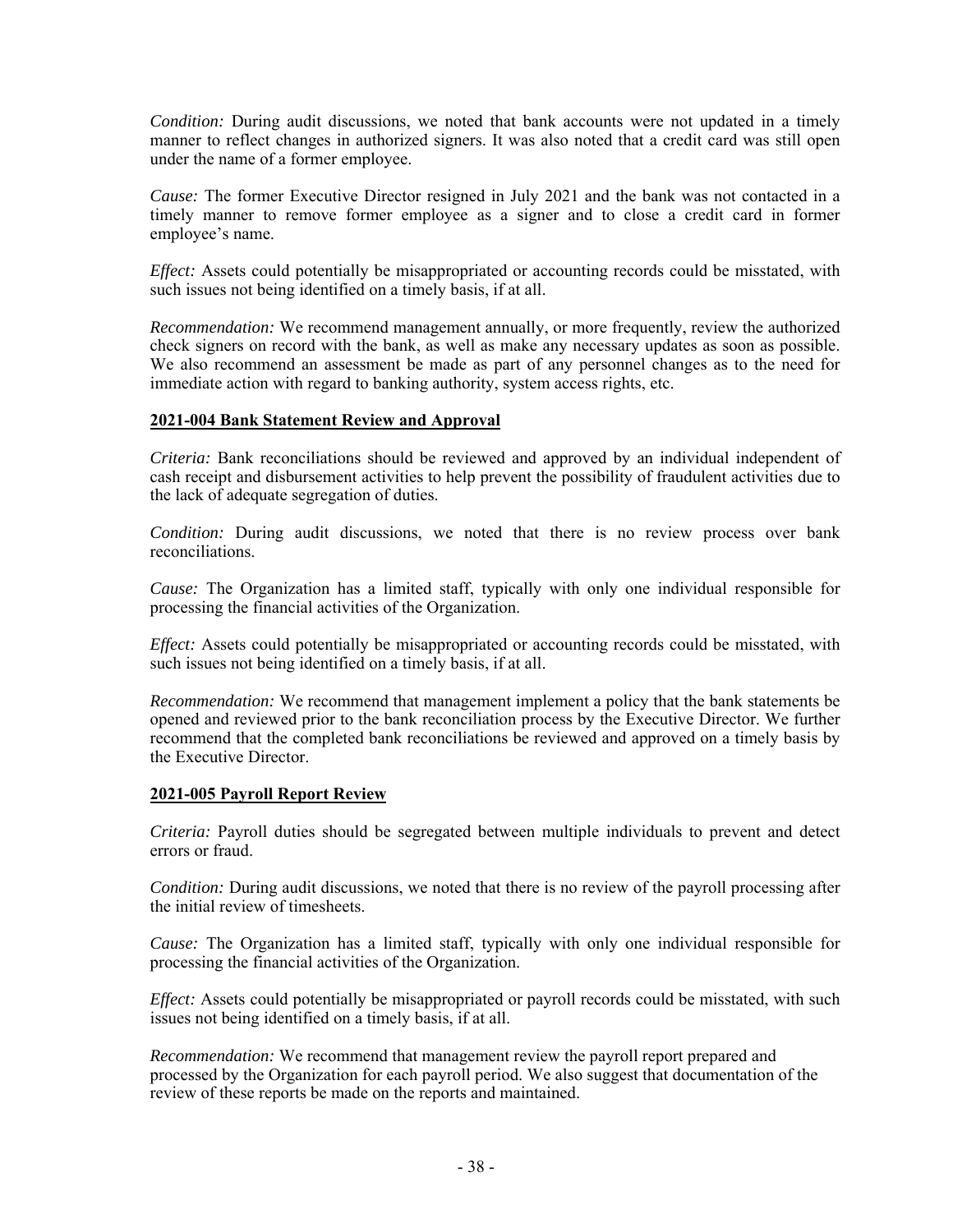## **2021-006 Review and Approval of Adjusting Journal Entries**

*Criteria:* Without complete separation of duties, particularly between the approval and recording of adjusting journal entries, transactions may be inaccurately recorded in the general ledger through a journal entry and not be detected.

*Condition:* During our audit, we noted there is no formal process for the review of adjusting journal entries posted to the accounting system.

*Cause:* The Organization has a limited staff, typically with only one individual responsible for processing the financial activities of the Organization.

*Effect:* Financial statements may be materially misstated due to entries not being authorized or detected on a timely basis, if at all. Assets could potentially be misappropriated and concealed by journal entries, with such issues not being identified on a timely basis, if at all.

*Recommendation:* We recommend that management develop and implement a formal policy for the timely approval of all adjusting entries, and adhere to said policy. Entries should be reviewed and approved by the Executive Director or another appropriate individual.

- C. **Federal Award Findings and Questioned Costs:** None.
- D. **Summary Schedule of Prior Audit Findings:** Not applicable; no prior year findings reported.
- E. **Corrective Action Plan:** See Management's Response to Findings as listed in the table of contents.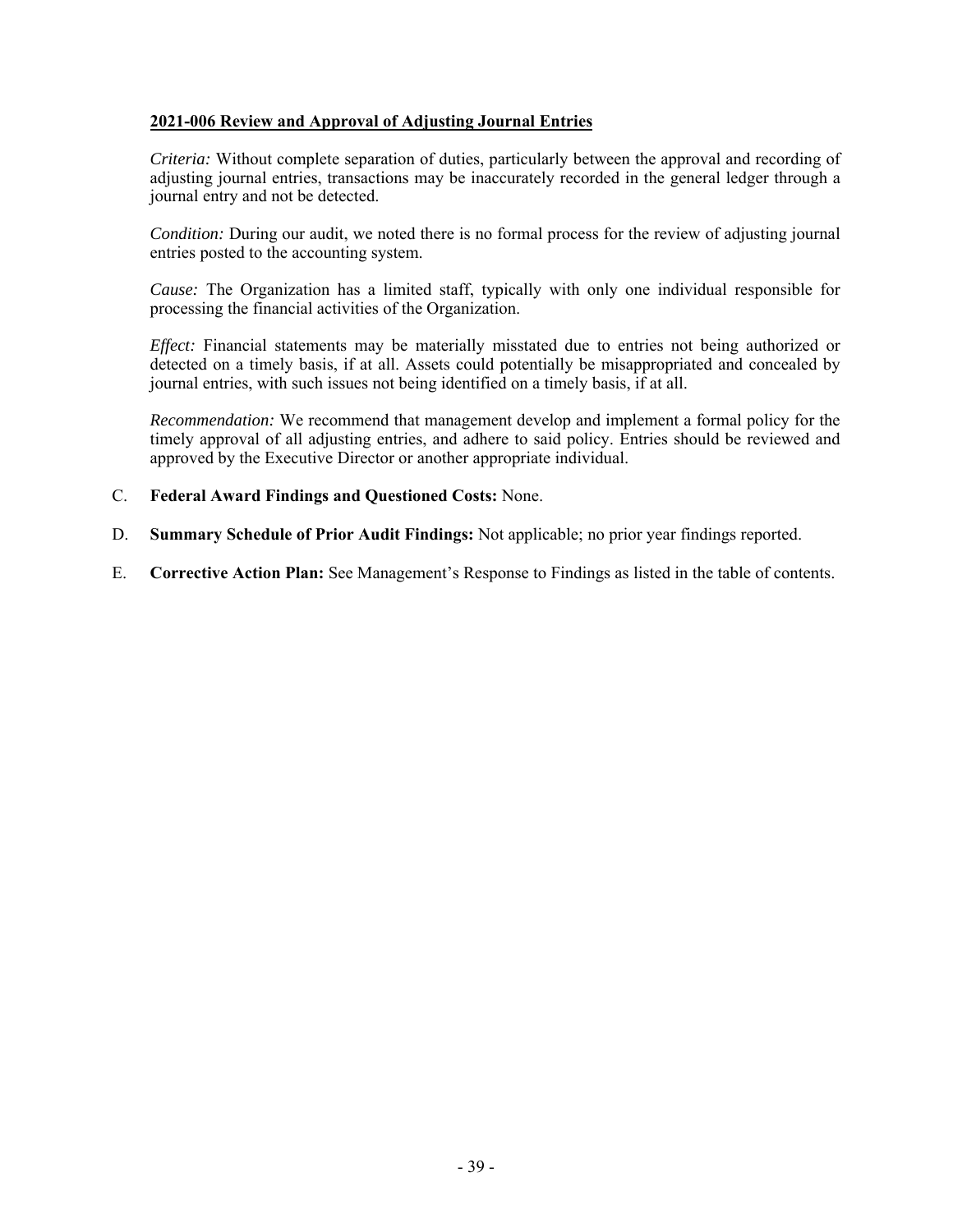

#### **INDEPENDENT AUDITORS' REPORT ON COMPLIANCE FOR EACH MAJOR FEDERAL PROGRAM AND REPORT ON INTERNAL CONTROL OVER COMPLIANCE IN ACCORDANCE WITH THE UNIFORM GUIDANCE**

To the Governing Board, River to Sea Transportation Planning Organization:

#### **Report on Compliance for Each Major Federal Program**

We have audited the River to Sea Transportation Planning Organization's (the Organization) compliance with the types of compliance requirements described in the U.S. Office of Management and Budget *Compliance Supplement* that could have a direct and material effect on each of the Organization's major federal programs for the year ended June 30, 2021. The Organization's major federal programs are identified in the summary of auditors' results section of the accompanying schedule of findings and questioned costs.

### *Management's Responsibility*

Management is responsible for compliance with federal statutes, regulations, and the terms and conditions of its federal awards applicable to its federal programs.

#### *Auditors' Responsibility*

Our responsibility is to express an opinion on compliance for each of the Organization's major federal programs based on our audit of the types of compliance requirements referred to above. We conducted our audit of compliance in accordance with auditing standards generally accepted in the United States of America; the standards applicable to financial audits contained in *Government Auditing Standards,* issued by the Comptroller General of the United States; and the audit requirements of Title 2 U.S. Code of Federal Regulations (CFR) Part 200, *Uniform Administrative Requirements, Cost Principles, and Audit Requirements for Federal Awards* (Uniform Guidance). Those standards and the Uniform Guidance require that we plan and perform the audit to obtain reasonable assurance about whether noncompliance with the types of compliance requirements referred to above that could have a direct and material effect on a major federal program occurred. An audit includes examining, on a test basis, evidence about the Organization's compliance with those requirements and performing such other procedures as we considered necessary in the circumstances.

We believe that our audit provides a reasonable basis for our opinion on compliance for each major federal program. However, our audit does not provide a legal determination of the Organization's compliance.

### *Opinion on Each Major Federal Program*

In our opinion, the Organization complied, in all material respects, with the types of compliance requirements referred to above that could have a direct and material effect on each of its major federal programs for the year ended June 30, 2021.

- 40 -

121 Executive Circle 133 East Indiana Avenue 5931 NW 1st Place Daytona Beach, FL 32114-1180 DeLand, FL 32724-4329 Gainesville, FL 32607-2063 Telephone: 386-257-4100 Telephone: 386-738-3300 Telephone: 352-378-1331

2477 Tim Gamble Place, Suite 200 Tallahassee, FL 32308-4386 Telephone: 850-386-6184

Website: www.jmco.com | Email: info@jmco.com | Member of AGN International with offices in principal cities worldwide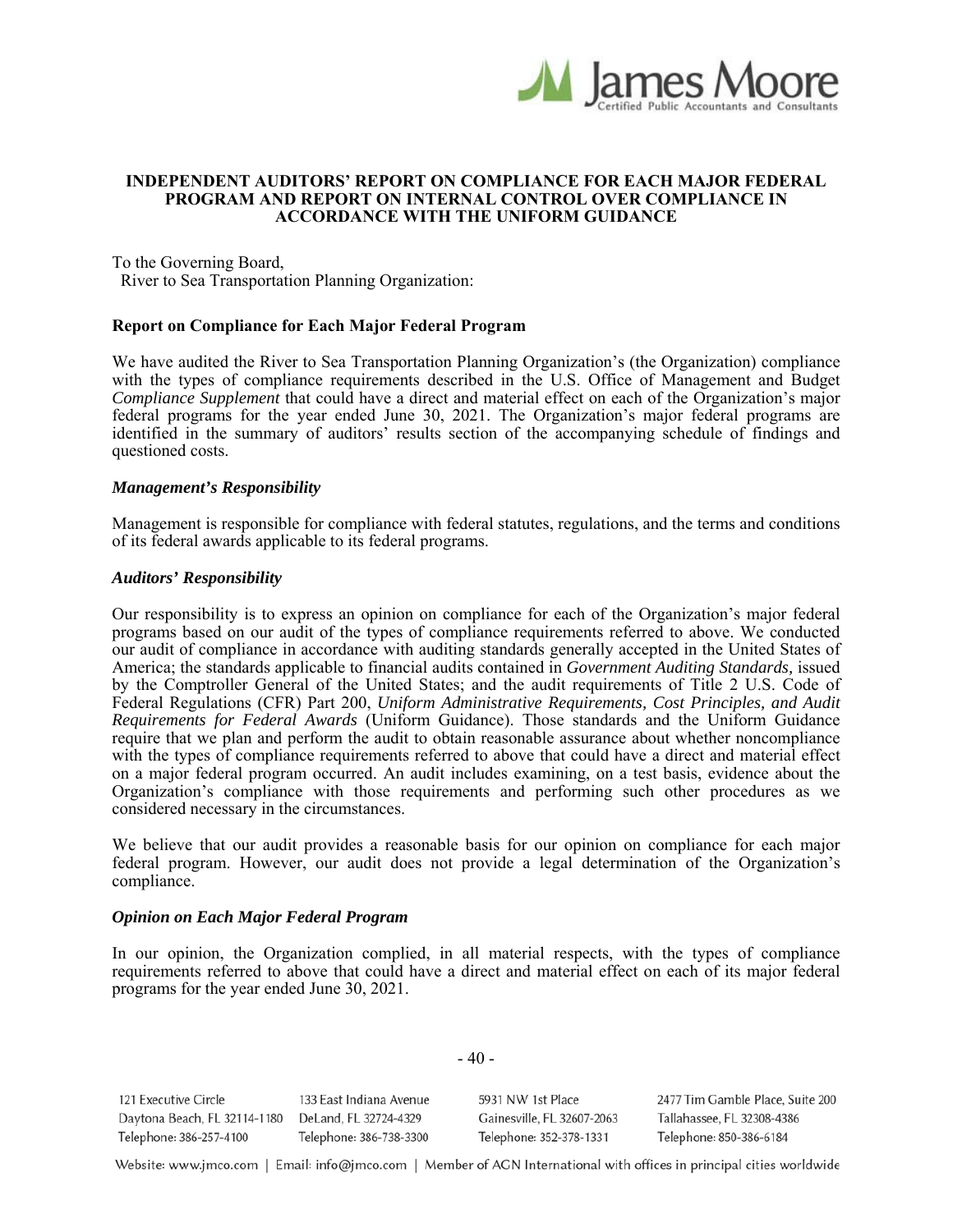#### **Report on Internal Control over Compliance**

Management of the Organization is responsible for establishing and maintaining effective internal control over compliance with the types of compliance requirements referred to above. In planning and performing our audit of compliance, we considered the Organization's internal control over compliance with the types of requirements that could have a direct and material effect on a major federal program as a basis for designing auditing procedures that are appropriate in the circumstances for the purpose of expressing an opinion on compliance for each major federal program and to test and report on internal control over compliance in accordance with the Uniform Guidance, but not for the purpose of expressing an opinion on the effectiveness of internal control over compliance. Accordingly, we do not express an opinion on the effectiveness of the Organization's internal control over compliance.

A *deficiency in internal control over compliance* exists when the design or operation of a control over compliance does not allow management or employees, in the normal course of performing their assigned functions, to prevent, or detect and correct noncompliance with a type of compliance requirement of a federal program on a timely basis. A *material weakness in internal control over compliance* is a deficiency, or combination of deficiencies in internal control over compliance, such that there is a reasonable possibility that material noncompliance with a type of compliance requirement of a federal program will not be prevented, or detected and corrected on a timely basis. A *significant deficiency in internal control over compliance* is a deficiency, or a combination of deficiencies, in internal control over compliance with a type of compliance requirement of a federal program that is less severe than a material weakness in internal control over compliance, yet important enough to merit attention by those charged with governance.

Our consideration of internal control over compliance was for the limited purpose described in the first paragraph of this section and was not designed to identify all deficiencies in internal control over compliance that might be material weaknesses or significant deficiencies. We did not identify deficiencies in internal control over compliance that we consider to be material weaknesses. However material weaknesses may exist that have not been identified.

The purpose of this report on internal control over compliance is solely to describe the scope of our testing of internal control over compliance and the results of that testing based on the requirements of the Uniform Guidance. Accordingly, this report is not suitable for any other purpose.

James Masse : 6., P.L.

Daytona Beach, Florida December 22, 2021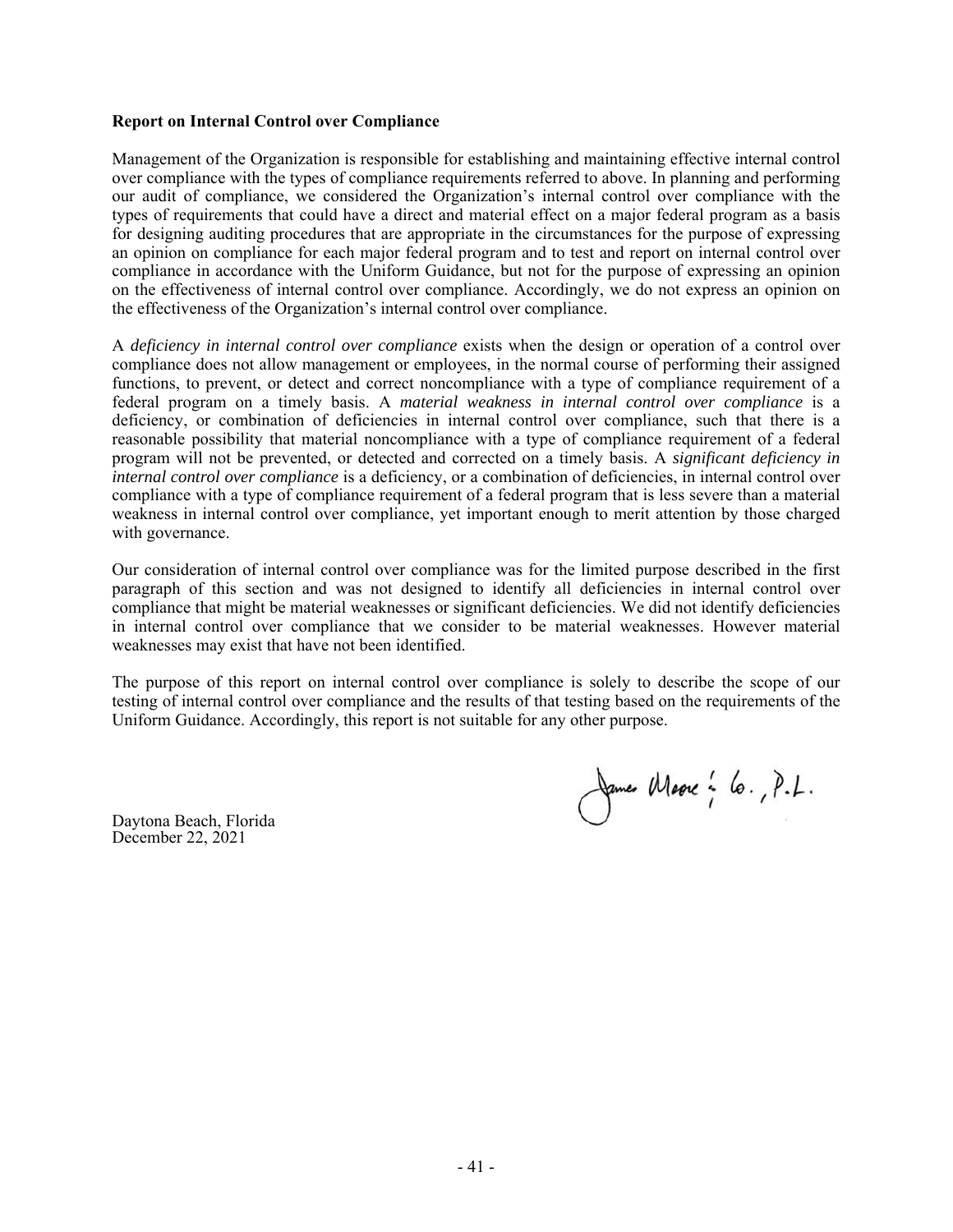

#### **INDEPENDENT AUDITORS' REPORT ON INTERNAL CONTROL OVER FINANCIAL REPORTING AND ON COMPLIANCE AND OTHER MATTERS BASED ON AN AUDIT OF FINANCIAL STATEMENTS PERFORMED IN ACCORDANCE WITH** *GOVERNMENT AUDITING STANDARDS*

To the Governing Board, River to Sea Transportation Planning Organization:

We have audited, in accordance with auditing standards generally accepted in the United States of America and the standards applicable to the financial audits contained in *Government Auditing Standards* issued by the Comptroller General of the United States, the financial statements of the governmental activities and major funds of the River to Sea Transportation Planning Organization (the Organization), as of and for the year ended June 30, 2021, and the related notes to the financial statements, which collectively comprise the Organization's basic financial statements and have issued our report thereon dated December 22, 2021.

#### *Internal Control over Financial Reporting*

In planning and performing our audit of the financial statements, we considered the Organization's internal control over financial reporting (internal control) as a basis for designing audit procedures that are appropriate in the circumstances for the purpose of expressing our opinions on the financial statements, but not for the purpose of expressing an opinion on the effectiveness of the Organization's internal control. Accordingly, we do not express an opinion on the effectiveness of the Organization's internal control.

Our consideration of internal control over financial reporting was for the limited purpose described in the first paragraph of this section and was not designed to identify all deficiencies in internal control over financial reporting that might be material weaknesses or significant deficiencies and therefore, material weaknesses or significant deficiencies may exist that were not identified. However, as described in the accompanying schedule of findings and questioned costs, we did identify certain deficiencies in internal controls that we consider to be material weaknesses and significant deficiencies.

A *deficiency in internal control* exists when the design or operation of a control does not allow management or employees in the normal course of performing their assigned functions, to prevent, or detect and correct misstatements on a timely basis. A *material weakness* is a deficiency, or a combination of deficiencies, in internal control, such that there is a reasonable possibility that a material misstatement of the entity's financial statements will not be prevented, or detected and corrected on a timely basis. We consider the deficiencies described in the accompanying schedule of findings and questioned costs as items 2021-001 through 2021-003 to be material weaknesses.

A *significant deficiency* is a deficiency, or a combination of deficiencies, in internal control that is less severe than a material weakness, yet important enough to merit attention by those charged with governance. We consider the deficiencies described in the accompanying schedule of findings and questioned costs as items 2021-004 through 2021-006 to be significant deficiencies.

- 42 -

| 121 Executive Circle         | 133 East Indiana Avenue | 5931 NW 1st Place          | 2477 Tim Gamble Place, Suite 200 |
|------------------------------|-------------------------|----------------------------|----------------------------------|
| Daytona Beach, FL 32114-1180 | DeLand, FL 32724-4329   | Gainesville, FL 32607-2063 | Tallahassee, FL 32308-4386       |
| Telephone: 386-257-4100      | Telephone: 386-738-3300 | Telephone: 352-378-1331    | Telephone: 850-386-6184          |

Website: www.jmco.com | Email: info@jmco.com | Member of AGN International with offices in principal cities worldwide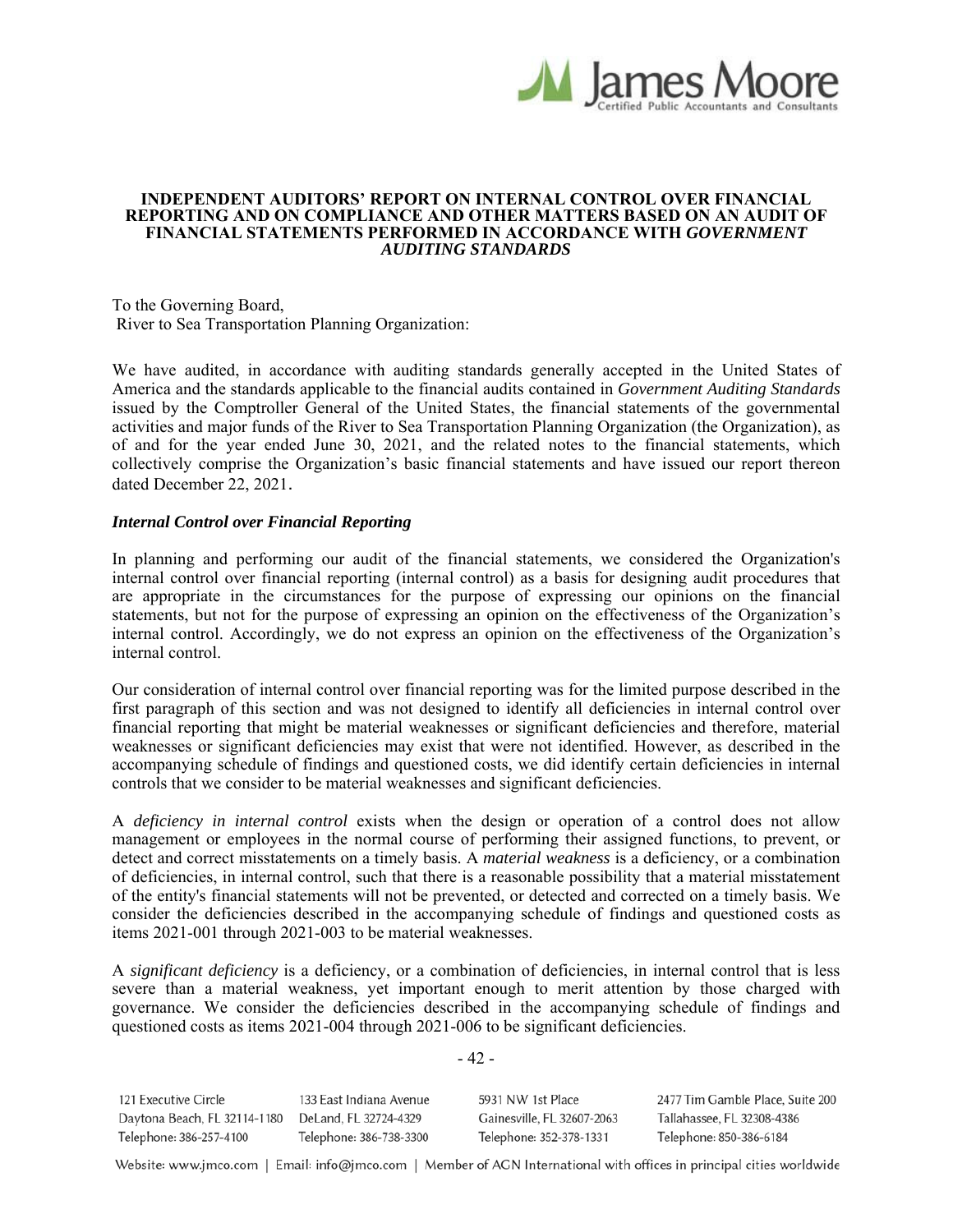### *Compliance and Other Matters*

As part of obtaining reasonable assurance about whether the Organization's financial statements are free of material misstatement, we performed tests of its compliance with certain provisions of laws, regulations, contracts, and grant agreements, noncompliance with which could have a direct and material effect on the financial statements. However, providing an opinion on compliance with those provisions was not an objective of our audit and, accordingly, we do not express such an opinion. The results of our tests disclosed no instances of noncompliance or other matters that are required to be reported under *Government Auditing Standards.*

### **Management's Response to Findings**

The Organization's response to the finding identified in our audit are outlined as listed in the table of contents. The Organization's response was not subjected to the auditing procedures applied in the audit of the financial statements and, accordingly, we express no opinion on it.

### **Purpose of this Report**

The purpose of this report is solely to describe the scope of our testing of internal control and compliance and the results of that testing, and not to provide an opinion on the effectiveness of the entity's internal control or on compliance. This report is an integral part of an audit performed in accordance with *Government Auditing Standards* in considering the entity's internal control and compliance. Accordingly, this communication is not suitable for any other purpose.

James Masse : lo., P.L.

Daytona Beach, Florida December 22, 2021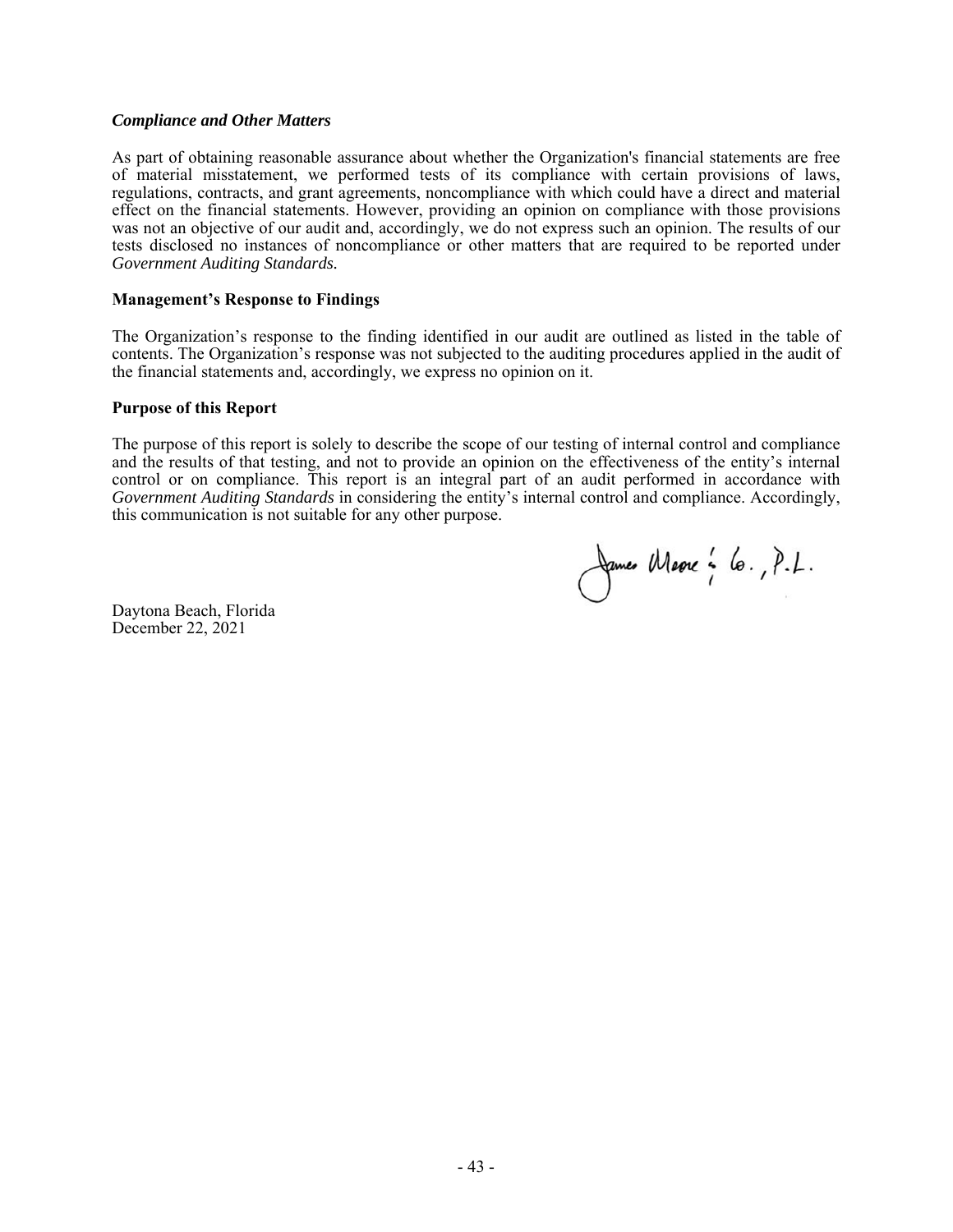

## **INDEPENDENT AUDITORS' MANAGEMENT LETTER REQUIRED BY CHAPTER 10.550, RULES OF THE STATE OF FLORIDA OFFICE OF THE AUDITOR GENERAL**

To the Governing Board, River to Sea Transportation Planning Organization:

#### **Report on the Financial Statements**

We have audited the basic financial statements of River to Sea Transportation Planning Organization (the Organization), as of and for the fiscal year ended June 30, 2021, and have issued our report thereon dated December 22, 2021.

#### **Auditors' Responsibility**

We conducted our audit in accordance with auditing standards generally accepted in the United States of America; the standards applicable to financial audits contained in *Government Auditing Standards*, issued by the Comptroller General of the United States; and the audit requirements of Title 2 U.S. Code of Federal Regulations Part 200, *Uniform Administrative Requirements, Cost Principles and Audit Requirements of Federal Awards* (Uniform Guidance), and Chapter 10.550, Rules of the State of Florida Office of the Auditor General.

#### **Other Reporting Requirements**

We have issued our Independent Auditor's Report on Internal Control over Financial Reporting and Compliance and Other Matters Based on an Audit of Financial Statements Performed in Accordance with *Government Auditing Standards*; Independent Auditors' Report on Compliance for Each Major Federal Program and Report on Internal Control over Compliance; Schedule of Findings and Questioned Costs; and Independent Accountants' Report on an examination conducted in accordance with *AICPA Professional Standards*, AT-C Section 315, regarding compliance requirements in accordance with Chapter 10.550, Rules of the Auditor General. Disclosures in those reports and schedule, which are dated December 22, 2021, should be considered in conjunction with this management letter.

#### **Prior Audit Findings**

Section 10.554(1)(i)1., Rules of the Auditor General, requires that we determine whether or not corrective actions have been taken to address findings and recommendations made in the preceding annual financial audit report. There were no such findings in the preceding annual financial audit report.

### - 44 -

121 Executive Circle 133 East Indiana Avenue Daytona Beach, FL 32114-1180 DeLand, FL 32724-4329 Telephone: 386-257-4100 Telephone: 386-738-3300 5931 NW 1st Place Gainesville, FL 32607-2063 Telephone: 352-378-1331

2477 Tim Gamble Place, Suite 200 Tallahassee, FL 32308-4386 Telephone: 850-386-6184

Website: www.jmco.com | Email: info@jmco.com | Member of AGN International with offices in principal cities worldwide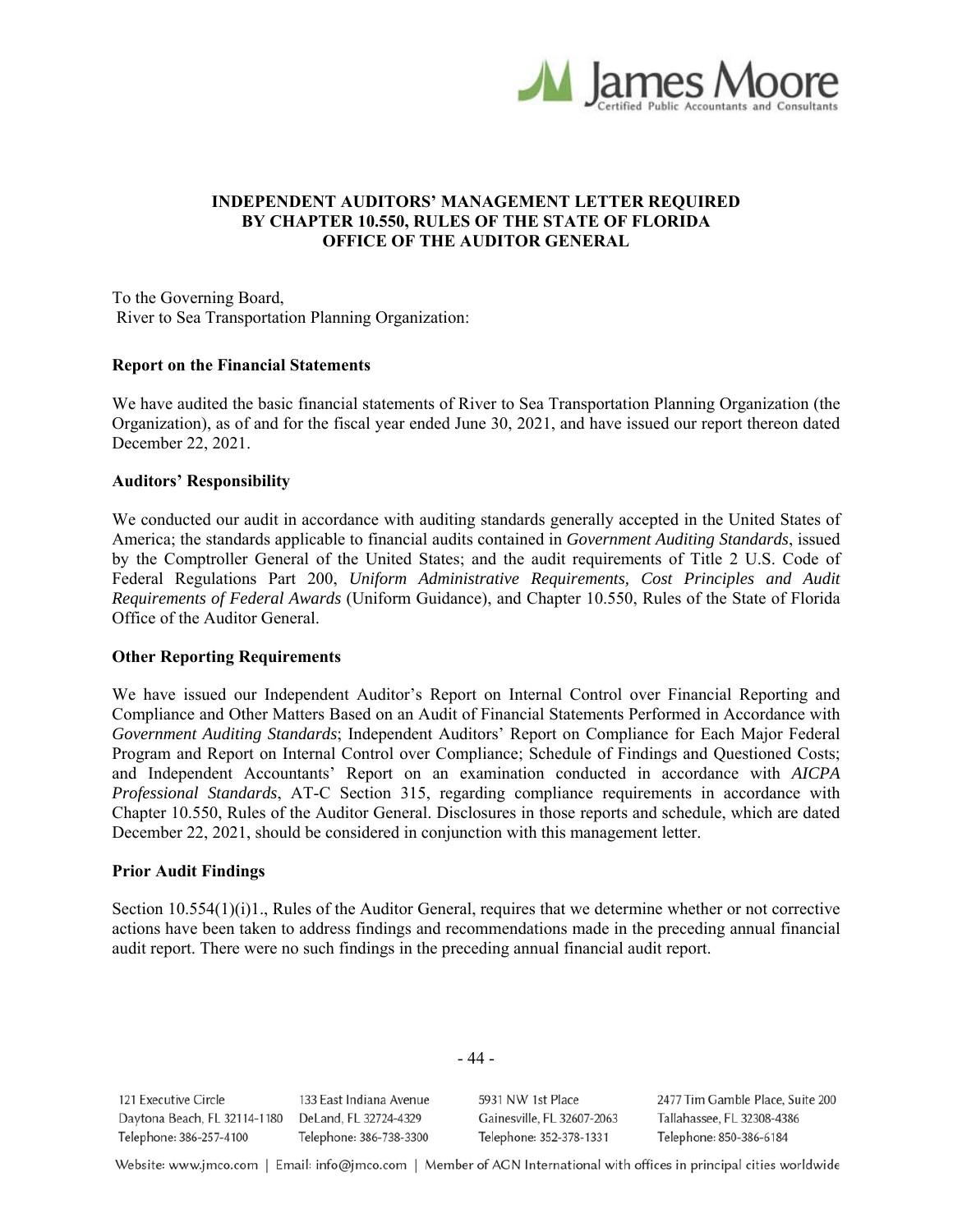### **Official Title and Legal Authority**

Section 10.554(1)(i)4., Rules of the Auditor General, requires that the name or official title and legal authority for the primary government and each component unit of the reporting entity be disclosed in this management letter, unless disclosed in the notes to the financial statements. The legal authority for the primary government of the reporting entity is disclosed in Note 1 of the basic financial statements.

### **Financial Condition and Management**

Section 10.554(1)(i)5.a. and 10.556(7), Rules of the Auditor General, require us to apply appropriate procedures and communicate the results of our determination as to whether or not the Organization met one or more of the conditions described in Section 218.503(1), Florida Statutes, and to identify the specific conditions met. In connection with our audit, we determined that the Organization, did not meet any of the conditions described in Section 218.503(1), Florida Statutes.

Section 10.554(1)(i)2., Rules of the Auditor General, requires that we communicate any recommendations to improve financial management. In connection with our audit, we did not have any such recommendations.

## **Additional Matters**

Section 10.554(1)(i)3., Rules of the Auditor General, requires us to communicate noncompliance with provisions of contracts or grant agreements, or abuse, that have occurred, or are likely to have occurred, that have an effect on the financial statements that is less than material but which warrants the attention of those charged with governance. In connection with our audit, we did not have any such findings.

#### **Purpose of this Letter**

Our management letter is intended solely for the information and use of the Legislative Auditing Committee, members of the Florida Senate and Florida House of Representatives, the Florida Auditor General, Federal and other granting agencies, Organization Board, management, others within the Organization, and pass-through entities and is not intended to be and should not be used by anyone other than these specified parties.

Daytona Beach, Florida December 22, 2021

James Masse : 6., P.L.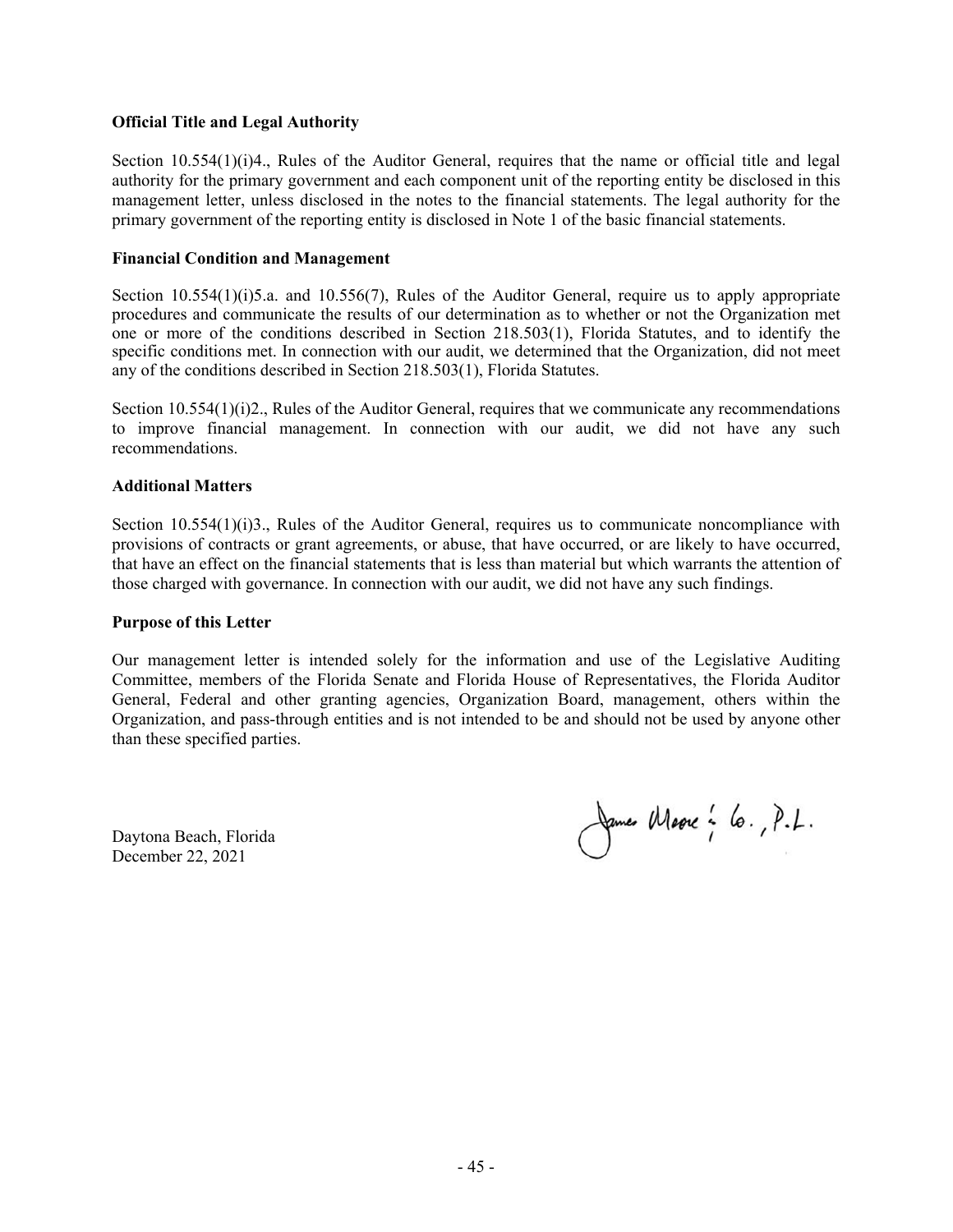

### **INDEPENDENT ACCOUNTANTS' EXAMINATION REPORT**

To the Governing Board, River to Sea Transportation Planning Organization:

We have examined the River to Sea Transportation Planning Organization's (the Organization) compliance with Section 218.415, Florida Statutes, *Local Government Investment Policies,* for the year ended June 30, 2021. Management is responsible for the Organization's compliance with those requirements. Our responsibility is to express an opinion on the Organization's compliance based on our examination.

Our examination was conducted in accordance with attestation standards established by the American Institute of Certified Public Accountants. Those standards require that we plan and perform the examination to obtain reasonable assurance about whether the Authority complied with Section 218.415, Florida Statutes, *Local Government Investment Policies,* for the year ended June 30, 2021, in all material respects. An examination involves performing procedures to obtain evidence about the Authority's compliance with those requirements. The nature, timing, and extent of the procedures selected depend on our judgment, including an assessment of risks of material noncompliance with those requirements, whether due to fraud or error. We believe that the evidence we obtained is sufficient and appropriate to provide a reasonable basis for our opinion.

In our opinion, the River to Sea Transportation Planning Organization complied, in all material respects, with the aforementioned requirements for the year ended June 30, 2021.

James Marre : 6., P.L.

Daytona Beach, Florida December 22, 2021

121 Executive Circle Daytona Beach, FL 32114-1180 Telephone: 386-257-4100

133 East Indiana Avenue DeLand, FL 32724-4329 Telephone: 386-738-3300

5931 NW 1st Place Gainesville, FL 32607-2063 Telephone: 352-378-1331

2477 Tim Gamble Place, Suite 200 Tallahassee, FL 32308-4386 Telephone: 850-386-6184

Website: www.jmco.com | Email: info@jmco.com | Member of AGN International with offices in principal cities worldwide